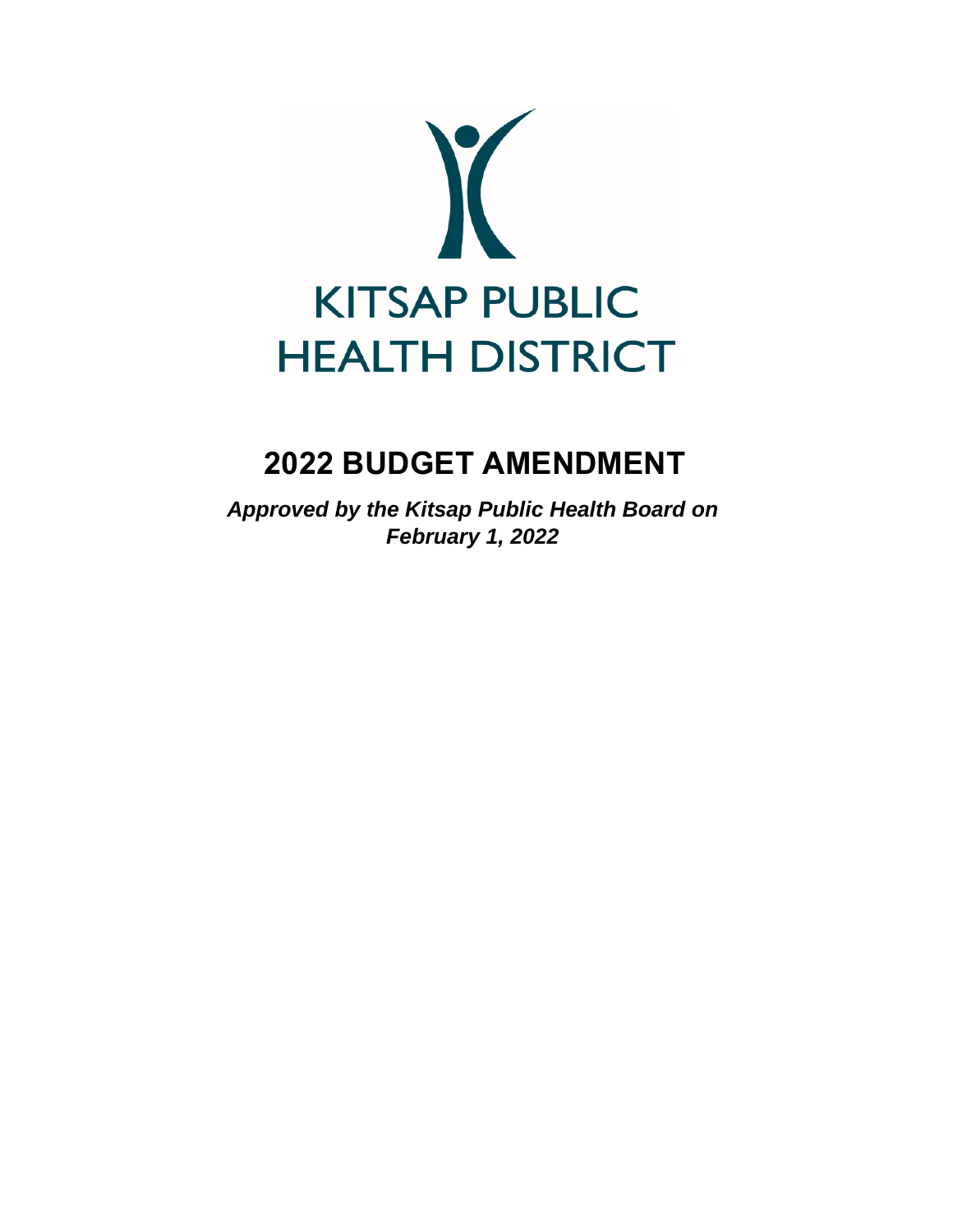# **Kitsap Public Health District**

### **2022 BUDGET AMENDMENT**

|                                                                                                                  | <b>PAGE</b>    |
|------------------------------------------------------------------------------------------------------------------|----------------|
| Agencywide Revenues and Other Sources of Funds                                                                   | 3              |
| Agencywide Expenditures and Other Uses of Funds                                                                  | 4              |
|                                                                                                                  |                |
| <b>ADMINISTRATIVE SERVICES DIVISION</b>                                                                          |                |
| <b>Administrative Services Division Summary</b>                                                                  | 5              |
| Administrative Services Programs (Health Officer, Administrator, Accounting, IT,<br>PIO, Clerical, & Facilities) | 6              |
| Public Health Emergency Preparedness and Response                                                                | $\overline{7}$ |
| Equity                                                                                                           | 8              |
| <b>COMMUNITY HEALTH DIVISION</b>                                                                                 |                |
| <b>Community Health Division Summary</b>                                                                         | 9              |
| <b>Community Health Division Administration</b>                                                                  | 10             |
| Assessment and Epidemiology                                                                                      | 11             |
| <b>Healthy Communities Roll-Up</b>                                                                               | 12             |
| <b>Chronic Disease Prevention</b>                                                                                | 13             |
| <b>Nurse Family Partnership</b>                                                                                  | 14             |
| <b>Parent Child Health</b>                                                                                       | 15             |
| <b>Clinical Services Roll-Up</b>                                                                                 | 16             |
| <b>Communicable Disease</b>                                                                                      | 17             |
| COVID                                                                                                            | 18             |
| Syringe Exchange                                                                                                 | 19             |
| <b>Tuberculosis</b>                                                                                              | 20             |
| <b>HIV/AIDS</b>                                                                                                  | 21             |
| <b>ENVIRONMENTAL HEALTH DIVISION</b>                                                                             |                |
| <b>Environmental Health Division Summary</b>                                                                     | 22             |
| <b>Environmental Health Division Administration</b>                                                              | 23             |
| Solid and Hazardous Waste                                                                                        | 24             |
| Drinking Water and Onsite Sewage                                                                                 | 25             |
| Food and Living Environment                                                                                      | 26             |
| <b>Pollution Identification and Correction</b>                                                                   | 27             |
|                                                                                                                  |                |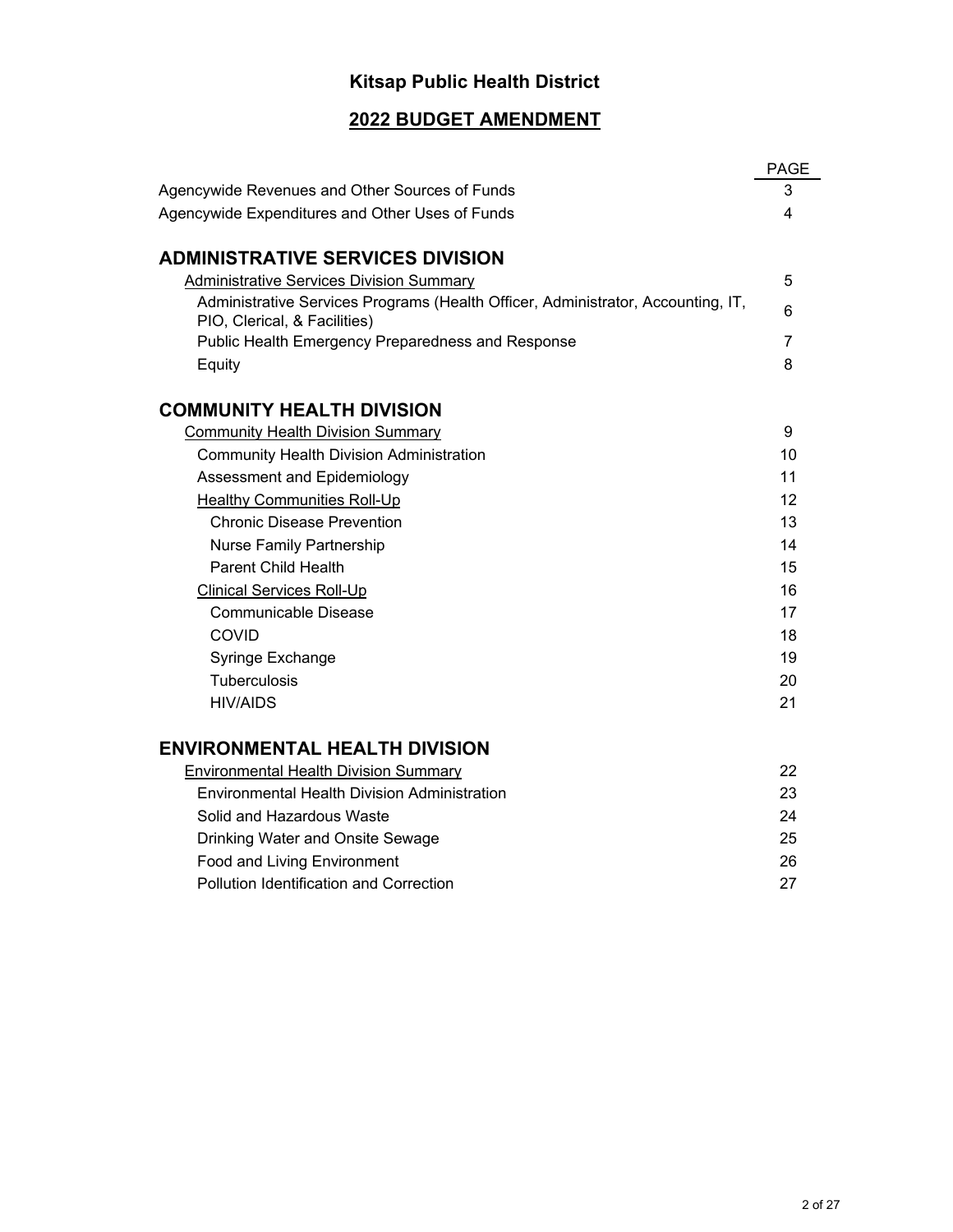#### **Kitsap Public Health District 2022 BUDGET AMENDMENT AGENCYWIDE REVENUES & OTHER SOURCES OF FUNDS**

| <b>REVENUES</b>                                            | <b>BUDGET</b><br>2022 |                         | <b>BUDGET - RT</b><br>2022 |            | <b>DIFFERENCE</b>        | <b>DIFFERENCE</b><br>FROM 2022 (\$) FROM 2022 (%) |
|------------------------------------------------------------|-----------------------|-------------------------|----------------------------|------------|--------------------------|---------------------------------------------------|
| <b>CONTRACTS &amp; GRANTS</b>                              |                       |                         |                            |            |                          |                                                   |
| Admin Services: Equity                                     | \$<br>150,000         | $\sqrt[6]{\frac{1}{2}}$ | 150,000                    | $\sqrt{3}$ |                          | N/A                                               |
| Admin Services: PHEPR & Assessment/Epidemiology            | 325,345               |                         | 325,345                    |            |                          | N/A                                               |
| <b>Community Health</b>                                    | 7,515,793             |                         | 7,542,005                  |            | 26,212                   | 0.35%                                             |
| <b>Environmental Health</b>                                | 840,653               |                         | 840,653                    |            |                          | N/A                                               |
| <b>Total Contracts &amp; Grants</b>                        | \$<br>8,831,791       | \$                      | 8,858,003                  | \$         | 26,212                   | 0.30%                                             |
| <b>FEES</b>                                                |                       |                         |                            |            |                          |                                                   |
| Admin Services: General Services & Vital Statistics        | \$<br>166,000         | \$                      | 166,000                    | -\$        | ۰                        | N/A                                               |
| Community Health: Assessment/Epidemiology                  | 169,702               |                         | 169,702                    |            |                          | N/A                                               |
| Community Health: Other                                    | 217,113               |                         | 217,113                    |            |                          | N/A                                               |
| <b>Environmental Health</b>                                | 6,531,547             |                         | 6,531,547                  |            |                          | N/A                                               |
| <b>Total Fees</b>                                          | \$<br>7,084,362       | $\mathfrak{S}$          | 7,084,362 \$               |            |                          | N/A                                               |
| <b>GOVERNMENT FLEXIBLE FUNDING - GENERAL PUBLIC HEALTH</b> |                       |                         |                            |            |                          |                                                   |
| Bainbridge Island                                          | \$<br>81,970          | \$                      | 81,970                     | $\sqrt{3}$ |                          | N/A                                               |
| <b>Bremerton</b>                                           | 115,963               |                         | 115,963                    |            |                          | N/A                                               |
| <b>Kitsap County</b>                                       | 1,338,964             |                         | 1,338,964                  |            |                          | N/A                                               |
| Kitsap County - Allocated to Tuberculosis Control          | 100,000               |                         | 100,000                    |            |                          | N/A                                               |
| Port Orchard                                               | 39,884                |                         | 39,884                     |            |                          | N/A                                               |
| Poulsbo                                                    | 33,494                |                         | 33,494                     |            |                          | N/A                                               |
| State Public Health Assistance Funds                       | 997,476               |                         | 997,476                    |            |                          | N/A                                               |
| <b>Total Local Government Flexible Funding</b>             | \$<br>2,707,751       | \$                      | 2,707,751 \$               |            |                          | N/A                                               |
| <b>GOVERNMENT CONTRIBUTIONS - NDGC MORTGAGE</b>            |                       |                         |                            |            |                          |                                                   |
| Bainbridge Island                                          | \$<br>5,580           | \$                      | 5,580                      | \$         |                          | N/A                                               |
| <b>Bremerton</b>                                           | 9,167                 |                         | 9,167                      |            |                          | N/A                                               |
| <b>Kitsap County</b>                                       | 40,333                |                         | 40,333                     |            |                          | N/A                                               |
| Port Orchard                                               | 3,286                 |                         | 3,286                      |            |                          | N/A                                               |
| Poulsbo                                                    | 2,569                 |                         | 2,569                      |            |                          | N/A                                               |
| <b>Total Local Government NDGC Mortgage</b>                | \$<br>60,935          | \$                      | 60,935                     | ∣\$        | ÷                        | N/A                                               |
| <b>MISCELLANEOUS INCOME</b>                                |                       |                         |                            |            |                          |                                                   |
| Interest Income                                            | \$<br>21,000          | \$                      | 21,000 \$                  |            |                          | N/A                                               |
| Other Income                                               | 246,000               |                         | 246,000                    |            |                          | N/A                                               |
| <b>Total Miscellaneous Income</b>                          | \$<br>267,000         | \$                      | 267,000                    | \$         | $\overline{\phantom{0}}$ | N/A                                               |
| <b>TOTAL REVENUES</b>                                      | \$<br>18,951,839      | \$                      | 18,978,051                 | \$         | 26,212                   | 0.14%                                             |
| <b>FUND BALANCE</b>                                        |                       |                         |                            |            |                          |                                                   |
| Use or (Designate): Drinking Water                         | \$                    | \$                      |                            | \$         |                          | N/A                                               |
| Use or (Designate): Foundational Public Health Services    |                       |                         |                            |            |                          | N/A                                               |
| Use or (Designate): HIV/AIDS                               |                       |                         |                            |            |                          | N/A                                               |
| Use or (Designate): On-Site Sewage                         | (148, 716)            |                         | (308, 204)                 |            | (159, 488)               | 107.24%                                           |
| Use or (Designate): Solid & Hazardous Waste                | (323, 534)            |                         | (340, 483)                 |            | (16, 949)                | 5.24%                                             |
| Use or (Designate): Tuberculosis                           | 10,637                |                         | 10,474                     |            | (163)                    | $-1.53%$                                          |
| Use or (Source) of Unrestricted/Undesignated Funds         | 32,469                |                         | 342,697                    |            | 310,228                  | 955.46%                                           |
| <b>Total Change in Fund Balance</b>                        | \$<br>$(429, 144)$ \$ |                         | $(295, 516)$ \$            |            | 133,628                  | $-31.14%$                                         |
| TOTAL REVENUES & OTHER SOURCES OF FUNDS                    | \$<br>18,522,695      | \$                      | 18,682,535                 | \$         | 159,840                  | 0.86%                                             |
| TOTAL REVENUES OVER (SHORT) OF EXPENDITURES                | \$                    | \$                      |                            |            |                          |                                                   |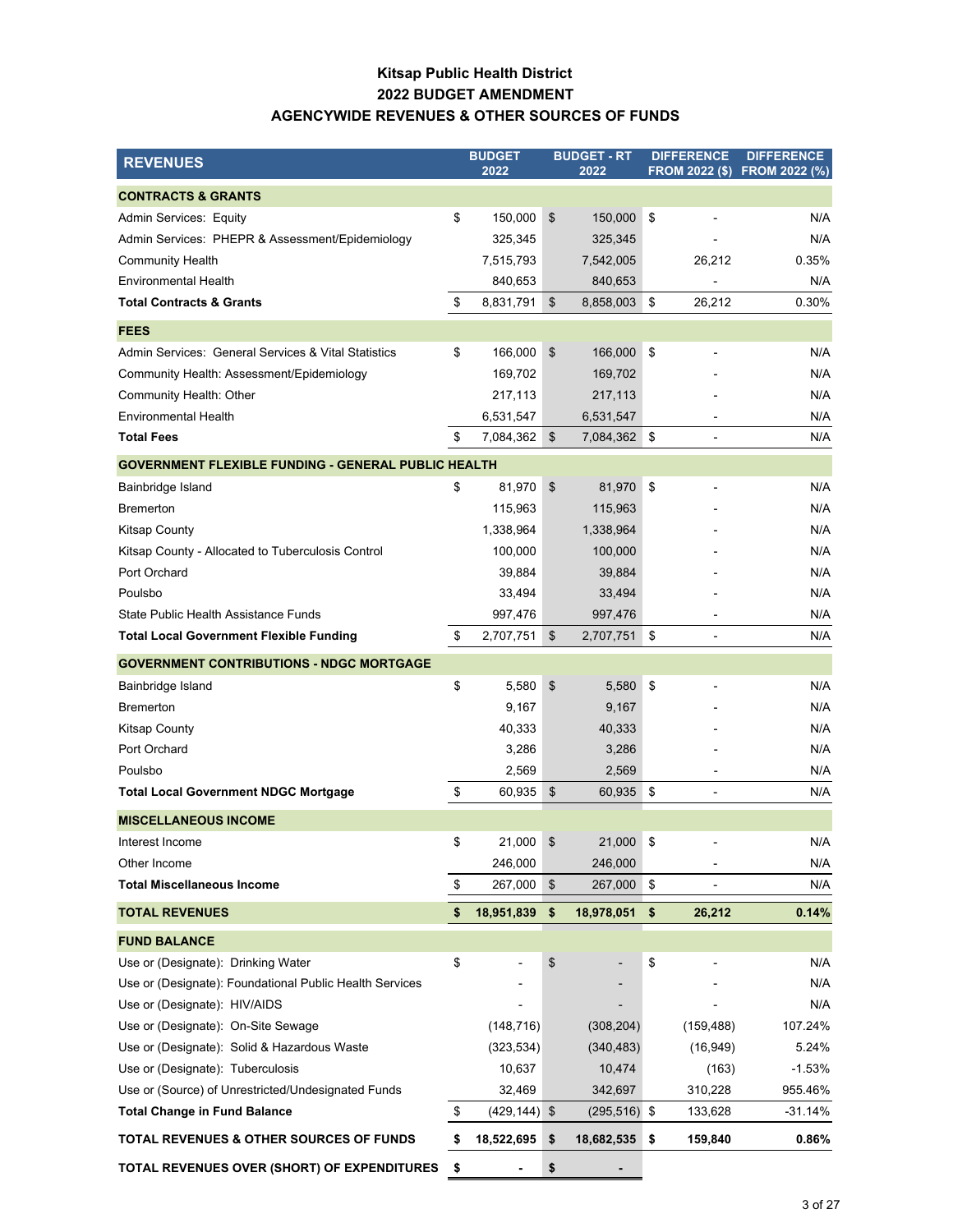## **Kitsap Public Health District AGENCYWIDE EXPENDITURES & OTHER USES OF FUNDS 2022 BUDGET AMENDMENT**

| <b>EXPENDITURES</b>                 | <b>BUDGET</b><br>2022 |                           | <b>BUDGET - RT</b><br>2022 | <b>DIFFERENCE</b><br><b>FROM 2022 (\$)</b> | <b>DIFFERENCE</b><br><b>FROM 2022 (%)</b> |
|-------------------------------------|-----------------------|---------------------------|----------------------------|--------------------------------------------|-------------------------------------------|
| <b>Personnel Costs</b>              |                       |                           |                            |                                            |                                           |
| Salaries & Wages                    | \$<br>10,307,987      | \$                        | 10,708,818                 | \$<br>400,831                              | 3.89%                                     |
| Payroll Taxes                       | 961,590               |                           | 957,596                    | (3,994)                                    | $-0.42%$                                  |
| <b>Benefits</b>                     | 2,959,011             |                           | 2,974,974                  | 15,963                                     | 0.54%                                     |
| Unemployment                        | 63,872                |                           | 64,490                     | 618                                        | 0.97%                                     |
| <b>Subtotal Personnel Costs</b>     | \$<br>14,292,460      | \$                        | 14,705,878                 | \$<br>413,418                              | 2.89%                                     |
| <b>Non-Personnel Costs</b>          |                       |                           |                            |                                            |                                           |
| Supplies                            | \$<br>172,404         | $\boldsymbol{\mathsf{S}}$ | 172,404                    | \$                                         | 0.00%                                     |
| Office Equipment <\$5,000           | 5,000                 |                           | 10,000                     | 5,000                                      | 100.00%                                   |
| Computer Software <\$5,000          | 24,346                |                           | 24,346                     |                                            | 0.00%                                     |
| Computer Hardware <\$5,000          | 43,300                |                           | 43,300                     |                                            | 0.00%                                     |
| <b>Professional Services</b>        | 1,855,993             |                           | 1,575,993                  | (280,000)                                  | $-15.09%$                                 |
| <b>Legal Services</b>               | 42,358                |                           | 52,358                     | 10,000                                     | 23.61%                                    |
| Communications                      | 173,856               |                           | 173,856                    |                                            | 0.00%                                     |
| Travel & Mileage                    | 79,869                |                           | 79,869                     |                                            | 0.00%                                     |
| Parking & Commute Trip Reduction    | 19,512                |                           | 19,512                     |                                            | 0.00%                                     |
| Advertising                         | 2,045                 |                           | 2,045                      |                                            | 0.00%                                     |
| Rentals & Leases                    | 91,090                |                           | 91,090                     |                                            | 0.00%                                     |
| Insurance                           | 206,000               |                           | 206,000                    |                                            | 0.00%                                     |
| <b>Utilities</b>                    | 1,800                 |                           | 1,800                      |                                            | 0.00%                                     |
| Repairs & Maintenance               | 199,955               |                           | 199,955                    |                                            | 0.00%                                     |
| Operations & Maintenance: NDGC      | 384,000               |                           | 386,422                    | 2,422                                      | 0.63%                                     |
| Training                            | 72,260                |                           | 72,260                     |                                            | 0.00%                                     |
| Miscellaneous                       | 277,697               |                           | 286,697                    | 9,000                                      | 3.24%                                     |
| Equipment > \$5,000                 |                       |                           |                            |                                            | N/A                                       |
| Computer Software > \$5,000         | 16,000                |                           | 16,000                     |                                            | 0.00%                                     |
| Computer Hardware > \$5,000         | 20,000                |                           | 20,000                     |                                            | 0.00%                                     |
| Government Center Debt Principal    | 180,000               |                           | 180,000                    |                                            | 0.00%                                     |
| Government Center Debt Interest     | 122,750               |                           | 122,750                    |                                            | 0.00%                                     |
| Non-Expenditures                    | 240,000               |                           | 240,000                    |                                            | 0.00%                                     |
| <b>Subtotal Non-Personnel Costs</b> | \$<br>4,230,235       | \$                        | 3,976,657                  | \$<br>(253, 578)                           | $-5.99%$                                  |
| <b>TOTAL EXPENDITURES</b>           | \$<br>18,522,695      | \$                        | 18,682,535                 | \$<br>159,840                              | 0.86%                                     |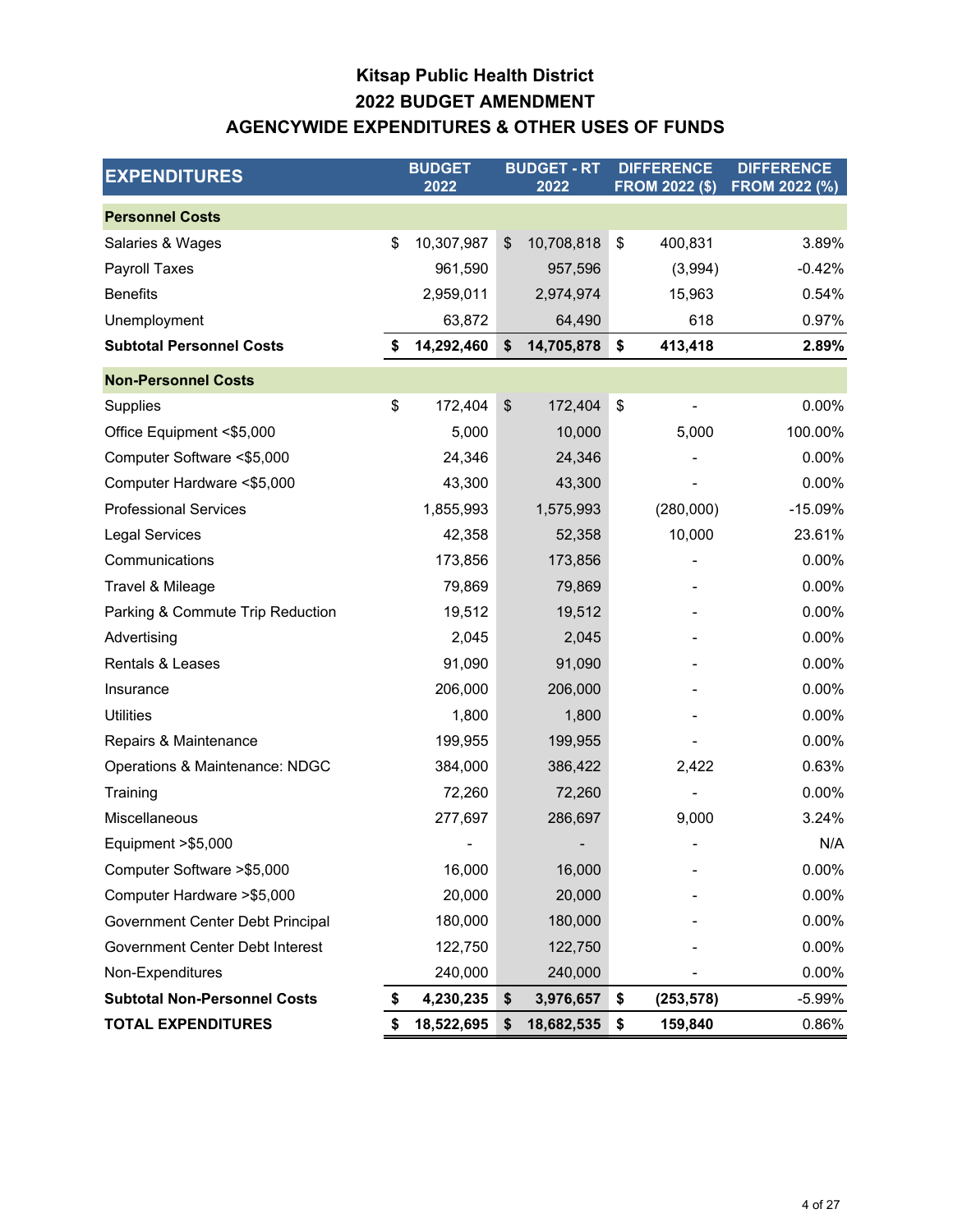### **Kitsap Public Health District 2022 BUDGET AMENDMENT ADMINSTRATIVE SERVICES DIVISION - SUMMARY**

|                                     | <b>BUDGET</b>   | <b>BUDGET - RT</b> | <b>DIFFERENCE</b>    | <b>DIFFERENCE</b>            |
|-------------------------------------|-----------------|--------------------|----------------------|------------------------------|
|                                     | 2022            | 2022               |                      | FROM 2022 (\$) FROM 2022 (%) |
| <b>REVENUES</b>                     |                 |                    |                      |                              |
| <b>DIRECT PROGRAM REVENUES</b>      | \$<br>939,280   | \$<br>939,280      | \$                   | N/A                          |
| <b>Government Contributions</b>     | (59, 213)       | (65, 110)          | (5,897)              | 9.96%                        |
| <b>TOTAL REVENUES</b>               | \$<br>880,067   | \$<br>874,170      | (5,897)              | $-0.67%$                     |
| <b>EXPENDITURES</b>                 |                 |                    |                      |                              |
| <b>Personnel Costs</b>              |                 |                    |                      |                              |
| Salaries & Wages                    | \$<br>2,579,796 | \$<br>2,607,376    | \$<br>27,580         | 1.07%                        |
| Payroll Taxes                       | 210,336         | 212,517            | 2,181                | 1.04%                        |
| <b>Benefits</b>                     | 716,060         | 718,886            | 2,826                | 0.39%                        |
| Unemployment                        | 15,437          | 15,601             | 164                  | 1.06%                        |
| <b>Subtotal Personnel Costs</b>     | \$<br>3,521,629 | \$<br>3,554,380    | \$<br>32,751         | 0.93%                        |
| <b>Non-Personnel Costs</b>          |                 |                    |                      |                              |
| Supplies                            | \$<br>73,830    | \$<br>73,830       | \$<br>$\blacksquare$ | N/A                          |
| Office Equipment <\$5,000           | 5,000           | 10,000             | 5,000                | 100.00%                      |
| Computer Software <\$5,000          | 19,846          | 19,846             |                      | N/A                          |
| Computer Hardware <\$5,000          | 17,500          | 17,500             |                      | N/A                          |
| <b>Professional Services</b>        | 121,090         | 141,090            | 20,000               | 16.52%                       |
| <b>Legal Services</b>               | 27,500          | 37,500             | 10,000               | 36.36%                       |
| Communications                      | 98,484          | 98,484             |                      | N/A                          |
| Travel & Mileage                    | 6,350           | 6,350              |                      | N/A                          |
| Parking & Commute Trip Reduction    | 3,600           | 3,600              |                      | N/A                          |
| Advertising                         | 500             | 500                |                      | N/A                          |
| <b>Rentals &amp; Leases</b>         | 29,580          | 29,580             |                      | N/A                          |
| Insurance                           | 206,000         | 206,000            |                      | N/A                          |
| <b>Utilities</b>                    | 1,800           | 1,800              |                      | N/A                          |
| Repairs & Maintenance               | 148,834         | 148,834            |                      | N/A                          |
| Operations & Maintenance: NDGC      | 9,470           | 9,183              | (287)                | $-3.03%$                     |
| Training                            | 21,300          | 21,300             |                      | N/A                          |
| Miscellaneous                       | 86,975          | 95,975             | 9,000                | 10.35%                       |
| Equipment > \$5,000                 |                 |                    |                      | N/A                          |
| Computer Software > \$5,000         | 16,000          | 16,000             |                      | N/A                          |
| Computer Hardware > \$5,000         | 20,000          | 20,000             |                      | N/A                          |
| Government Center Debt Principal    | 180,000         | 180,000            |                      | N/A                          |
| Government Center Debt Interest     | 122,750         | 122,750            |                      | N/A                          |
| Non-Expenditures                    | 240,000         | 240,000            |                      | N/A                          |
| <b>Subtotal Non-Personnel Costs</b> | \$<br>1,456,409 | \$<br>1,500,122    | \$<br>43,713         | 3.00%                        |
| <b>PROGRAM EXPENDITURES</b>         | \$<br>4,978,038 | \$<br>5,054,502    | \$<br>76,464         | 1.54%                        |
| Administrative Services Overhead    | (4,097,971)     | (4, 180, 332)      | (82, 361)            | 2.01%                        |
| <b>TOTAL EXPENDITURES</b>           | \$<br>880,067   | \$<br>874,170      | \$<br>(5,897)        | -0.67%                       |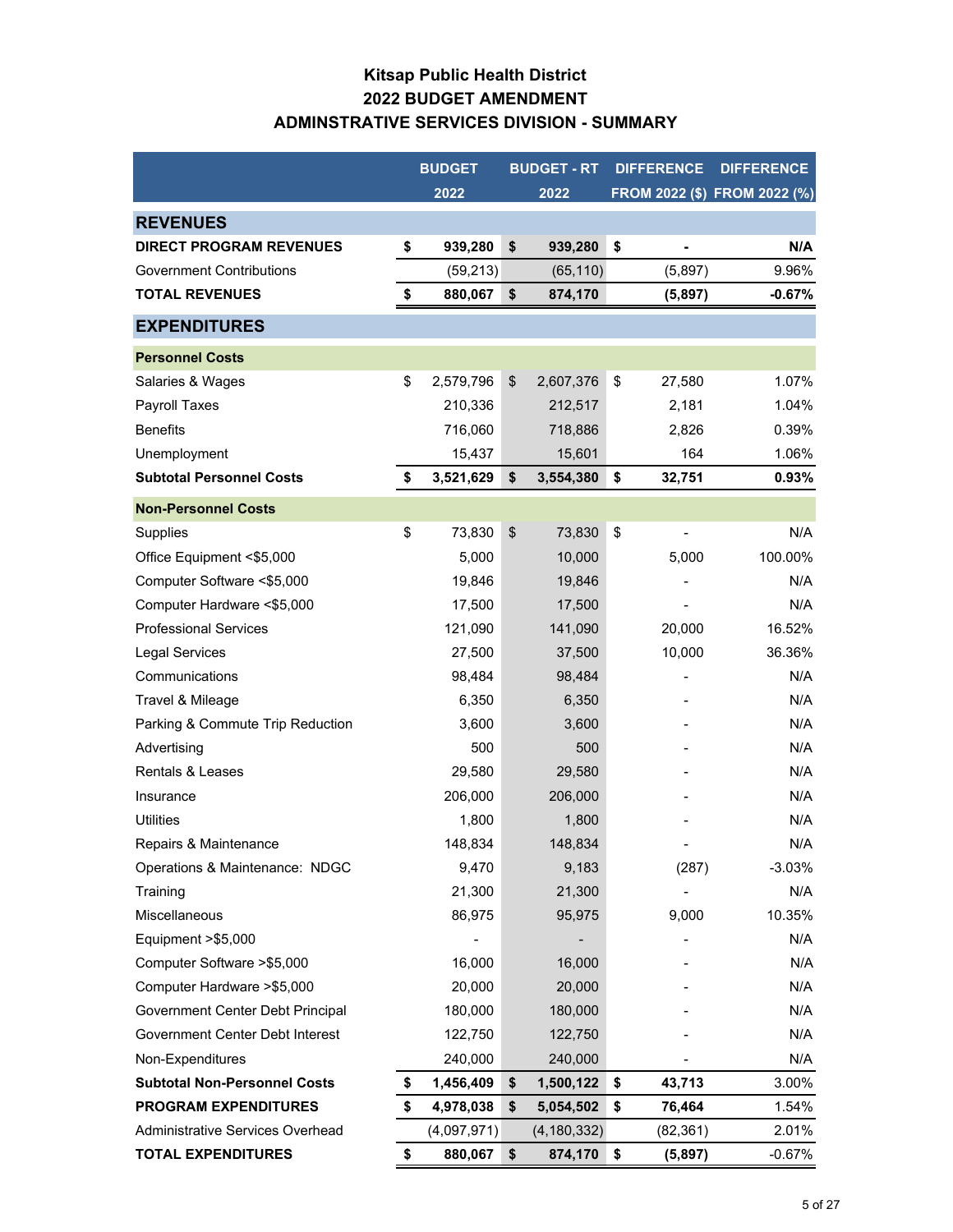#### **Kitsap Public Health District 2022 BUDGET AMENDMENT**

#### **ADMIN SERVICES (Health Officer, Administrator, Acctg, HR, IT, PIO, Clerical, & Facilities)**

|                                                         | <b>BUDGET</b>    | <b>BUDGET - RT</b> | <b>DIFFERENCE</b>              | <b>DIFFERENCE</b>            |
|---------------------------------------------------------|------------------|--------------------|--------------------------------|------------------------------|
|                                                         | 2022             | 2022               |                                | FROM 2022 (\$) FROM 2022 (%) |
| <b>REVENUES</b>                                         |                  |                    |                                |                              |
| <b>Contracts &amp; Grants</b>                           |                  |                    |                                |                              |
| Foundation Public Health Services                       | 150,000          | 150,000            | ÷,                             | N/A                          |
| Subtotal                                                | \$<br>150,000    | \$<br>150,000      | \$<br>٠                        | N/A                          |
| Fees                                                    |                  |                    |                                |                              |
| <b>Birth Certificates</b>                               | \$<br>90,000     | \$<br>90,000       | \$                             | N/A                          |
| Death Certificates                                      | 60,000           | 60,000             |                                | N/A                          |
| Vital Statistics Postage & Handling                     | 16,000           | 16,000             | ÷                              | N/A                          |
| <b>Subtotal Vital Statistics</b>                        | \$<br>166,000    | \$<br>166,000      | \$<br>$\overline{\phantom{a}}$ | N/A                          |
| <b>Other Revenues</b>                                   |                  |                    |                                |                              |
| Bainbridge - NDGC                                       | \$<br>5,580      | \$<br>5,580        | \$                             | N/A                          |
| Bremerton - NDGC                                        | 9,167            | 9,167              |                                | N/A                          |
| Kitsap County - NDGC<br>Port Orchard - NDGC             | 40,333<br>3,286  | 40,333<br>3,286    |                                | N/A<br>N/A                   |
| Poulsbo - NDGC                                          |                  |                    |                                | N/A                          |
| Flex Court Restitution                                  | 2,569<br>1,500   | 2,569<br>1,500     |                                | N/A                          |
| Admin - Other                                           | 1,500            | 1,500              |                                | N/A                          |
| Sale of Surplus Property                                |                  |                    |                                | N/A                          |
| Donations                                               |                  |                    |                                | N/A                          |
| <b>Expenditure Reimbursements</b>                       |                  |                    |                                | N/A                          |
| Cashiers' Over/Short                                    |                  |                    |                                | N/A                          |
| Cash Adjustments                                        |                  |                    |                                | N/A                          |
| Interest                                                | 21,000           | 21,000             |                                | N/A                          |
| Non-Revenue                                             | 243,000          | 243,000            |                                | N/A                          |
| Non-Revenue - KCHP Passthrough                          |                  |                    | ٠                              | N/A                          |
| <b>Subtotal Other Revenues</b>                          | \$<br>327,935    | \$<br>327,935      | \$<br>$\overline{a}$           | N/A                          |
| <b>TOTAL REVENUES</b>                                   | \$<br>643,935    | \$<br>643,935      | \$<br>$\blacksquare$           | N/A                          |
| <b>EXPENDITURES</b>                                     |                  |                    |                                |                              |
|                                                         |                  |                    |                                |                              |
| <b>Personnel Costs</b>                                  |                  |                    |                                |                              |
| Salaries & Wages                                        | \$<br>2,160,532  | \$<br>2,192,607    | \$<br>32,075                   | 1.48%                        |
| Payroll Taxes                                           | 175,989          | 178,520            | 2,531                          | 1.44%                        |
| <b>Benefits</b>                                         | 608,790          | 612,077            | 3,287                          | 0.54%                        |
| Unemployment                                            | 12,924           | 13,115             | 191                            | 1.48%                        |
| <b>Subtotal Personnel Costs</b>                         | \$<br>2,958,235  | \$<br>2,996,319    | \$<br>38,084                   | 1.29%                        |
| <b>Non-Personnel Costs</b>                              |                  |                    |                                |                              |
| Supplies                                                | \$<br>73,150     | \$<br>73,150       | \$                             | N/A                          |
| Office Equipment <\$5,000                               | 5,000            | 10,000             | 5,000                          | 100.00%                      |
| Computer Software <\$5,000                              | 19,546           | 19,546             |                                | N/A                          |
| Computer Hardware <\$5,000                              | 15,900           | 15,900             |                                | N/A                          |
| <b>Professional Services</b>                            | 121,090          | 141,090            | 20,000                         | 16.52%                       |
| Legal Services                                          | 27,500           | 37,500             | 10,000                         | 36.36%                       |
| Communications                                          | 91,344           | 91,344             |                                | N/A                          |
| Travel & Mileage                                        | 4,350            | 4,350              |                                | N/A                          |
| Parking & Commute Trip Reduction                        | 3,600            | 3,600              |                                | N/A                          |
| Advertising                                             | 500              | 500                |                                | N/A                          |
| Rentals & Leases                                        | 29,580           | 29,580             |                                | N/A                          |
| Insurance                                               | 206,000          | 206,000            |                                | N/A                          |
| Utilities                                               | 1,800            | 1,800              |                                | N/A                          |
| Repairs & Maintenance<br>Operations & Maintenance: NDGC | 148,474          | 148,474            |                                | N/A<br>N/A                   |
|                                                         |                  |                    |                                |                              |
| Training<br>Miscellaneous                               | 19,300<br>86,975 | 19,300<br>95,975   | 9,000                          | N/A<br>10.35%                |
| Equipment >\$5,000                                      | ٠                |                    | ä,                             | N/A                          |
| Computer Software >\$5,000                              | 16,000           | 16,000             |                                | 0.00%                        |
| Computer Hardware > \$5,000                             | 20,000           | 20,000             |                                | N/A                          |
| Government Center Debt Principal                        | 180,000          | 180,000            |                                | N/A                          |
| Government Center Debt Interest                         | 122,750          | 122,750            |                                | N/A                          |
| Non-Expenditures                                        | 240,000          | 240,000            | ٠                              | N/A                          |
| Subtotal Non-Personnel Costs                            | \$<br>1,432,859  | \$<br>1,476,859    | \$<br>44,000                   | 3.07%                        |
| <b>PROGRAM EXPENDITURES</b>                             | \$<br>4,391,094  | \$<br>4,473,178    | \$<br>82,084                   | 1.87%                        |
| Administrative Services Overhead                        | (4,201,522)      | (4,282,019)        | (80, 497)                      | 1.92%                        |
| <b>TOTAL EXPENDITURES</b>                               | \$<br>189,572    | \$<br>191,159      | \$<br>1,587                    | 0.84%                        |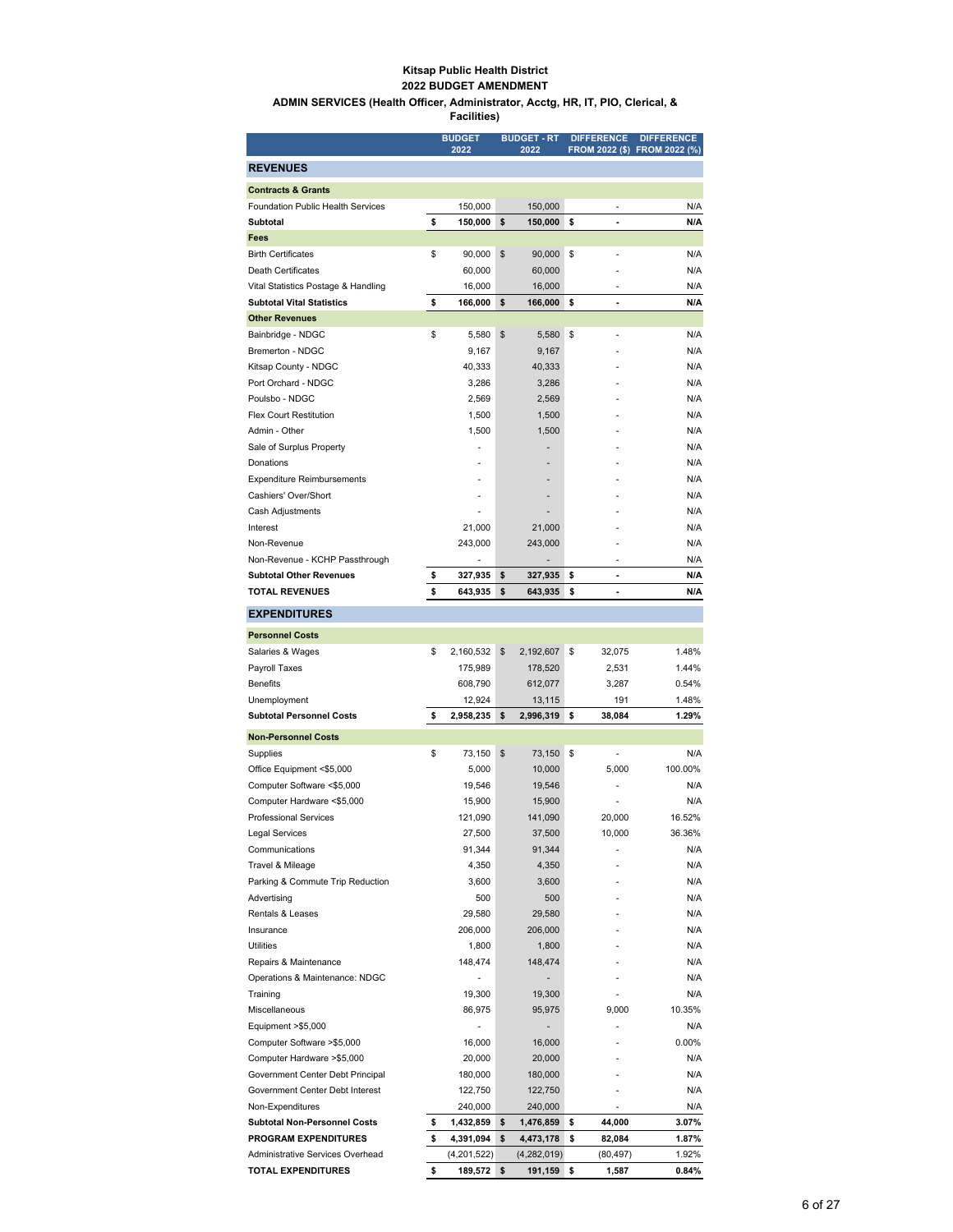### **Kitsap Public Health District 2022 BUDGET AMENDMENT PUBLIC HEALTH EMERGENCY PREPAREDNESS AND RESPONSE PROGRAM**

|                                     | <b>BUDGET</b><br>2022 |               | <b>BUDGET - RT</b><br>2022 | <b>DIFFERENCE</b><br>FROM 2022 (\$) FROM 2022 (%) |          | <b>DIFFERENCE</b> |
|-------------------------------------|-----------------------|---------------|----------------------------|---------------------------------------------------|----------|-------------------|
| <b>REVENUES</b>                     |                       |               |                            |                                                   |          |                   |
| DOH Con Con PHEPR LHJ Funding       | \$<br>295,345         | $\frac{1}{2}$ | 295,345                    | \$                                                |          | 0.00%             |
| DOH CC COVID LHJ CARES              |                       |               |                            |                                                   |          | N/A               |
| DOH CC CDC COVID-19 CRISIS RESP     |                       |               |                            |                                                   |          | N/A               |
| Other - PHEPR                       |                       |               |                            |                                                   |          | N/A               |
| <b>DIRECT PROGRAM REVENUES</b>      | \$<br>295,345         | \$            | 295,345                    | \$                                                |          | N/A               |
| <b>Government Contributions</b>     | 93,787                |               | 87,890                     |                                                   | (5,897)  | $-6.29%$          |
| <b>TOTAL REVENUES</b>               | \$<br>389,132 \$      |               | 383,235                    | \$                                                | (5,897)  | $-1.52%$          |
| <b>EXPENDITURES</b>                 |                       |               |                            |                                                   |          |                   |
| <b>Personnel Costs</b>              |                       |               |                            |                                                   |          |                   |
| Salaries & Wages                    | \$<br>207,230         | $\frac{1}{2}$ | 204,073                    | $\boldsymbol{\$}$                                 | (3, 157) | $-1.52%$          |
| Payroll Taxes                       | 16,968                |               | 16,722                     |                                                   | (246)    | $-1.45%$          |
| <b>Benefits</b>                     | 39,110                |               | 38,786                     |                                                   | (324)    | $-0.83%$          |
| Unemployment                        | 1,243                 |               | 1,224                      |                                                   | (19)     | $-1.53%$          |
| <b>Subtotal Personnel Costs</b>     | \$<br>264,551         | \$            | 260,805                    | \$                                                | (3,746)  | $-1.42%$          |
| <b>Non-Personnel Costs</b>          |                       |               |                            |                                                   |          |                   |
| Supplies                            | \$<br>480             | \$            | 480                        | \$                                                |          | N/A               |
| Office Equipment <\$5,000           |                       |               |                            |                                                   |          | N/A               |
| Computer Software <\$5,000          | 300                   |               | 300                        |                                                   |          | N/A               |
| Computer Hardware <\$5,000          |                       |               |                            |                                                   |          | N/A               |
| <b>Professional Services</b>        |                       |               |                            |                                                   |          | N/A               |
| <b>Legal Services</b>               |                       |               |                            |                                                   |          | N/A               |
| Communications                      | 6,420                 |               | 6,420                      |                                                   |          | N/A               |
| Travel & Mileage                    | 2,000                 |               | 2,000                      |                                                   |          | N/A               |
| Parking & Commute Trip Reduction    |                       |               |                            |                                                   |          | N/A               |
| Advertising                         |                       |               |                            |                                                   |          | N/A               |
| Rentals & Leases                    |                       |               |                            |                                                   |          | N/A               |
| Insurance                           |                       |               |                            |                                                   |          | N/A               |
| <b>Utilities</b>                    |                       |               |                            |                                                   |          | N/A               |
| Repairs & Maintenance               | 360                   |               | 360                        |                                                   |          | N/A               |
| Operations & Maintenance: NDGC      | 9,470                 |               | 9,183                      |                                                   | (287)    | $-3.03%$          |
| Training                            | 2,000                 |               | 2,000                      |                                                   |          | N/A               |
| Miscellaneous                       |                       |               |                            |                                                   |          | N/A               |
| Equipment >\$5,000                  |                       |               |                            |                                                   |          | N/A               |
| Computer Software > \$5,000         |                       |               |                            |                                                   |          | N/A               |
| Computer Hardware > \$5,000         |                       |               |                            |                                                   |          | N/A               |
| <b>Subtotal Non-Personnel Costs</b> | \$<br>21,030          | \$            | 20,743                     | \$                                                | (287)    | $-1.36%$          |
| <b>PROGRAM EXPENDITURES</b>         | \$<br>285,581         | \$            | 281,548                    | \$                                                | (4, 033) | $-1.41%$          |
| Administrative Services Overhead    | 103,551               |               | 101,687                    |                                                   | (1,864)  | $-1.80%$          |
| <b>TOTAL EXPENDITURES</b>           | \$<br>389,132         | $\sqrt{2}$    | 383,235                    | \$                                                | (5, 897) | $-1.52%$          |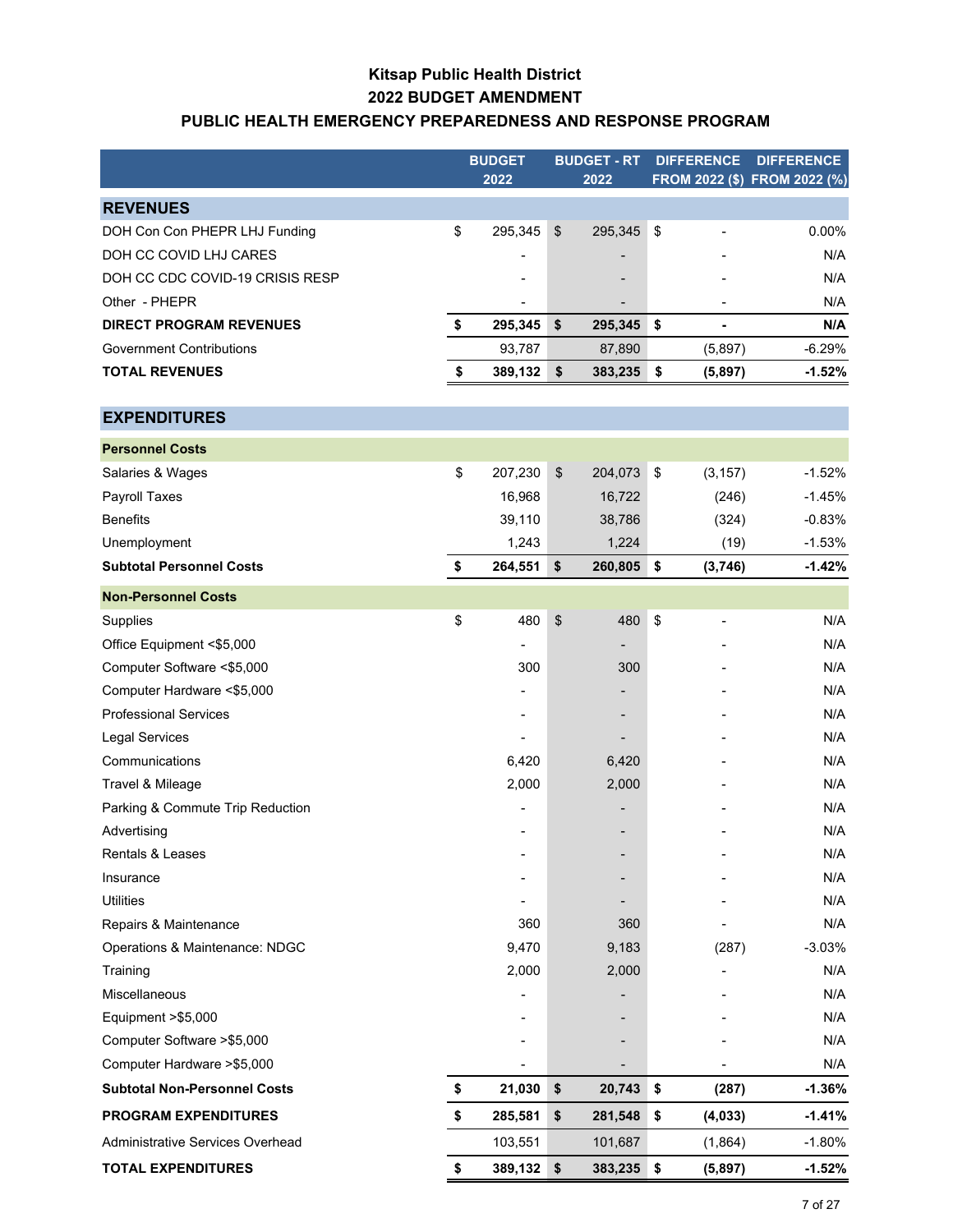### **KITSAP PUBLIC HEALTH DISTRICT 2022 BUDGET AMENDMENT EQUITY PROGRAM**

|                                             | <b>BUDGET</b>                  |               | <b>BUDGET - RT</b>       |                           | <b>DIFFERENCE</b>        | <b>DIFFERENCE</b>            |
|---------------------------------------------|--------------------------------|---------------|--------------------------|---------------------------|--------------------------|------------------------------|
|                                             | 2022                           |               | 2022                     |                           |                          | FROM 2022 (\$) FROM 2022 (%) |
| <b>REVENUES</b>                             |                                |               |                          |                           |                          |                              |
| Kitsap Connects - 1/10th of 1%              | \$<br>$\overline{\phantom{a}}$ | \$            | $\overline{\phantom{0}}$ | \$                        |                          | N/A                          |
| <b>Bremerton Salvation Army Services</b>    |                                |               |                          |                           |                          | N/A                          |
| <b>DIRECT PROGRAM REVENUES</b>              | \$<br>$\blacksquare$           | \$            | ٠                        | \$                        | ä,                       | N/A                          |
| <b>Government Contributions</b>             | 301,363                        |               | 299,776                  |                           | (1, 587)                 | $-0.53%$                     |
| <b>TOTAL REVENUES</b>                       | \$<br>301,363                  | \$            | 299,776                  | \$                        | (1, 587)                 | $-0.53%$                     |
| <b>EXPENDITURES</b>                         |                                |               |                          |                           |                          |                              |
| <b>Personnel Costs</b>                      |                                |               |                          |                           |                          |                              |
| Salaries & Wages                            | \$<br>212,034                  | $\frac{1}{2}$ | 210,696                  | \$                        | (1, 338)                 | $-0.63%$                     |
| Payroll Taxes                               | 17,379                         |               | 17,275                   |                           | (104)                    | $-0.60%$                     |
| <b>Benefits</b>                             | 68,160                         |               | 68,023                   |                           | (137)                    | $-0.20%$                     |
| Unemployment                                | 1,270                          |               | 1,262                    |                           | (8)                      | $-0.63%$                     |
| <b>Subtotal Personnel Costs</b>             | \$<br>298,843                  | \$            | 297,256                  | \$                        | (1, 587)                 | $-0.53%$                     |
| <b>Non-Personnel Costs</b>                  |                                |               |                          |                           |                          |                              |
| Supplies                                    | \$<br>200                      | \$            | 200                      | $\boldsymbol{\mathsf{S}}$ | $\overline{\phantom{a}}$ | N/A                          |
| Office Equipment                            |                                |               |                          |                           |                          | N/A                          |
| <b>Computer Software</b>                    |                                |               |                          |                           |                          | N/A                          |
| <b>Computer Hardware</b>                    | 1,600                          |               | 1,600                    |                           |                          | N/A                          |
| <b>Professional Services</b>                |                                |               | -                        |                           |                          | N/A                          |
| <b>Legal Services</b>                       |                                |               |                          |                           |                          | N/A                          |
| Communications                              | 720                            |               | 720                      |                           |                          | N/A                          |
| Travel & Mileage                            |                                |               |                          |                           |                          | N/A                          |
| Parking & Commute Trip Reduction            |                                |               |                          |                           |                          | N/A                          |
| Advertising                                 |                                |               |                          |                           |                          | N/A                          |
| Rentals & Leases                            |                                |               |                          |                           |                          | N/A                          |
| Insurance                                   |                                |               |                          |                           |                          | N/A                          |
| <b>Utilities</b>                            |                                |               |                          |                           |                          | N/A                          |
| Repairs & Maintenance                       |                                |               |                          |                           |                          | N/A                          |
| Operations & Maintenance: Government Center |                                |               |                          |                           |                          | N/A                          |
| Training                                    |                                |               |                          |                           |                          | N/A                          |
| Miscellaneous                               |                                |               |                          |                           |                          | N/A                          |
| Equipment                                   |                                |               |                          |                           |                          | N/A                          |
| <b>Subtotal Non-Personnel Costs</b>         | \$<br>2,520                    | \$            | 2,520                    | \$                        |                          | N/A                          |
| <b>TOTAL EXPENDITURES</b>                   | \$<br>301,363                  | \$            | 299,776                  | \$                        | (1, 587)                 | #DIV/0!                      |
| <b>Administrative Services Overhead</b>     |                                |               |                          |                           |                          | N/A                          |
| Administrative Services Overhead            |                                |               |                          |                           |                          | N/A                          |
| TOTAL EXPENDITURES W/OVERHEAD DISTRIBUTED   | \$<br>301,363                  | \$            | 299,776                  | \$                        | $(1,587)$ \$             | (0)                          |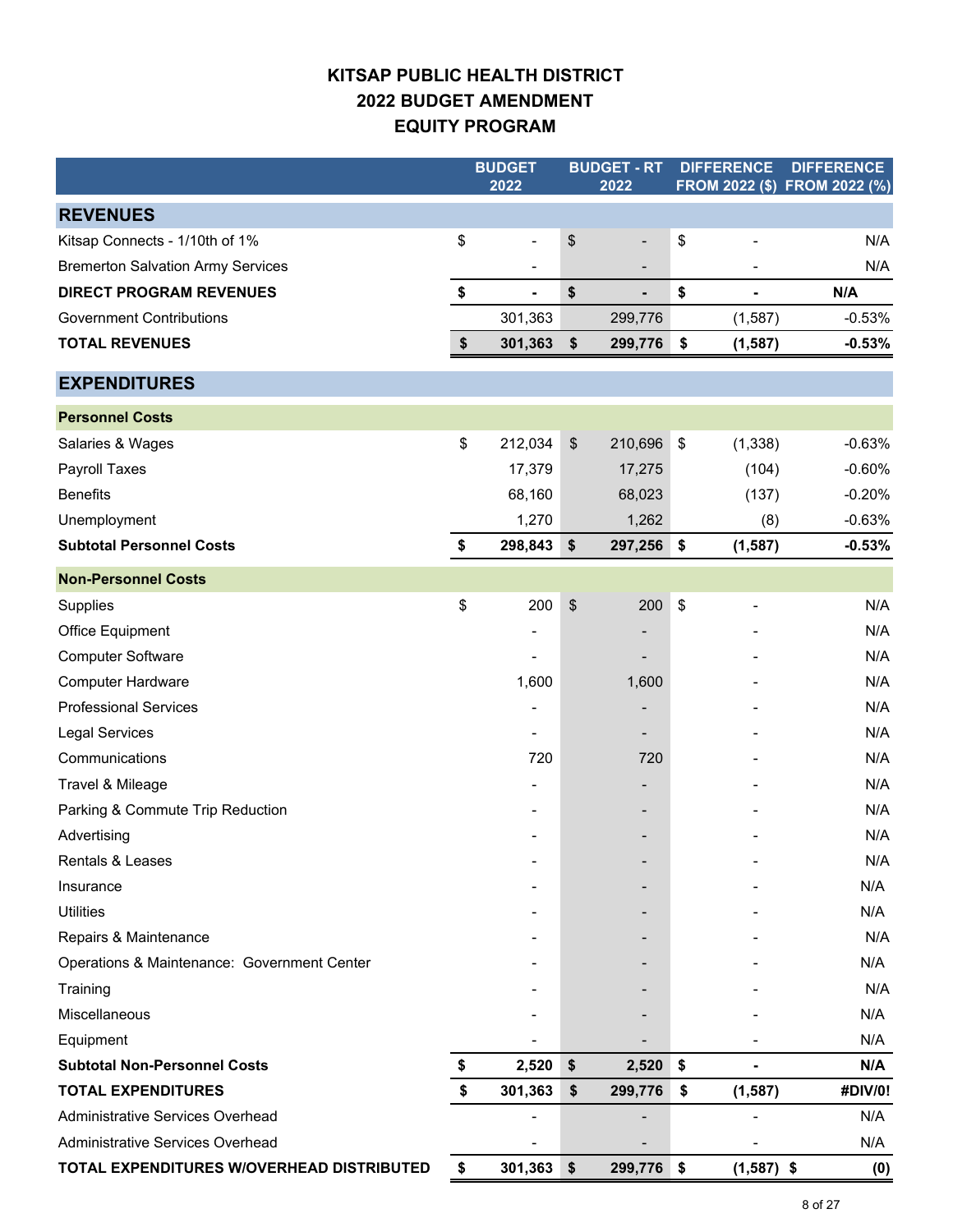### **Kitsap Public Health District 2022 BUDGET AMENDMENT COMMUNITY HEALTH DIVISION - SUMMARY**

|                                  | <b>BUDGET</b><br>2022 |                           | <b>BUDGET - RT</b><br>2022 | <b>DIFFERENCE</b><br>FROM 2022 (\$) FROM 2022 (%) |         | <b>DIFFERENCE</b> |
|----------------------------------|-----------------------|---------------------------|----------------------------|---------------------------------------------------|---------|-------------------|
| <b>REVENUES</b>                  |                       |                           |                            |                                                   |         |                   |
| <b>DIRECT PROGRAM REVENUES</b>   | \$<br>8,032,608       | \$                        | 8,058,820                  | \$                                                | 26,212  | 0.33%             |
| <b>Government Contributions</b>  | 2,565,227             |                           | 2,778,412                  |                                                   | 213,185 | 8.31%             |
| Draw from (Increase) Reserves    | 10,637                |                           | 10,474                     |                                                   | (163)   | $-1.53%$          |
| <b>TOTAL REVENUES</b>            | \$<br>10,608,472      | \$                        | 10,847,706                 | \$                                                | 239,234 | 2.26%             |
|                                  |                       |                           |                            |                                                   |         |                   |
| <b>EXPENDITURES</b>              |                       |                           |                            |                                                   |         |                   |
| <b>Personnel Costs</b>           |                       |                           |                            |                                                   |         |                   |
| Salaries & Wages                 | \$<br>4,617,203       | \$                        | 4,743,650                  | \$                                                | 126,447 | 2.74%             |
| <b>Payroll Taxes</b>             | 468,488               |                           | 466,746                    |                                                   | (1,742) | $-0.37%$          |
| <b>Benefits</b>                  | 1,257,799             |                           | 1,297,099                  |                                                   | 39,300  | 3.12%             |
| Unemployment                     | 28,023                |                           | 28,797                     |                                                   | 774     | 2.76%             |
| <b>Subtotal Personnel Costs</b>  | \$<br>6,371,513       | \$                        | 6,536,292                  | \$                                                | 164,779 | 2.59%             |
| <b>Non-Personnel Costs</b>       |                       |                           |                            |                                                   |         |                   |
| Supplies                         | \$<br>52,422          | $\boldsymbol{\mathsf{S}}$ | 52,422                     | \$                                                |         | N/A               |
| Office Equipment <\$5,000        |                       |                           |                            |                                                   |         | N/A               |
| Computer Software <\$5,000       |                       |                           |                            |                                                   |         | N/A               |
| Computer Hardware <\$5,000       | 13,200                |                           | 13,200                     |                                                   |         | N/A               |
| <b>Professional Services</b>     | 1,325,351             |                           | 1,325,351                  |                                                   |         | N/A               |
| Legal Services                   |                       |                           |                            |                                                   |         | N/A               |
| Communications                   | 41,048                |                           | 41,048                     |                                                   |         | N/A               |
| Travel & Mileage                 | 21,645                |                           | 21,645                     |                                                   |         | N/A               |
| Parking & Commute Trip Reduction | 6,120                 |                           | 6,120                      |                                                   |         | N/A               |
| Advertising                      |                       |                           |                            |                                                   |         | N/A               |
| Rentals & Leases                 | 56,550                |                           | 56,550                     |                                                   |         | N/A               |
| Insurance                        |                       |                           |                            |                                                   |         | N/A               |
| <b>Utilities</b>                 |                       |                           |                            |                                                   |         | N/A               |
| Repairs & Maintenance            | 29,140                |                           | 29,140                     |                                                   |         | N/A               |
| Operations & Maintenance: NDGC   | 221,632               |                           | 225,223                    |                                                   | 3,591   | 1.62%             |
| Training                         | 30,500                |                           | 30,500                     |                                                   |         | N/A               |
| Miscellaneous                    | 14,305                |                           | 14,305                     |                                                   |         | N/A               |
| Equipment >\$5,000               |                       |                           |                            |                                                   |         | N/A               |
| Computer Software > \$5,000      |                       |                           |                            |                                                   |         | N/A               |
| Computer Hardware > \$5,000      |                       |                           |                            |                                                   |         | N/A               |
| <b>Subtotal NON-LABOR COSTS</b>  | \$<br>1,811,913       | \$                        | 1,815,504                  | \$                                                | 3,591   | 0.20%             |
| <b>PROGRAM EXPENDITURES</b>      | \$<br>8,183,426       | \$                        | 8,351,796                  | \$                                                | 168,370 | 2.06%             |
| Administrative Services Overhead | 2,425,046             |                           | 2,495,910                  |                                                   | 70,864  | 2.92%             |
| <b>Community Health Overhead</b> |                       |                           |                            |                                                   |         | N/A               |
| <b>TOTAL EXPENDITURES</b>        | \$<br>10,608,472      | \$                        | 10,847,706                 | \$                                                | 239,234 | 2.26%             |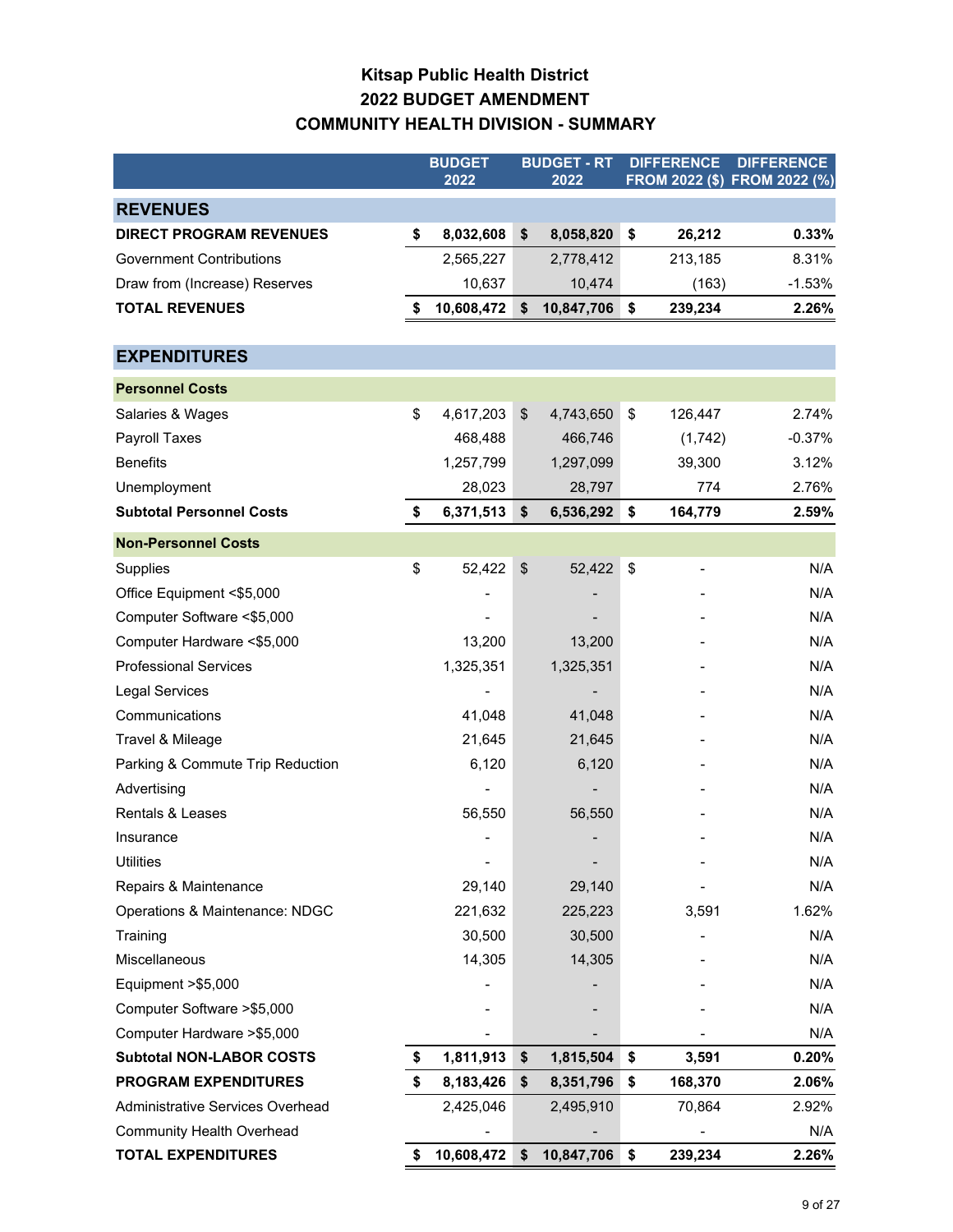### **Kitsap Public Health District 2022 BUDGET AMENDMENT COMMUNITY HEALTH DIVISION ADMINISTRATION**

|                                          | <b>BUDGET</b><br>2022 |                           | <b>BUDGET - RT</b><br>2022 | <b>DIFFERENCE</b> | <b>DIFFERENCE</b><br>FROM 2022 (\$) FROM 2022 (%) |
|------------------------------------------|-----------------------|---------------------------|----------------------------|-------------------|---------------------------------------------------|
| <b>REVENUES</b>                          |                       |                           |                            |                   |                                                   |
| <b>Other Revenues</b>                    |                       |                           |                            |                   |                                                   |
| DSHS Medicaid Match - CH Admin           | \$<br>150,000         | $\boldsymbol{\mathsf{S}}$ | 150,000                    | \$                | 0.0%                                              |
| OCH CBOSS DSRIP                          |                       |                           |                            |                   | N/A                                               |
| Mason County Nightingale Notes           |                       |                           |                            |                   | N/A                                               |
| <b>Olympic College Teaching Contract</b> |                       |                           |                            |                   | N/A                                               |
| Non-Revenue                              |                       |                           |                            |                   | N/A                                               |
| <b>TOTAL REVENUES</b>                    | \$<br>150,000         | \$                        | 150,000                    | \$                | N/A                                               |
| <b>EXPENDITURES</b>                      |                       |                           |                            |                   |                                                   |
| <b>Personnel Costs</b>                   |                       |                           |                            |                   |                                                   |
|                                          | \$<br>134,838         | \$                        | 135,832                    | \$<br>994         | 0.74%                                             |
| Salaries & Wages                         | 10,767                |                           | 10,849                     | 82                | 0.76%                                             |
| Payroll Taxes<br><b>Benefits</b>         | 34,026                |                           | 34,128                     | 102               | 0.30%                                             |
| Unemployment                             | 806                   |                           | 812                        | 6                 | 0.74%                                             |
| <b>Subtotal Personnel Costs</b>          | \$<br>180,437         | \$                        | 181,621                    | \$<br>1,184       | 0.66%                                             |
|                                          |                       |                           |                            |                   |                                                   |
| <b>Non-Personnel Costs</b>               |                       |                           |                            |                   |                                                   |
| Supplies                                 | \$<br>500             | \$                        | 500                        | \$                | N/A                                               |
| Office Equipment <\$5,000                |                       |                           |                            |                   | N/A                                               |
| Computer Software <\$5,000               |                       |                           |                            |                   | N/A                                               |
| Computer Hardware <\$5,000               | 2,500                 |                           | 2,500                      |                   | N/A                                               |
| <b>Professional Services</b>             | 2,600                 |                           | 2,600                      |                   | N/A                                               |
| <b>Legal Services</b>                    |                       |                           |                            |                   | N/A                                               |
| Communications                           | 2,700                 |                           | 2,700                      |                   | N/A                                               |
| Travel & Mileage                         |                       |                           |                            |                   | N/A                                               |
| Parking & Commute Trip Reduction         |                       |                           |                            |                   | N/A                                               |
| Advertising                              |                       |                           |                            |                   | N/A                                               |
| <b>Rentals &amp; Leases</b>              |                       |                           |                            |                   | N/A                                               |
| Insurance                                |                       |                           |                            |                   | N/A                                               |
| <b>Utilities</b>                         |                       |                           |                            |                   | N/A                                               |
| Repairs & Maintenance                    |                       |                           |                            |                   | N/A                                               |
| Operations & Maintenance: NDGC           |                       |                           |                            |                   | N/A                                               |
| Training                                 | 5,000                 |                           | 5,000                      |                   | N/A                                               |
| Miscellaneous                            | 10,315                |                           | 10,315                     |                   | N/A                                               |
| Equipment >\$5,000                       |                       |                           |                            |                   | N/A                                               |
| Computer Software >\$5,000               |                       |                           |                            |                   | N/A                                               |
| Computer Hardware > \$5,000              |                       |                           |                            |                   | N/A                                               |
| <b>Subtotal Non-Personnel Costs</b>      | \$<br>23,615          | \$                        | 23,615                     | \$                | N/A                                               |
| PROGRAM EXPENDITURES                     | \$<br>204,052         | \$                        | 205,236                    | \$<br>1,184       | 0.58%                                             |
| Administrative Services Overhead         |                       |                           |                            |                   | N/A                                               |
| <b>Community Health Overhead</b>         | (54, 052)             |                           | (55, 236)                  | (1, 184)          | 2.19%                                             |
| <b>TOTAL EXPENDITURES</b>                | \$<br>150,000         | \$                        | 150,000                    | \$                | N/A                                               |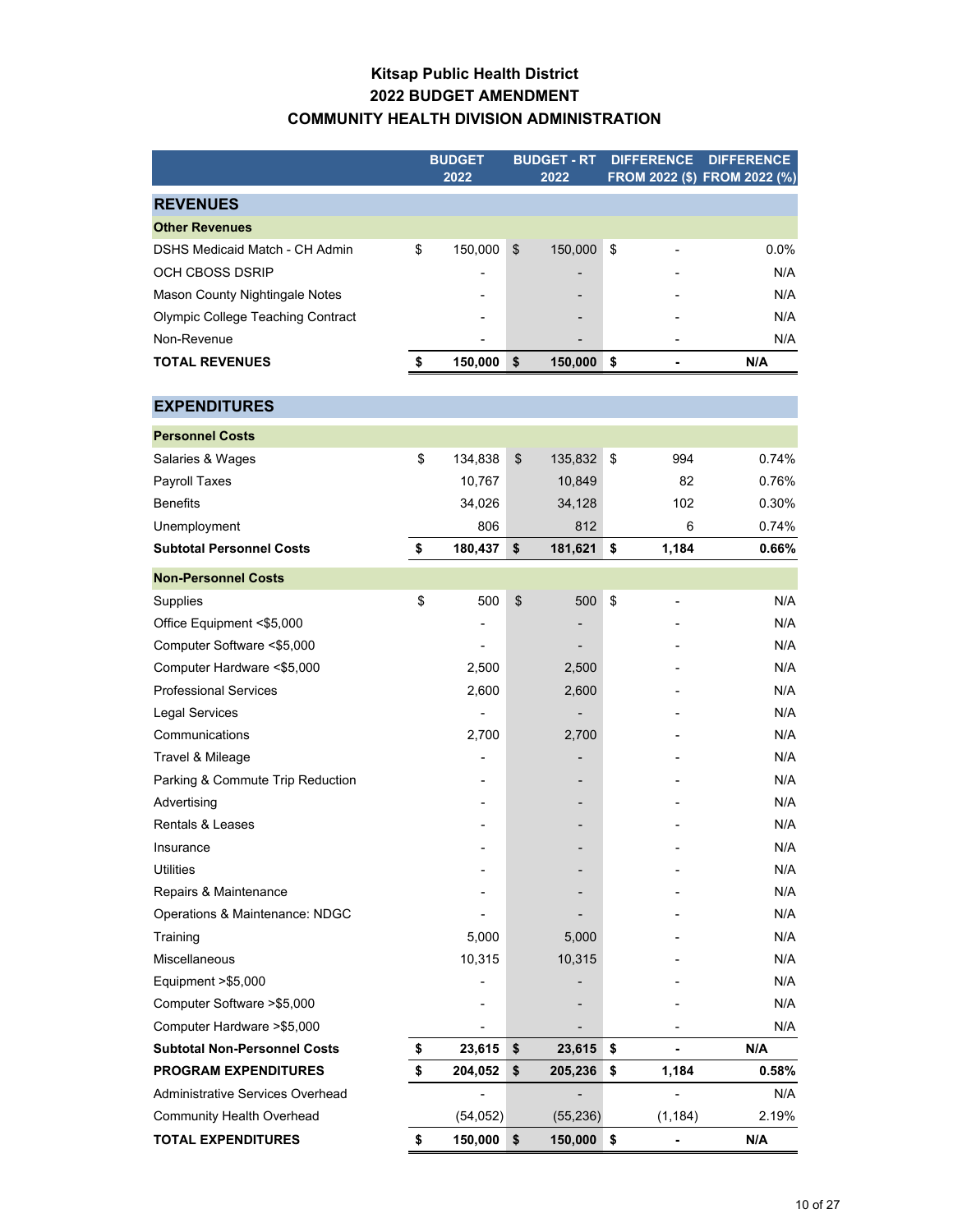#### **Kitsap Public Health District 2022 BUDGET AMENDMENT ASSESSMENT AND EPIDEMIOLOGY PROGRAM**

|                                                    | <b>BUDGET</b><br>2022 | <b>BUDGET - RT</b><br>2022 | <b>DIFFERENCE</b> | <b>DIFFERENCE</b><br>FROM 2022 (\$) FROM 2022 (%) |
|----------------------------------------------------|-----------------------|----------------------------|-------------------|---------------------------------------------------|
| <b>REVENUES</b>                                    |                       |                            |                   |                                                   |
| <b>Clallam County Assessment Work</b>              | \$<br>34,230          | \$<br>34,230               | \$                | N/A                                               |
| Jefferson County Health Department                 | 12.360                | 12,360                     |                   | N/A                                               |
| <b>KCR Kitsap Interagency Coordinating Council</b> | 10,000                | 10,000                     |                   | N/A                                               |
| Kitsap Mental Health Services                      |                       |                            |                   | N/A                                               |
| <b>OCH EPI Support</b>                             |                       |                            |                   | N/A                                               |
| <b>KCF Kitsap Strong Initiative</b>                |                       |                            |                   | N/A                                               |
| Jefferson County CHA CHIP                          |                       |                            |                   | N/A                                               |
| Jefferson County Assessment                        |                       |                            |                   | N/A                                               |
| <b>Clallam County Assessment Work</b>              |                       |                            |                   | N/A                                               |
| OESD Behavioral Health Counseling Enhancement      | 16,642                | 16,642                     |                   | N/A                                               |
| OCH Oral Health                                    |                       |                            |                   | N/A                                               |
| 1/10 of 1%: Assessment                             | 48.470                | 48,470                     |                   | N/A                                               |
| <b>Foundational Public Health Services</b>         | 30,000                | 30,000                     |                   | N/A                                               |
| New Unassigned Revenue                             | 48,000                | 48,000                     |                   | N/A                                               |
| <b>DIRECT PROGRAM REVENUES</b>                     | \$<br>199,702         | \$<br>199,702              | \$                | N/A                                               |
| <b>Government Contributions</b>                    | 319,983               | 246,817                    | (73, 166)         | $-22.87%$                                         |
| <b>TOTAL REVENUES</b>                              | 519,685               | \$<br>446,519              | \$<br>(73, 166)   | $-14.08%$                                         |

| <b>EXPENDITURES</b>                 |               |            |         |                 |           |
|-------------------------------------|---------------|------------|---------|-----------------|-----------|
| <b>Personnel Costs</b>              |               |            |         |                 |           |
| Salaries & Wages                    | \$<br>266,421 | $\sqrt{2}$ | 227,435 | \$<br>(38, 986) | $-14.63%$ |
| Payroll Taxes                       | 21,896        |            | 18,709  | (3, 187)        | $-14.56%$ |
| <b>Benefits</b>                     | 55,858        |            | 47,790  | (8,068)         | $-14.44%$ |
| Unemployment                        | 1,598         |            | 1,365   | (233)           | $-14.58%$ |
| <b>Subtotal Personnel Costs</b>     | \$<br>345,773 | \$         | 295,299 | \$<br>(50, 474) | $-14.60%$ |
| <b>Non-Personnel Costs</b>          |               |            |         |                 |           |
| Supplies                            | \$<br>600     | \$         | 600     | \$              | $0.00\%$  |
| Office Equipment <\$5,000           |               |            |         |                 | N/A       |
| Computer Software <\$5,000          | ۰             |            |         |                 | N/A       |
| Computer Hardware <\$5,000          |               |            |         |                 | N/A       |
| <b>Professional Services</b>        |               |            |         |                 | N/A       |
| <b>Legal Services</b>               |               |            |         |                 | N/A       |
| Communications                      | 2,740         |            | 2,740   |                 | N/A       |
| Travel & Mileage                    | 7,200         |            | 7,200   |                 | 0.00%     |
| Parking & Commute Trip Reduction    | 360           |            | 360     |                 | N/A       |
| Advertising                         |               |            |         |                 | N/A       |
| <b>Rentals &amp; Leases</b>         |               |            |         |                 | N/A       |
| Insurance                           |               |            |         |                 | N/A       |
| <b>Utilities</b>                    |               |            |         |                 | N/A       |
| Repairs & Maintenance               | 4,120         |            | 4,120   |                 | 0.00%     |
| Operations & Maintenance: NDGC      | 12,378        |            | 10,397  | (1,981)         | $-16.00%$ |
| Training                            | 8,000         |            | 8,000   |                 | $0.00\%$  |
| Miscellaneous                       | 160           |            | 160     |                 | 0.00%     |
| Equipment > \$5,000                 | ٠             |            |         |                 | N/A       |
| Computer Software >\$5,000          |               |            |         |                 | N/A       |
| Computer Hardware >\$5,000          |               |            |         |                 | N/A       |
| <b>Subtotal Non-Personnel Costs</b> | \$<br>35,558  | \$         | 33,577  | \$<br>(1,981)   | $-5.57%$  |
| <b>PROGRAM EXPENDITURES</b>         | \$<br>381,331 | \$         | 328,876 | \$<br>(52, 455) | $-13.76%$ |
| Administrative Services Overhead    | 135,356       |            | 115,132 | (20, 224)       | $-14.94%$ |
| <b>Community Health Overhead</b>    | 2,998         |            | 2,511   | (487)           | N/A       |

**TOTAL EXPENDITURES \$ 519,685 \$ 446,519 \$ (73,166) -14.08%**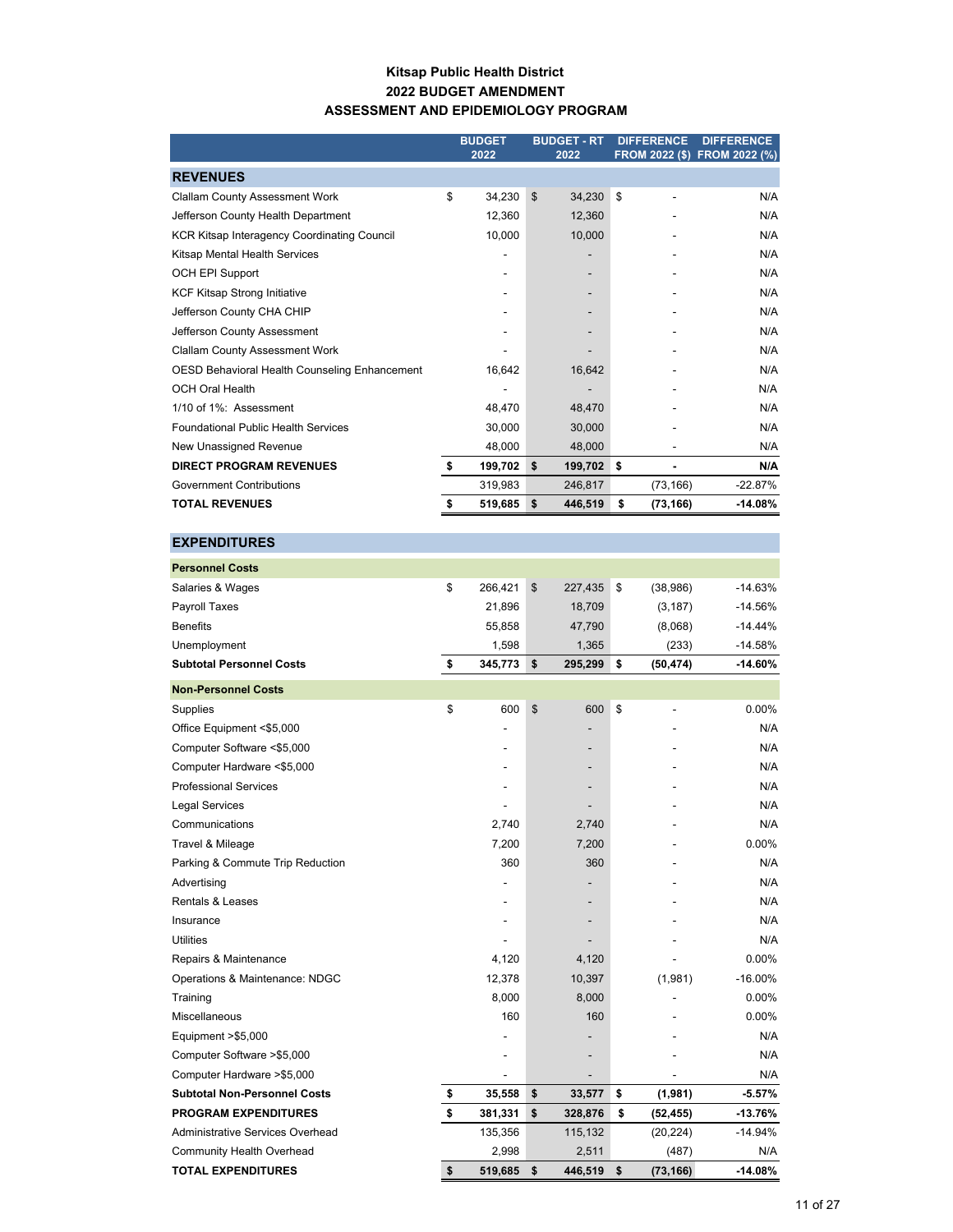### **Kitsap Public Health District 2022 BUDGET AMENDMENT HEALTHY COMMUNITIES - ROLL-UP**

|                                  | <b>BUDGET</b>   | <b>BUDGET - RT</b> |      | <b>DIFFERENCE</b>            | <b>DIFFERENCE</b>            |
|----------------------------------|-----------------|--------------------|------|------------------------------|------------------------------|
|                                  | 2022            | 2022               |      |                              | FROM 2022 (\$) FROM 2022 (%) |
| <b>REVENUES</b>                  |                 |                    |      |                              |                              |
| <b>DIRECT PROGRAM REVENUES</b>   | \$<br>1,156,946 | \$<br>1,183,158    | \$   | 26,212                       | 2.27%                        |
| <b>Government Contributions</b>  | 1,120,791       | 1,234,535          |      | 113,744                      | 10.15%                       |
| Draw from (Increase) Reserves    |                 |                    |      |                              | N/A                          |
| <b>TOTAL REVENUES</b>            | \$<br>2,277,737 | \$<br>2,417,693    | \$   | 139,956                      | 6.14%                        |
|                                  |                 |                    |      |                              |                              |
| <b>EXPENDITURES</b>              |                 |                    |      |                              |                              |
| <b>Personnel Costs</b>           |                 |                    |      |                              |                              |
| Salaries & Wages                 | \$<br>1,021,867 | \$<br>1,098,959    | \$   | 77,092                       | 7.54%                        |
| Payroll Taxes                    | 84,130          | 90,472             |      | 6,342                        | 7.54%                        |
| <b>Benefits</b>                  | 277,524         | 293,443            |      | 15,919                       | 5.74%                        |
| Unemployment                     | 6,101           | 6,563              |      | 462                          | 7.57%                        |
| <b>Subtotal Personnel Costs</b>  | \$<br>1,389,622 | \$<br>1,489,437    | \$   | 99,815                       | 7.18%                        |
| <b>Non-Personnel Costs</b>       |                 |                    |      |                              |                              |
| Supplies                         | \$<br>4,500     | \$<br>4,500        | \$   | $\qquad \qquad \blacksquare$ | N/A                          |
| Office Equipment <\$5,000        |                 |                    |      |                              | N/A                          |
| Computer Software <\$5,000       |                 |                    |      |                              | N/A                          |
| Computer Hardware <\$5,000       | 1,400           | 1,400              |      |                              | N/A                          |
| <b>Professional Services</b>     | 232,351         | 232,351            |      |                              | N/A                          |
| Legal Services                   |                 |                    |      |                              | N/A                          |
| Communications                   | 9,208           | 9,208              |      |                              | N/A                          |
| Travel & Mileage                 | 6,545           | 6,545              |      |                              | N/A                          |
| Parking & Commute Trip Reduction | 1,800           | 1,800              |      |                              | N/A                          |
| Advertising                      |                 |                    |      |                              | N/A                          |
| Rentals & Leases                 |                 |                    |      |                              | N/A                          |
| Insurance                        |                 |                    |      |                              | N/A                          |
| <b>Utilities</b>                 |                 |                    |      |                              | N/A                          |
| Repairs & Maintenance            | 18,360          | 18,360             |      |                              | N/A                          |
| Operations & Maintenance: NDGC   | 49,747          | 52,444             |      | 2,697                        | 5.42%                        |
| Training                         | 5,800           | 5,800              |      |                              | N/A                          |
| Miscellaneous                    | 1,900           | 1,900              |      |                              | N/A                          |
| Equipment >\$5,000               |                 |                    |      |                              | N/A                          |
| Computer Software > \$5,000      |                 |                    |      |                              | N/A                          |
| Computer Hardware > \$5,000      |                 |                    |      |                              | N/A                          |
| <b>Subtotal NON-LABOR COSTS</b>  | \$<br>331,611   | \$<br>334,308      | \$   | 2,697                        | 0.81%                        |
| <b>PROGRAM EXPENDITURES</b>      | \$<br>1,721,233 | \$<br>1,823,745    | \$   | 102,512                      | 5.96%                        |
| Administrative Services Overhead | 544,356         | 581,113            |      | 36,757                       | 6.75%                        |
| <b>Community Health Overhead</b> | 12,148          | 12,835             |      | 687                          | 5.66%                        |
| <b>TOTAL EXPENDITURES</b>        | \$<br>2,277,737 | \$<br>2,417,693    | - \$ | 139,956                      | 6.14%                        |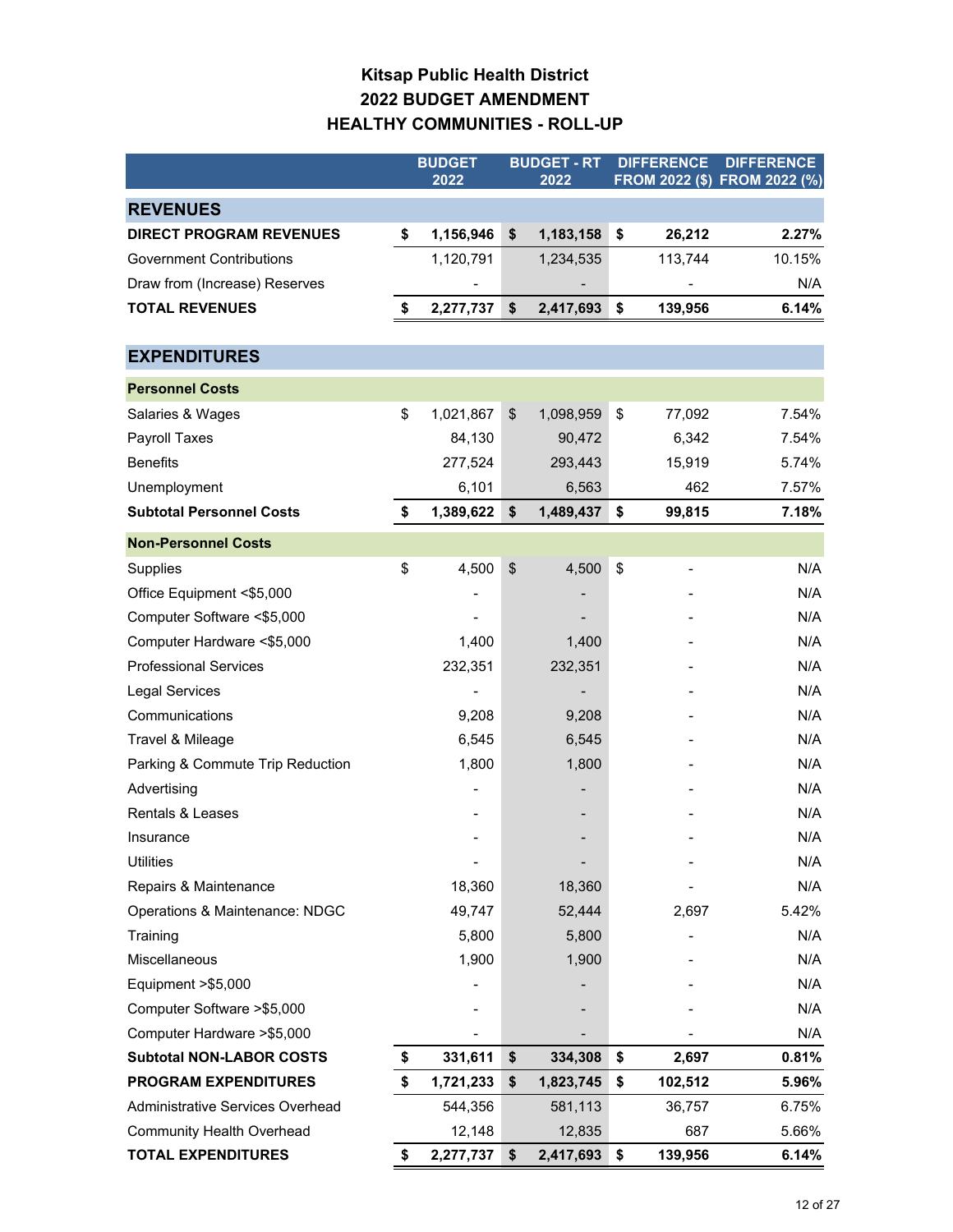### **Kitsap Public Health District 2022 BUDGET AMENDMENT CHRONIC DISEASE PREVENTION PROGRAM**

|                                                            | <b>BUDGET</b>        | <b>BUDGET - RT</b> |         | <b>DIFFERENCE</b> |                       | <b>DIFFERENCE</b> |
|------------------------------------------------------------|----------------------|--------------------|---------|-------------------|-----------------------|-------------------|
|                                                            | 2022                 |                    | 2022    |                   | <b>FROM 2022 (\$)</b> | FROM 2022 (%)     |
| <b>REVENUES</b>                                            |                      |                    |         |                   |                       |                   |
| DOH ConCon USDA Snap-Ed Fini                               | \$<br>$\overline{a}$ | \$                 |         | \$                |                       | N/A               |
| DOH Youth Tobacco 7 Vapor Product Prevention               | 62,884               |                    | 62,884  |                   |                       | N/A               |
| <b>Foundation Public Health Services</b>                   | 50,000               |                    | 50,000  |                   |                       | N/A               |
| DOH CC LSPAN                                               | 60,000               |                    | 60,000  |                   |                       | N/A               |
| DOH Tobacco Prevention                                     |                      |                    |         |                   |                       | N/A               |
| DOH Marijuana & Tobacco Education Provision                | 247,509              |                    | 247,509 |                   |                       | N/A               |
| DOH ConCon Snap-Ed IAR                                     | 104,497              |                    | 104,497 |                   |                       | 0.00%             |
| CDP Other                                                  | 20,000               |                    | 20,000  |                   |                       | N/A               |
| New Unassigned Revenue                                     |                      |                    |         |                   |                       | N/A               |
| <b>DIRECT PROGRAM REVENUES</b>                             | \$<br>544,890        | \$                 | 544,890 | \$                |                       | N/A               |
| <b>Government Contributions</b>                            | 319,008              |                    | 282,581 |                   | (36, 427)             | -11.42%           |
| <b>TOTAL REVENUES</b>                                      | \$<br>863,898        | \$                 | 827,471 | \$                | (36, 427)             | $-4.22%$          |
| <b>EXPENDITURES</b>                                        |                      |                    |         |                   |                       |                   |
| <b>Personnel Costs</b>                                     |                      |                    |         |                   |                       |                   |
| Salaries & Wages                                           | \$<br>369,339        | \$                 | 350,445 | \$                | (18, 894)             | -5.12%            |
| Payroll Taxes                                              | 30,454               |                    | 28,944  |                   | (1, 510)              | -4.96%            |
| <b>Benefits</b>                                            | 94,013               |                    | 89,912  |                   | (4, 101)              | -4.36%            |
| Unemployment                                               | 2,212                |                    | 2,099   |                   | (113)                 | $-5.11%$          |
| <b>Subtotal Personnel Costs</b>                            | \$<br>496,018        | \$                 | 471,400 | \$                | (24, 618)             | -4.96%            |
| <b>Non-Personnel Costs</b>                                 |                      |                    |         |                   |                       |                   |
| Supplies                                                   | \$<br>1,500          | \$                 | 1,500   | \$                |                       | 0.00%             |
| Office Equipment <\$5,000                                  |                      |                    |         |                   |                       | N/A               |
| Computer Software <\$5,000                                 |                      |                    |         |                   |                       | N/A               |
|                                                            |                      |                    |         |                   |                       | N/A               |
| Computer Hardware <\$5,000<br><b>Professional Services</b> | 143,651              |                    | 143,651 |                   |                       | N/A               |
| <b>Legal Services</b>                                      |                      |                    |         |                   |                       | N/A               |
| Communications                                             | 3,130                |                    | 3,130   |                   |                       | N/A               |
| Travel & Mileage                                           | 1,045                |                    | 1,045   |                   |                       | N/A               |
| Parking & Commute Trip Reduction                           | $\overline{a}$       |                    |         |                   |                       | N/A               |
| Advertising                                                |                      |                    |         |                   |                       | N/A               |
| Rentals & Leases                                           |                      |                    |         |                   |                       | N/A               |
| Insurance                                                  |                      |                    |         |                   |                       | N/A               |
| Utilities                                                  |                      |                    |         |                   |                       | N/A               |
| Repairs & Maintenance                                      |                      |                    |         |                   |                       | N/A               |
| Operations & Maintenance: NDGC                             | 17,757               |                    | 16,598  |                   | (1, 159)              | $-6.53%$          |
| Training                                                   | 2,000                |                    | 2,000   |                   |                       | N/A               |
| Miscellaneous                                              | 200                  |                    | 200     |                   |                       | N/A               |
| Equipment > \$5,000                                        |                      |                    |         |                   |                       | N/A               |
| Computer Software >\$5,000                                 |                      |                    |         |                   |                       | N/A               |
| Computer Hardware > \$5,000                                |                      |                    |         |                   |                       | N/A               |
| <b>Subtotal Non-Personnel Costs</b>                        | \$<br>169,283        | \$                 | 168,124 | \$                | (1, 159)              | -0.68%            |
| <b>PROGRAM EXPENDITURES</b>                                | \$<br>665,301        | \$                 | 639,524 | \$                | (25, 777)             | $-3.87%$          |
| Administrative Services Overhead                           | 194,284              |                    | 183,912 |                   | (10, 372)             | -5.34%            |
| <b>Community Health Overhead</b>                           | 4,313                |                    | 4,035   |                   | (278)                 | -6.45%            |
| <b>TOTAL EXPENDITURES</b>                                  | \$<br>863,898        | \$                 | 827,471 | \$                | (36, 427)             | $-4.22%$          |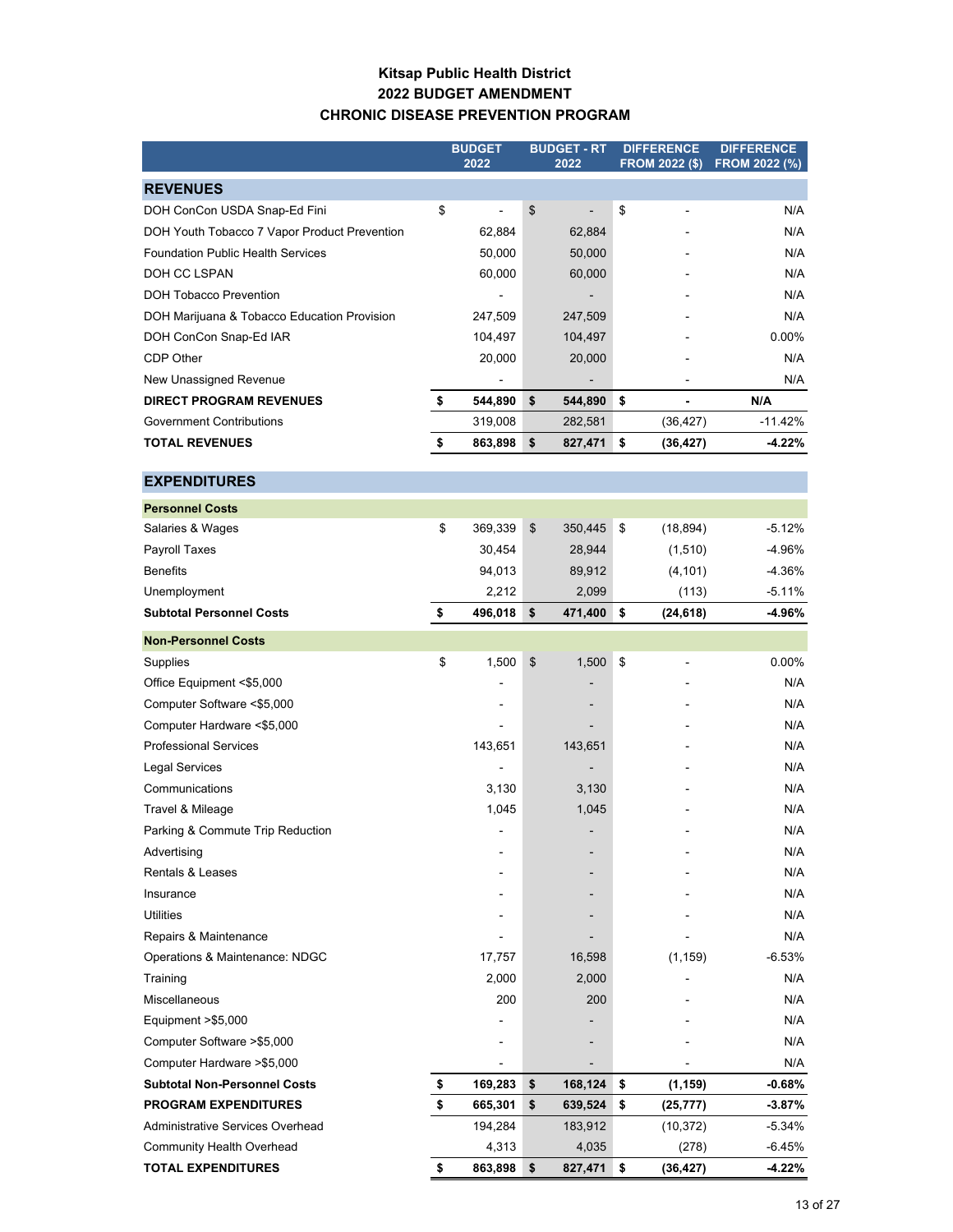#### **Kitsap Public Health District 2022 BUDGET AMENDMENT PARENT CHILD HEALTH PROGRAM**

|                                              | <b>BUDGET</b><br>2022 |         | <b>BUDGET - RT</b><br>2022 |    | <b>DIFFERENCE</b> | <b>DIFFERENCE</b><br>FROM 2022 (\$) FROM 2022 (%) |
|----------------------------------------------|-----------------------|---------|----------------------------|----|-------------------|---------------------------------------------------|
| <b>REVENUES</b>                              |                       |         |                            |    |                   |                                                   |
| DOH Con Con MCGBG/MCH                        | \$                    | 79.927  | \$<br>79,927               | \$ |                   | $0.00\%$                                          |
| CC DOH Lead Environments Children            |                       | -       |                            |    |                   | N/A                                               |
| OESD Head Start/Early Headstart Expansion    |                       | 54,750  | 54,750                     |    |                   | 0.00%                                             |
| DSHS Title Nineteen MSS First Steps          |                       | -       |                            |    |                   | N/A                                               |
| DSHS Workfirst Children with Special Needs   |                       | 1.000   | 1,000                      |    |                   | $0.00\%$                                          |
| Jefferson County - Nightingale Notes         |                       | 1,650   | 1,650                      |    |                   | $0.00\%$                                          |
| Mason County - Nightingale Notes             |                       | 1,000   | 1,000                      |    |                   | 0.00%                                             |
| <b>Child Care Centers</b>                    |                       |         |                            |    |                   | N/A                                               |
| Other - PCH                                  |                       |         |                            |    |                   | N/A                                               |
| <b>KCR Head Start</b>                        |                       | 5,000   | 5,000                      |    |                   | $0.00\%$                                          |
| Harrison Medical Center - New Parent Support |                       | 25,000  | 25,000                     |    |                   | N/A                                               |
| <b>PCH Donations</b>                         |                       |         |                            |    |                   | N/A                                               |
| <b>New Contracts</b>                         |                       |         |                            |    |                   | N/A                                               |
| <b>DIRECT PROGRAM REVENUES</b>               | \$                    | 168,327 | \$<br>168.327              | \$ | ۰                 | N/A                                               |
| <b>Government Contributions</b>              |                       | 348.137 | 347.681                    |    | (456)             | $-0.13%$                                          |
| <b>TOTAL REVENUES</b>                        | S                     | 516,464 | \$<br>516,008              | \$ | (456)             | $-0.09%$                                          |

| <b>EXPENDITURES</b>                 |               |               |                                |           |
|-------------------------------------|---------------|---------------|--------------------------------|-----------|
| <b>Personnel Costs</b>              |               |               |                                |           |
| Salaries & Wages                    | \$<br>239,787 | \$<br>239,964 | \$<br>177                      | 0.07%     |
| <b>Payroll Taxes</b>                | 19,690        | 19,704        | 14                             | 0.07%     |
| <b>Benefits</b>                     | 78,625        | 78,643        | 18                             | 0.02%     |
| Unemployment                        | 1,438         | 1,439         | $\mathbf{1}$                   | 0.07%     |
| <b>Subtotal Personnel Costs</b>     | \$<br>339,540 | \$<br>339,750 | \$<br>210                      | $0.06\%$  |
| <b>Non-Personnel Costs</b>          |               |               |                                |           |
| Supplies                            | \$<br>1,500   | \$<br>1,500   | \$<br>$\overline{\phantom{0}}$ | 0.00%     |
| Office Equipment <\$5,000           |               |               |                                | N/A       |
| Computer Software <\$5,000          |               |               |                                | N/A       |
| Computer Hardware <\$5,000          | 1,400         | 1,400         |                                | 0.00%     |
| <b>Professional Services</b>        | 1,200         | 1,200         |                                | 0.00%     |
| <b>Legal Services</b>               |               |               |                                | N/A       |
| Communications                      | 2,898         | 2,898         |                                | $0.00\%$  |
| Travel & Mileage                    | 1,500         | 1,500         |                                | 0.00%     |
| Parking & Commute Trip Reduction    | 720           | 720           |                                | 0.00%     |
| Advertising                         |               |               |                                | N/A       |
| <b>Rentals &amp; Leases</b>         |               |               |                                | N/A       |
| Insurance                           |               |               |                                | N/A       |
| <b>Utilities</b>                    |               |               |                                | N/A       |
| Repairs & Maintenance               | 16,560        | 16,560        |                                | 0.00%     |
| Operations & Maintenance: NDGC      | 12.155        | 11,963        | (192)                          | $-1.58%$  |
| Training                            | 1,800         | 1,800         |                                | 0.00%     |
| Miscellaneous                       | 1,200         | 1,200         |                                | 0.00%     |
| Equipment >\$5,000                  |               |               |                                | N/A       |
| Computer Software >\$5,000          |               |               |                                | N/A       |
| Computer Hardware > \$5,000         |               |               |                                | N/A       |
| <b>Subtotal Non-Personnel Costs</b> | \$<br>40,933  | \$<br>40,741  | \$<br>(192)                    | -0.47%    |
| <b>PROGRAM EXPENDITURES</b>         | \$<br>380,473 | \$<br>380,491 | \$<br>18                       | $0.00\%$  |
| Administrative Services Overhead    | 133,011       | 132,574       | (437)                          | $-0.33%$  |
| <b>Community Health Overhead</b>    | 2,980         | 2,943         | (37)                           | $-1.24%$  |
| <b>TOTAL EXPENDITURES</b>           | \$<br>516,464 | \$<br>516,008 | \$<br>(456)                    | $-0.09\%$ |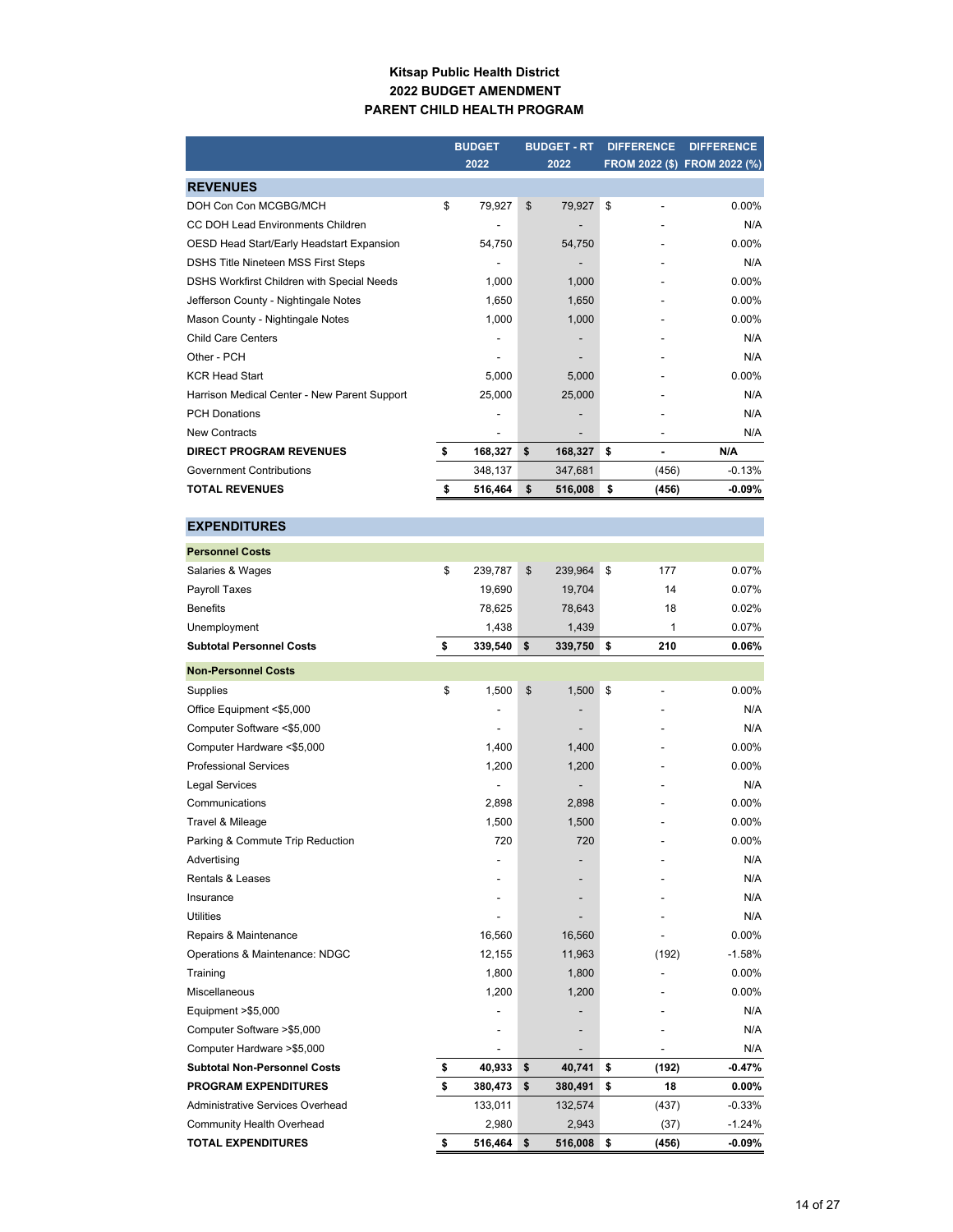#### **Kitsap Public Health District 2022 BUDGET AMENDMENT NURSE FAMILY PARTNERSHIP PROGRAM**

|                                              | <b>BUDGET</b> | <b>BUDGET - RT</b> | <b>DIFFERENCE</b>              | <b>DIFFERENCE</b>            |
|----------------------------------------------|---------------|--------------------|--------------------------------|------------------------------|
|                                              | 2022          | 2022               |                                | FROM 2022 (\$) FROM 2022 (%) |
| <b>REVENUES</b>                              |               |                    |                                |                              |
| Jefferson County Public Health - ThrivexFive | \$<br>194,719 | \$<br>194,719      | \$<br>-                        | $0.00\%$                     |
| CC DOH MCHBG NFP                             | 79,927        | 79,927             |                                | 0.00%                        |
| KCF NFP Healthy Start Kitsap Fund            |               |                    |                                | N/A                          |
| Kitsap County 1/10th of 1% - NFP             | 169,083       | 195,295            | 26,212                         | 15.50%                       |
| Other - NFP                                  |               |                    |                                | N/A                          |
| New Unassigned Revenue                       |               |                    |                                | N/A                          |
| <b>DIRECT PROGRAM REVENUES</b>               | \$<br>443,729 | \$<br>469,941      | \$<br>26,212                   | 5.91%                        |
| <b>Government Contributions</b>              | 453,646       | 604,273            | 150,627                        | 33.20%                       |
| <b>TOTAL REVENUES</b>                        | \$<br>897,375 | \$<br>1,074,214    | \$<br>176,839                  | 19.71%                       |
| <b>EXPENDITURES</b>                          |               |                    |                                |                              |
| <b>Personnel Costs</b>                       |               |                    |                                |                              |
| Salaries & Wages                             | \$<br>412,741 | \$<br>508,550      | \$<br>95,809                   | 23.21%                       |
| Payroll Taxes                                | 33,986        | 41,824             | 7,838                          | 23.06%                       |
| <b>Benefits</b>                              | 104,886       | 124,888            | 20,002                         | 19.07%                       |
| Unemployment                                 | 2,451         | 3,025              | 574                            | 23.42%                       |
| <b>Subtotal Personnel Costs</b>              | \$<br>554,064 | \$<br>678,287      | \$<br>124,223                  | 22.42%                       |
| <b>Non-Personnel Costs</b>                   |               |                    |                                |                              |
| Supplies                                     | \$<br>1,500   | \$<br>1,500        | \$<br>$\overline{\phantom{a}}$ | $0.00\%$                     |
| Office Equipment <\$5,000                    |               |                    |                                | N/A                          |
| Computer Software <\$5,000                   |               |                    |                                | N/A                          |
| Computer Hardware <\$5,000                   |               |                    |                                | N/A                          |
| <b>Professional Services</b>                 | 87,500        | 87,500             |                                | 0.00%                        |
| Legal Services                               |               |                    |                                | N/A                          |
| Communications                               | 3,180         | 3,180              |                                | $0.00\%$                     |
| Travel & Mileage                             | 4,000         | 4,000              |                                | $0.00\%$                     |
| Parking & Commute Trip Reduction             | 1,080         | 1,080              |                                | 0.00%                        |
| Advertising                                  |               |                    |                                | N/A                          |
| Rentals & Leases                             |               |                    |                                | N/A                          |
| Insurance                                    |               |                    |                                | N/A                          |
| <b>Utilities</b>                             |               |                    |                                | N/A                          |
| Repairs & Maintenance                        | 1,800         | 1,800              |                                | $0.00\%$                     |
| Operations & Maintenance: NDGC               | 19,835        | 23,883             | 4,048                          | 20.41%                       |
| Training                                     | 2,000         | 2,000              |                                | 0.00%                        |
| Miscellaneous                                | 500           | 500                |                                | $0.00\%$                     |
| Equipment >\$5,000                           |               |                    |                                | N/A                          |
| Computer Software > \$5,000                  |               |                    |                                | N/A                          |
| Computer Hardware > \$5,000                  |               |                    |                                | N/A                          |
| <b>Subtotal Non-Personnel Costs</b>          | \$<br>121,395 | \$<br>125,443      | \$<br>4,048                    | 3.33%                        |
| <b>PROGRAM EXPENDITURES</b>                  | \$<br>675,459 | \$<br>803,730      | \$<br>128,271                  | 18.99%                       |
| Administrative Services Overhead             | 217,061       | 264,627            | 47,566                         | 21.91%                       |
| Community Health Overhead                    | 4,855         | 5,857              | 1,002                          | 20.64%                       |
| <b>TOTAL EXPENDITURES</b>                    | \$<br>897,375 | \$<br>1,074,214    | \$<br>176,839                  | 19.71%                       |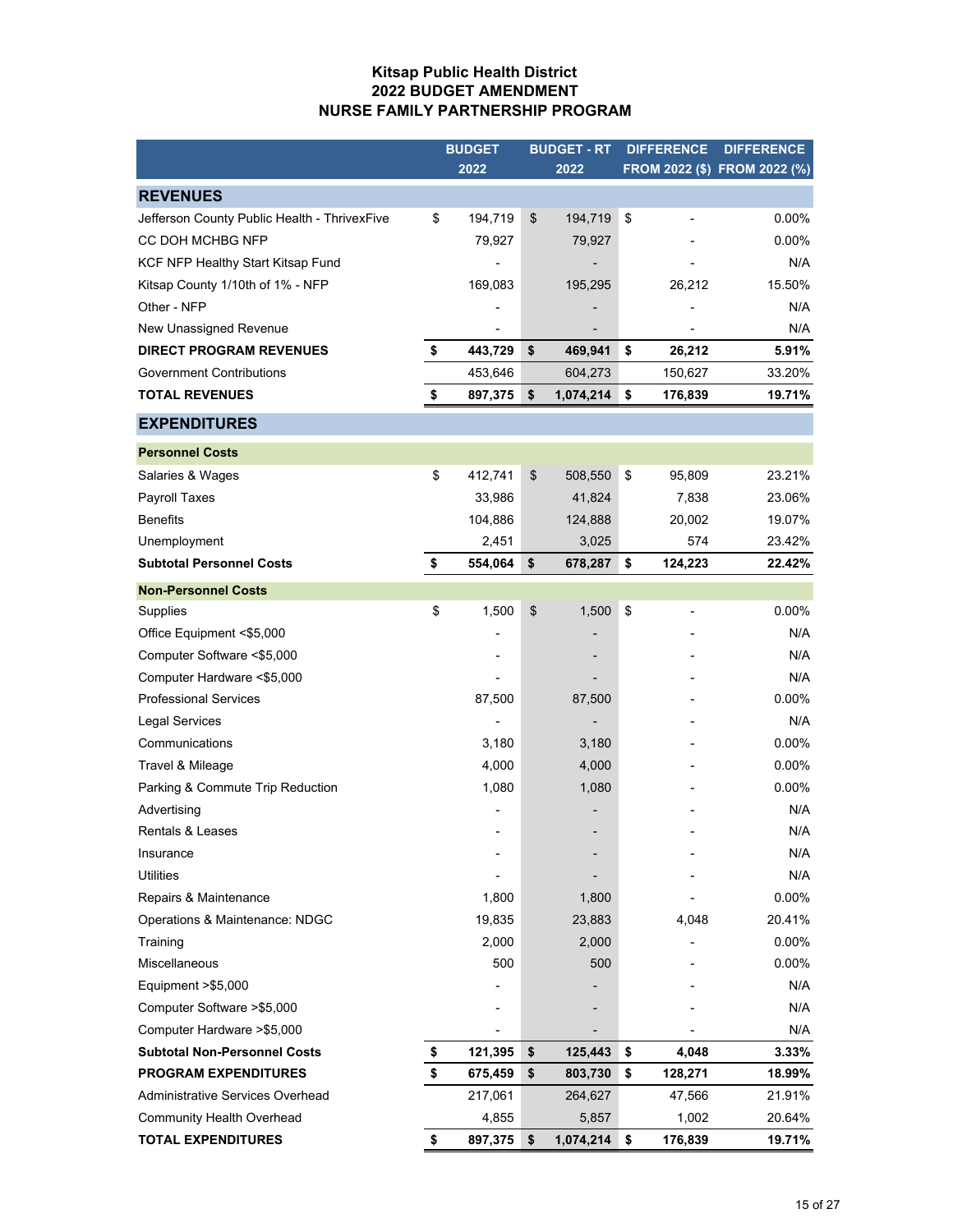### **Kitsap Public Health District 2022 BUDGET AMENDMENT CLINICAL SERVICES - ROLL-UP**

|                                  | <b>BUDGET</b>   | <b>BUDGET - RT</b> |           | <b>DIFFERENCE</b>         |         | <b>DIFFERENCE</b>            |
|----------------------------------|-----------------|--------------------|-----------|---------------------------|---------|------------------------------|
|                                  | 2022            |                    | 2022      |                           |         | FROM 2021 (\$) FROM 2021 (%) |
| <b>REVENUES</b>                  |                 |                    |           |                           |         |                              |
| <b>DIRECT PROGRAM REVENUES</b>   | \$<br>6,525,960 | \$                 | 6,525,960 | \$                        |         | N/A                          |
| <b>Government Contributions</b>  | 1,124,453       |                    | 1,297,060 |                           | 172,607 | 15.35%                       |
| Draw from (Increase) Reserves    | 10,637          |                    | 10,474    |                           | (163)   | $-1.53%$                     |
| <b>TOTAL REVENUES</b>            | \$<br>7,661,050 | \$                 | 7,833,494 | \$                        | 172,444 | 2.25%                        |
|                                  |                 |                    |           |                           |         |                              |
| <b>EXPENDITURES</b>              |                 |                    |           |                           |         |                              |
| <b>Personnel Costs</b>           |                 |                    |           |                           |         |                              |
| Salaries & Wages                 | \$<br>3,194,077 | \$                 | 3,281,424 | $\frac{1}{2}$             | 87,347  | 2.73%                        |
| Payroll Taxes                    | 351,695         |                    | 346,716   |                           | (4,979) | $-1.42%$                     |
| <b>Benefits</b>                  | 890,391         |                    | 921,738   |                           | 31,347  | 3.52%                        |
| Unemployment                     | 19,518          |                    | 20,057    |                           | 539     | 2.76%                        |
| <b>Subtotal Personnel Costs</b>  | \$<br>4,455,681 | \$                 | 4,569,935 | \$                        | 114,254 | 2.56%                        |
| <b>Non-Personnel Costs</b>       |                 |                    |           |                           |         |                              |
| Supplies                         | \$<br>46,822    | \$                 | 46,822    | $\boldsymbol{\mathsf{S}}$ |         | 0.00%                        |
| Office Equipment <\$5,000        |                 |                    |           |                           |         | N/A                          |
| Computer Software <\$5,000       |                 |                    |           |                           |         | N/A                          |
| Computer Hardware <\$5,000       | 9,300           |                    | 9,300     |                           |         | 0.00%                        |
| <b>Professional Services</b>     | 1,090,400       |                    | 1,090,400 |                           |         | 0.00%                        |
| Legal Services                   |                 |                    |           |                           |         | N/A                          |
| Communications                   | 26,400          |                    | 26,400    |                           |         | $0.00\%$                     |
| Travel & Mileage                 | 7,900           |                    | 7,900     |                           |         | $0.00\%$                     |
| Parking & Commute Trip Reduction | 3,960           |                    | 3,960     |                           |         | 0.00%                        |
| Advertising                      |                 |                    |           |                           |         | N/A                          |
| Rentals & Leases                 | 56,550          |                    | 56,550    |                           |         | 0.00%                        |
| Insurance                        |                 |                    |           |                           |         | N/A                          |
| <b>Utilities</b>                 |                 |                    |           |                           |         | N/A                          |
| Repairs & Maintenance            | 6,660           |                    | 6,660     |                           |         | 0.00%                        |
| Operations & Maintenance: NDGC   | 159,507         |                    | 162,382   |                           | 2,875   | 1.80%                        |
| Training                         | 11,700          |                    | 11,700    |                           |         | 0.00%                        |
| Miscellaneous                    | 1,930           |                    | 1,930     |                           |         | 0.00%                        |
| Equipment >\$5,000               |                 |                    |           |                           |         | N/A                          |
| Computer Software > \$5,000      |                 |                    |           |                           |         | N/A                          |
| Computer Hardware > \$5,000      |                 |                    |           |                           |         | N/A                          |
| <b>Subtotal NON-LABOR COSTS</b>  | \$<br>1,421,129 | \$                 | 1,424,004 | \$                        | 2,875   | 0.20%                        |
| <b>PROGRAM EXPENDITURES</b>      | \$<br>5,876,810 | \$                 | 5,993,939 | \$                        | 117,129 | 1.99%                        |
| Administrative Services Overhead | 1,745,334       |                    | 1,799,665 |                           | 54,331  | 3.11%                        |
| <b>Community Health Overhead</b> | 38,906          |                    | 39,890    |                           | 984     | 2.53%                        |
| <b>TOTAL EXPENDITURES</b>        | \$<br>7,661,050 | \$                 | 7,833,494 | \$                        | 172,444 | 2.25%                        |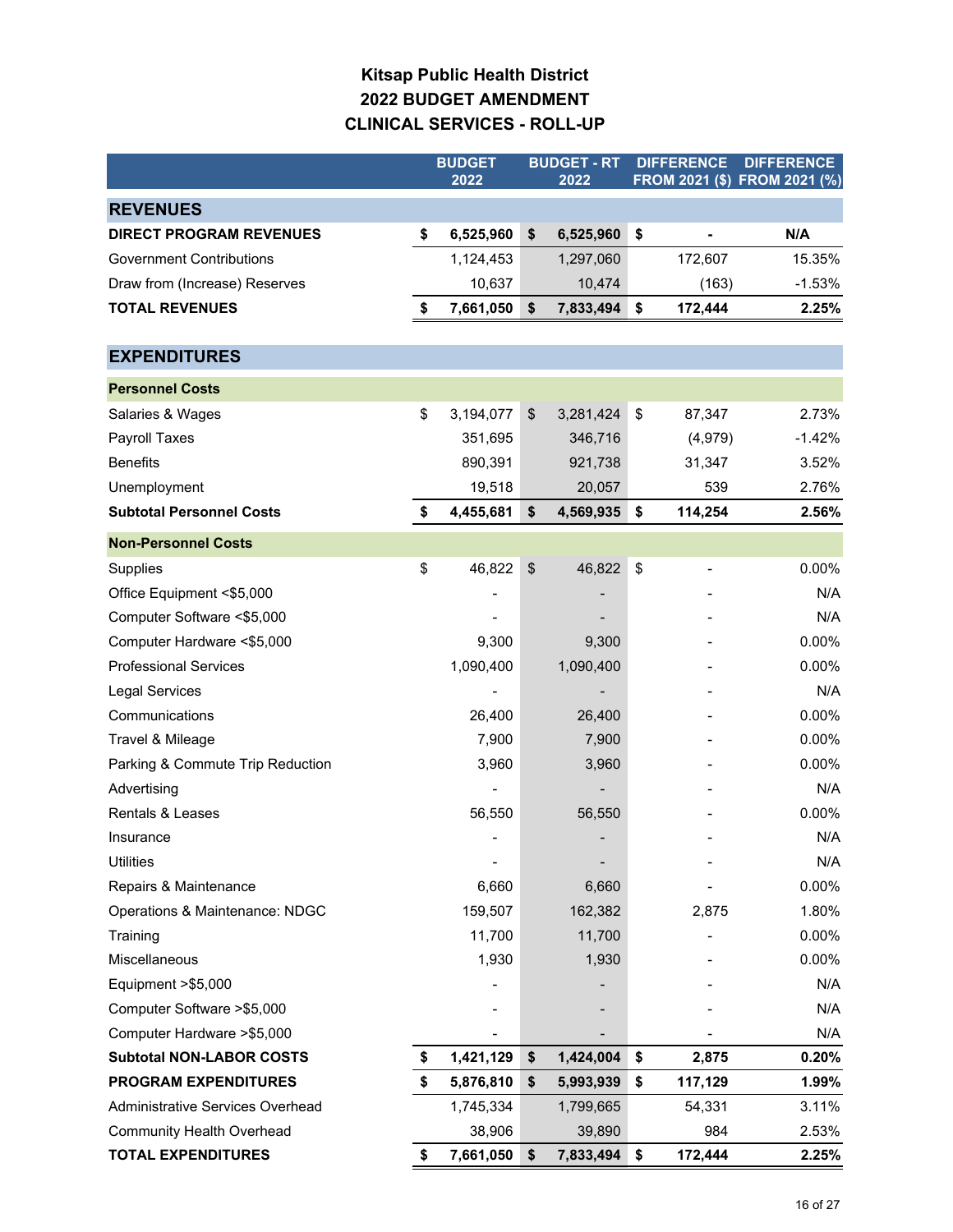#### **Kitsap Public Health District 2022 BUDGET AMENDMENT COMMUNICABLE DISEASE PROGRAM**

|                                            | <b>BUDGET</b> |                | <b>BUDGET - RT</b> |    | <b>DIFFERENCE</b> | <b>DIFFERENCE</b>            |
|--------------------------------------------|---------------|----------------|--------------------|----|-------------------|------------------------------|
|                                            | 2022          |                | 2022               |    |                   | FROM 2022 (\$) FROM 2022 (%) |
| <b>REVENUES</b>                            |               |                |                    |    |                   |                              |
| DOH Con Con AFIX Immunization              | \$<br>12,500  | $\mathfrak{L}$ | 12,500             | \$ |                   | $0.00\%$                     |
| DOH Con Con PPHF Ops Peri Hep B            | 2,500         |                | 2,500              |    |                   | $0.00\%$                     |
| <b>Foundational Public Health Services</b> | 726,855       |                | 726,855            |    |                   | $0.00\%$                     |
| DSHS Title Nineteen - CD                   |               |                |                    |    |                   | N/A                          |
| DOH Con Con Increase Imm Rates             |               |                |                    |    |                   | N/A                          |
| Fees - CD                                  |               |                |                    |    |                   | N/A                          |
| Fees - CD Insurance                        |               |                |                    |    |                   | N/A                          |
| DOH CC COVID LHJ OFM CARES                 |               |                |                    |    |                   | N/A                          |
| New Unassigned Revenue - COVID Funding     |               |                |                    |    |                   | N/A                          |
| <b>DIRECT PROGRAM REVENUES</b>             | \$<br>741,855 | \$             | 741,855            | \$ |                   | N/A                          |
| <b>Government Contributions</b>            | 173,259       |                | 350,202            |    | 176,943           | 102.13%                      |
| <b>TOTAL REVENUES</b>                      | 915,114       | \$.            | 1,092,057          | S  | 176,943           | 19.34%                       |

**EXPENDITURES**

| EXPENDIIURES                        |                |               |                           |                              |          |
|-------------------------------------|----------------|---------------|---------------------------|------------------------------|----------|
| <b>Personnel Costs</b>              |                |               |                           |                              |          |
| Salaries & Wages                    | \$<br>473,908  | \$<br>559,972 | $\boldsymbol{\mathsf{s}}$ | 86,064                       | 18.16%   |
| Payroll Taxes                       | 38,479         | 44,938        |                           | 6,459                        | 16.79%   |
| <b>Benefits</b>                     | 104,642        | 135,946       |                           | 31,304                       | 29.92%   |
| Unemployment                        | 2,756          | 3,258         |                           | 502                          | 18.21%   |
| <b>Subtotal Personnel Costs</b>     | \$<br>619,785  | \$<br>744,114 | ∣\$                       | 124,329                      | 20.06%   |
| <b>Non-Personnel Costs</b>          |                |               |                           |                              |          |
| Supplies                            | \$<br>10,350   | \$<br>10,350  | \$                        | $\qquad \qquad \blacksquare$ | 0.00%    |
| Office Equipment <\$5,000           |                |               |                           |                              | N/A      |
| Computer Software <\$5,000          | $\overline{a}$ |               |                           |                              | N/A      |
| Computer Hardware <\$5,000          | 4,800          | 4,800         |                           |                              | $0.00\%$ |
| <b>Professional Services</b>        |                |               |                           |                              | N/A      |
| <b>Legal Services</b>               | ۳              |               |                           |                              | N/A      |
| Communications                      | 3,380          | 3,380         |                           |                              | $0.00\%$ |
| Travel & Mileage                    | 1,000          | 1,000         |                           |                              | $0.00\%$ |
| Parking & Commute Trip Reduction    | 1,440          | 1,440         |                           |                              | $0.00\%$ |
| Advertising                         |                |               |                           |                              | N/A      |
| <b>Rentals &amp; Leases</b>         | $\overline{a}$ |               |                           |                              | N/A      |
| Insurance                           |                |               |                           |                              | N/A      |
| <b>Utilities</b>                    |                |               |                           |                              | N/A      |
| Repairs & Maintenance               | 500            | 500           |                           |                              | 0.00%    |
| Operations & Maintenance: NDGC      | 22,187         | 26,201        |                           | 4,014                        | 18.09%   |
| Training                            | 3,000          | 3,000         |                           |                              | $0.00\%$ |
| <b>Miscellaneous</b>                | 520            | 520           |                           |                              | $0.00\%$ |
| Equipment >\$5,000                  |                |               |                           |                              | N/A      |
| Computer Software > \$5,000         |                |               |                           |                              | N/A      |
| Computer Hardware >\$5,000          |                |               |                           |                              | N/A      |
| <b>Subtotal Non-Personnel Costs</b> | \$<br>47,177   | \$<br>51,191  | \$                        | 4,014                        | 8.51%    |
| <b>PROGRAM EXPENDITURES</b>         | \$<br>666,962  | \$<br>795,305 | \$                        | 128,343                      | 19.24%   |
| Administrative Services Overhead    | 242,765        | 290,352       |                           | 47,587                       | 19.60%   |
| <b>Community Health Overhead</b>    | 5,387          | 6,400         |                           | 1,013                        | 18.80%   |

**TOTAL EXPENDITURES \$ 915,114 \$ 1,092,057 \$ 176,943 19.34%**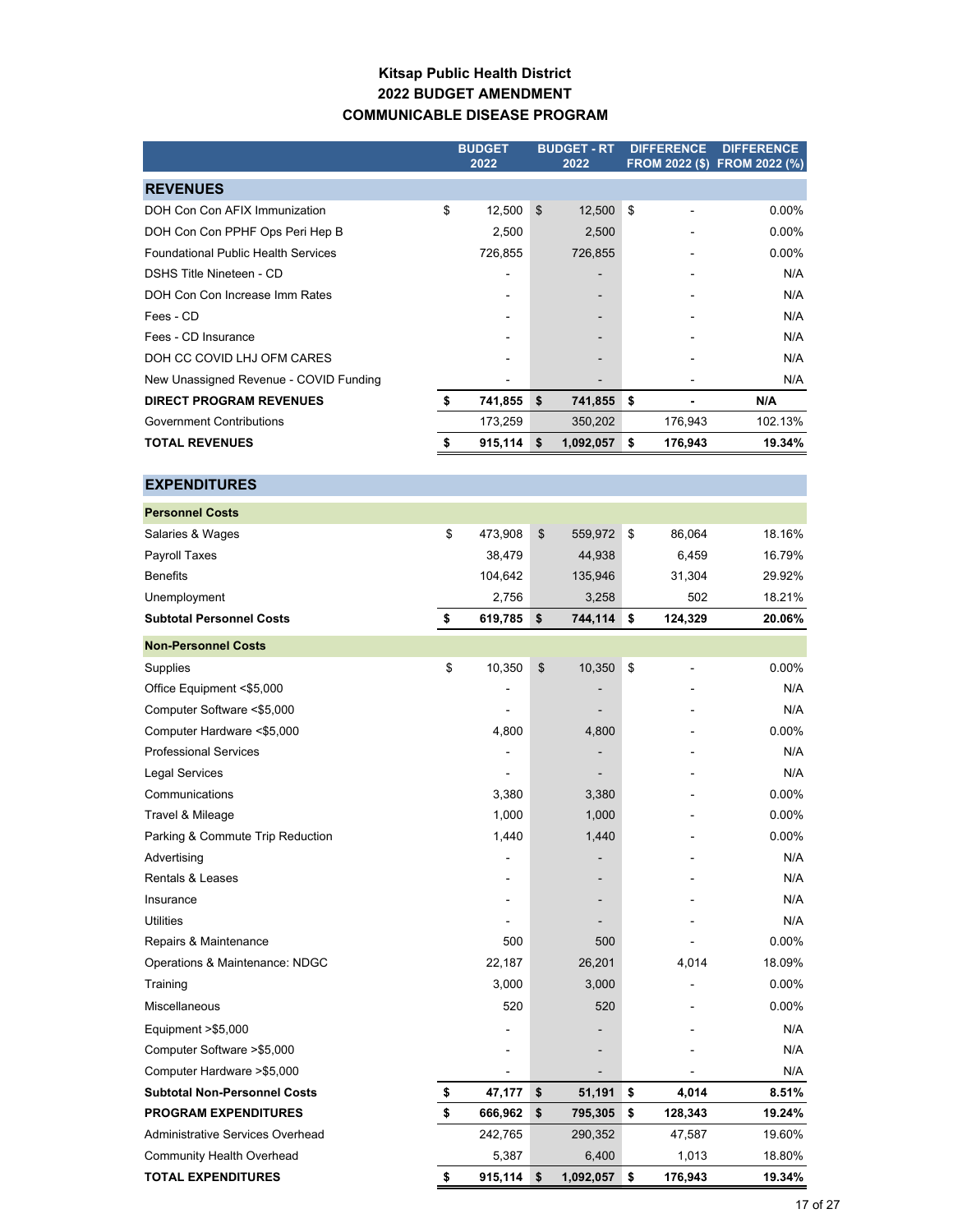### **Kitsap Public Health District 2022 BUDGET AMENDMENT COVID PROGRAM**

|                                            | <b>BUDGET</b>   | <b>BUDGET - RT</b> |    | <b>DIFFERENCE</b>        | <b>DIFFERENCE</b>            |  |
|--------------------------------------------|-----------------|--------------------|----|--------------------------|------------------------------|--|
|                                            | 2022            | 2022               |    |                          | FROM 2022 (\$) FROM 2022 (%) |  |
| <b>REVENUES</b>                            |                 |                    |    |                          |                              |  |
| DOH CC FFY19 ELC COVID                     | \$<br>1,135,000 | \$<br>1,135,000    | \$ | $\overline{\phantom{0}}$ | 0.00%                        |  |
| DOH CC FFY20 ELC COVID                     | 2,735,581       | 2,735,581          |    |                          | 0.00%                        |  |
| DOH CC COVID Vaccine                       | 500,000         | 500,000            |    |                          | 0.00%                        |  |
| DOH CC FEMA COVID                          | 470,000         | 470,000            |    |                          | N/A                          |  |
| <b>Foundational Public Health Services</b> |                 |                    |    |                          | N/A                          |  |
| <b>DIRECT PROGRAM REVENUES</b>             | \$<br>4,840,581 | \$<br>4,840,581    | \$ |                          | $0.00\%$                     |  |
| <b>Government Contributions</b>            | 614,014         | 601,956            |    | (12,058)                 | $-1.96%$                     |  |
| <b>TOTAL REVENUES</b>                      | \$<br>5,454,595 | \$<br>5,442,537    | \$ | (12, 058)                | $-0.22%$                     |  |
| <b>EXPENDITURES</b>                        |                 |                    |    |                          |                              |  |
| <b>Personnel Costs</b>                     |                 |                    |    |                          |                              |  |
| Salaries & Wages                           | \$<br>2,153,210 | \$<br>2,149,031    | \$ | (4, 179)                 | $-0.19%$                     |  |
| Payroll Taxes                              | 265,731         | 253,865            |    | (11, 866)                | -4.47%                       |  |
| <b>Benefits</b>                            | 638,208         | 637,692            |    | (516)                    | $-0.08%$                     |  |
| Unemployment                               | 13,366          | 13,370             |    | 4                        | 0.03%                        |  |
| <b>Subtotal Personnel Costs</b>            | \$<br>3,070,515 | \$<br>3,053,958    | \$ | (16, 557)                | $-0.54%$                     |  |
| <b>Non-Personnel Costs</b>                 |                 |                    |    |                          |                              |  |
| Supplies                                   | \$<br>18,000    | \$<br>18,000       | \$ |                          | $0.00\%$                     |  |
| Office Equipment <\$5,000                  |                 |                    |    |                          | N/A                          |  |
| Computer Software <\$5,000                 |                 |                    |    |                          | N/A                          |  |
| Computer Hardware <\$5,000                 | 1,600           | 1,600              |    |                          | N/A                          |  |
| <b>Professional Services</b>               | 1,001,200       | 1,001,200          |    |                          | 0.00%                        |  |
| <b>Legal Services</b>                      |                 |                    |    |                          | N/A                          |  |
| Communications                             | 16,560          | 16,560             |    |                          | 0.00%                        |  |
| Travel & Mileage                           |                 |                    |    |                          | N/A                          |  |
| Parking & Commute Trip Reduction           | 1,440           | 1,440              |    |                          | N/A                          |  |
| Advertising                                |                 |                    |    |                          | N/A                          |  |
| <b>Rentals &amp; Leases</b>                |                 |                    |    |                          | N/A                          |  |
| Insurance                                  |                 |                    |    |                          | N/A                          |  |
| <b>Utilities</b>                           |                 |                    |    |                          | N/A                          |  |
| Repairs & Maintenance                      |                 |                    |    |                          | N/A                          |  |
| Operations & Maintenance: NDGC             | 109,920         | 109,004            |    | (916)                    | $-0.83%$                     |  |
| Training                                   | 5,000           | 5,000              |    |                          | N/A                          |  |
| <b>Miscellaneous</b>                       | 780             | 780                |    |                          | N/A                          |  |
| Equipment > \$5,000                        |                 |                    |    |                          | N/A                          |  |
| Computer Software > \$5,000                |                 |                    |    |                          | N/A                          |  |
| Computer Hardware >\$5,000                 |                 |                    |    |                          | N/A                          |  |
| <b>Subtotal Non-Personnel Costs</b>        | \$<br>1,154,500 | \$<br>1,153,584    | \$ | (916)                    | $-0.08%$                     |  |
| <b>PROGRAM EXPENDITURES</b>                | \$<br>4,225,015 | \$<br>4,207,542    | \$ | (17, 473)                | $-0.41\%$                    |  |
| Administrative Services Overhead           | 1,202,708       | 1,208,123          |    | 5,415                    | 0.45%                        |  |
| <b>Community Health Overhead</b>           | 26,872          | 26,872             |    |                          | $0.00\%$                     |  |
| <b>Clinic Overhead</b>                     |                 |                    |    |                          | N/A                          |  |
| <b>TOTAL EXPENDITURES</b>                  | \$<br>5,454,595 | \$<br>5,442,537    | \$ | (12, 058)                | $-0.22%$                     |  |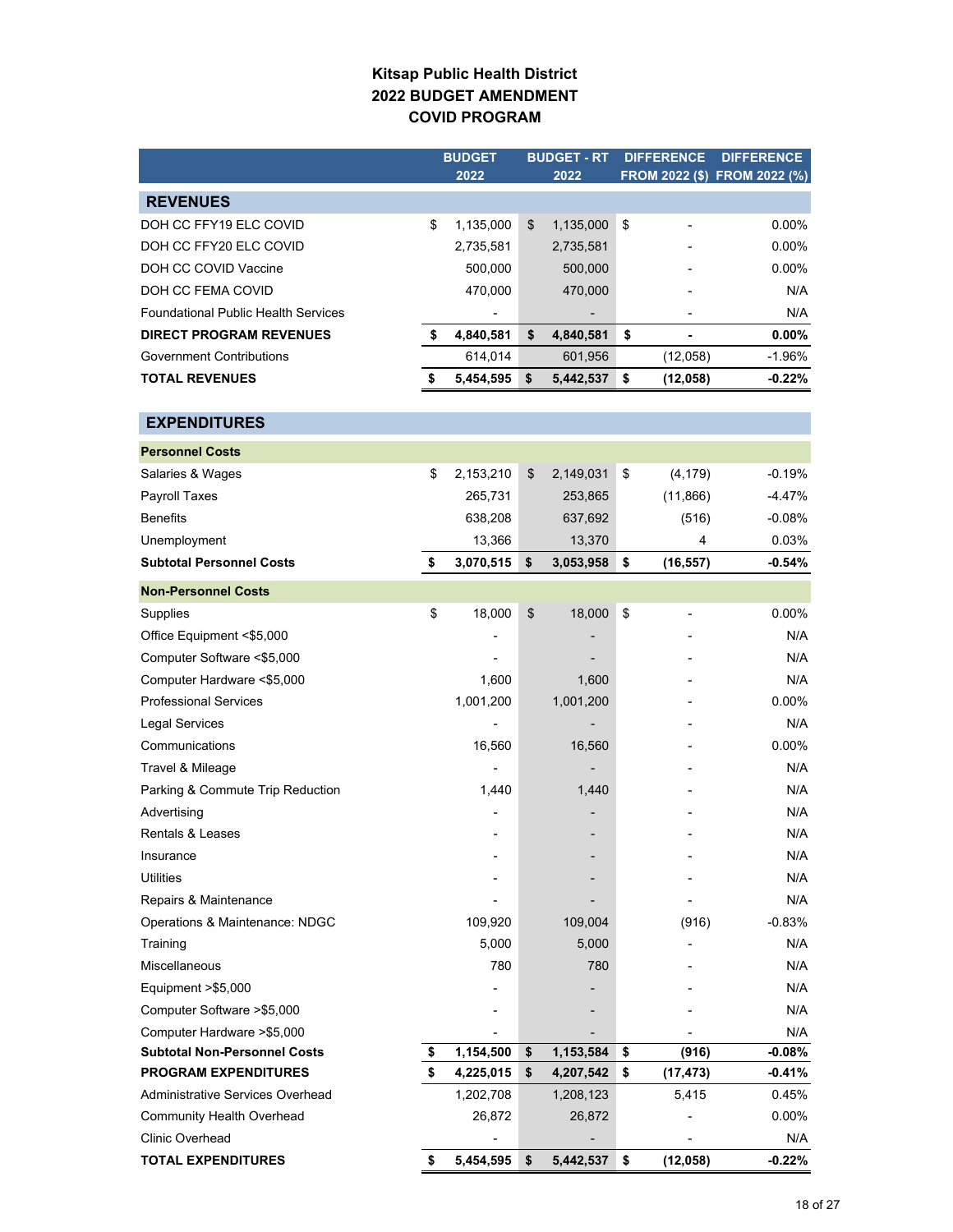#### **Kitsap Public Health District 2022 BUDGET AMENDMENT SYRINGE EXCHANGE PROGRAM**

|                                               | <b>BUDGET</b>            | <b>BUDGET - RT</b> |            | <b>DIFFERENCE</b>        | <b>DIFFERENCE</b> |
|-----------------------------------------------|--------------------------|--------------------|------------|--------------------------|-------------------|
|                                               | 2022                     | 2022               |            | FROM 2022 (\$) FROM 2021 | (%)               |
| <b>REVENUES</b>                               |                          |                    |            |                          |                   |
| DOH ConCon HIV Prevention - State             | \$<br>40,000             | \$                 | 40,000     | \$                       | $0.00\%$          |
| NACCHO CDC Overdose Prevention                |                          |                    |            |                          | N/A               |
| DOH ConCon OD2A                               | 50,000                   |                    | 50,000     |                          | 0.00%             |
| KC Solid Waste Tipping Fees (Needle Exchange) | 93,713                   |                    | 93,713     |                          | $0.00\%$          |
| New Unassigned Revenue                        |                          |                    |            |                          | N/A               |
| <b>DIRECT PROGRAM REVENUES</b>                | \$<br>183,713            | \$                 | 183,713 \$ |                          | N/A               |
| <b>Government Contributions</b>               | 74,383                   |                    | 74,267     | (116)                    | $-0.16%$          |
| Draw from (Increase) in FPHS Designated Funds |                          |                    |            |                          | N/A               |
| <b>TOTAL REVENUES</b>                         | \$<br>258,096            | \$                 | 257,980    | \$<br>(116)              | $-0.04%$          |
| <b>EXPENDITURES</b>                           |                          |                    |            |                          |                   |
| <b>Personnel Costs</b>                        |                          |                    |            |                          |                   |
| Salaries & Wages                              | 86,959                   | \$                 |            |                          | 0.10%             |
|                                               | \$                       |                    | 87,044     | \$<br>85                 |                   |
| Payroll Taxes                                 | 7,188                    |                    | 7,196      | 8                        | 0.11%             |
| <b>Benefits</b>                               | 21,729                   |                    | 21,737     | 8                        | 0.04%             |
| Unemployment                                  | 521                      |                    | 522        | 1                        | 0.19%             |
| <b>Subtotal Personnel Costs</b>               | \$<br>116,397            | \$                 | 116,499    | 102<br>\$                | $0.09\%$          |
| <b>Non-Personnel Costs</b>                    |                          |                    |            |                          |                   |
| Supplies                                      | \$<br>1,000              | \$                 | 1,000      | \$                       | $0.00\%$          |
| Office Equipment <\$5,000                     |                          |                    |            |                          | N/A               |
| Computer Software <\$5,000                    |                          |                    |            |                          | N/A               |
| Computer Hardware <\$5,000                    | 1,300                    |                    | 1,300      |                          | $0.00\%$          |
| <b>Professional Services</b>                  | 87,200                   |                    | 87,200     |                          | 0.00%             |
| Legal Services                                | $\overline{\phantom{0}}$ |                    |            |                          | N/A               |
| Communications                                | 720                      |                    | 720        |                          | 0.00%             |
| Travel & Mileage                              | 200                      |                    | 200        |                          | 0.00%             |
| Parking & Commute Trip Reduction              |                          |                    |            |                          | N/A               |
| Advertising                                   |                          |                    |            |                          | N/A               |
| <b>Rentals &amp; Leases</b>                   |                          |                    |            |                          | N/A               |
| Insurance                                     |                          |                    |            |                          | N/A               |
| <b>Utilities</b>                              |                          |                    |            |                          | N/A               |
| Repairs & Maintenance                         |                          |                    |            |                          | N/A               |
| Operations & Maintenance: NDGC                | 4,167                    |                    | 4,102      | (65)                     | $-1.56%$          |
| Training                                      | 500                      |                    | 500        |                          | 0.00%             |
| <b>Miscellaneous</b>                          |                          |                    |            |                          | N/A               |
| Equipment > \$5,000                           |                          |                    |            |                          | N/A               |
| Computer Software >\$5,000                    |                          |                    |            |                          | N/A               |
| Computer Hardware >\$5,000                    |                          |                    |            |                          | N/A               |
| <b>Subtotal Non-Personnel Costs</b>           | \$<br>95,087             | \$                 | 95,022     | \$<br>(65)               | $-0.07%$          |
| <b>PROGRAM EXPENDITURES</b>                   | \$<br>211,484            | \$                 | 211,521    | 37<br>\$                 | $0.02\%$          |
| Administrative Services Overhead              | 45,595                   |                    | 45,455     | (140)                    | $-0.31%$          |
| <b>Community Health Overhead</b>              | 1,017                    |                    | 1,004      | (13)                     | $-1.28%$          |
| <b>Clinic Overhead</b>                        |                          |                    |            |                          | N/A               |
| <b>TOTAL EXPENDITURES</b>                     | \$<br>258,096 \$         |                    | 257,980 \$ | (116)                    | $-0.04\%$         |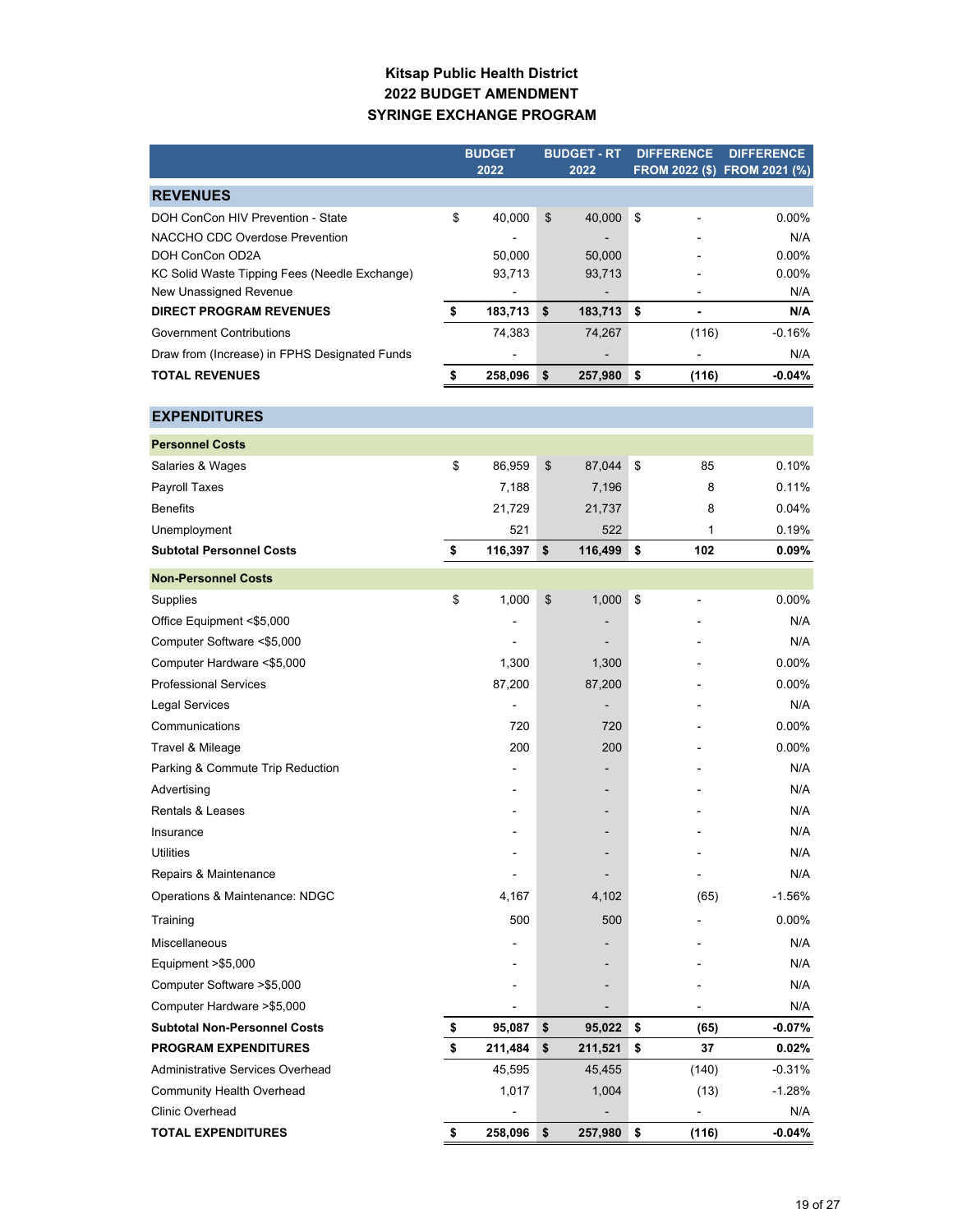#### **Kitsap Public Health District 2022 BUDGET AMENDMENT TUBERCULOSIS PROGRAM**

|                                             | <b>BUDGET</b>    | <b>BUDGET - RT</b> | <b>DIFFERENCE</b>    | <b>DIFFERENCE</b>            |
|---------------------------------------------|------------------|--------------------|----------------------|------------------------------|
|                                             | 2022             | 2022               |                      | FROM 2022 (\$) FROM 2022 (%) |
| <b>REVENUES</b>                             |                  |                    |                      |                              |
| <b>DSHS Medicaid Match - TB</b>             | \$<br>L,         | \$                 | \$<br>÷              | N/A                          |
| <b>DSHS Title Nineteen - TB</b>             |                  |                    |                      | N/A                          |
| Kitsap County Tuberculosis Intergovermental | 100,000          | 100,000            |                      | $0.00\%$                     |
| Fees - TB                                   |                  |                    |                      | N/A                          |
| Fees - TB Insurance                         |                  |                    |                      | N/A                          |
| Other - TB                                  |                  |                    |                      | N/A                          |
| <b>DIRECT PROGRAM REVENUES</b>              | \$<br>100,000    | \$<br>100,000      | \$<br>$\blacksquare$ | N/A                          |
| <b>Government Contributions</b>             |                  |                    |                      | N/A                          |
| Draw from (Increase) in TB Designated Funds | 10,637           | 10,474             | (163)                | $-1.53%$                     |
| <b>TOTAL REVENUES</b>                       | \$<br>110,637    | \$<br>110,474      | \$<br>(163)          | $-0.15%$                     |
|                                             |                  |                    |                      |                              |
| <b>EXPENDITURES</b>                         |                  |                    |                      |                              |
| <b>Personnel Costs</b>                      |                  |                    |                      |                              |
| Salaries & Wages                            | \$<br>58,365     | \$<br>58,365       | \$                   | N/A                          |
| Payroll Taxes                               | 4,957            | 4,957              |                      | N/A                          |
| <b>Benefits</b>                             | 9,928            | 9,928              |                      | N/A                          |
| Unemployment                                | 348              | 348                |                      | N/A                          |
| <b>Subtotal Personnel Costs</b>             | \$<br>73,598     | \$<br>73,598       | \$                   | N/A                          |
| <b>Non-Personnel Costs</b>                  |                  |                    |                      |                              |
| Supplies                                    | \$<br>500        | \$<br>500          | \$                   | 0.00%                        |
| Office Equipment <\$5,000                   |                  |                    |                      | N/A                          |
| Computer Software <\$5,000                  |                  |                    |                      | N/A                          |
| Computer Hardware <\$5,000                  |                  |                    |                      | N/A                          |
| <b>Professional Services</b>                | 2,000            | 2,000              |                      | $0.00\%$                     |
| <b>Legal Services</b>                       |                  |                    |                      | N/A                          |
| Communications                              | 1,440            | 1,440              |                      | 0.00%                        |
| Travel & Mileage                            | 200              | 200                |                      | 0.00%                        |
| Parking & Commute Trip Reduction            |                  |                    |                      | N/A                          |
| Advertising                                 |                  |                    |                      | N/A                          |
| Rentals & Leases                            |                  |                    |                      | N/A                          |
| Insurance                                   |                  |                    |                      | N/A                          |
| <b>Utilities</b>                            |                  |                    |                      | N/A                          |
| Repairs & Maintenance                       |                  |                    |                      | N/A                          |
| Operations & Maintenance: NDGC              | 2,635            | 2,591              | (44)                 | $-1.67%$                     |
| Training                                    | 700              | 700                |                      | 0.00%                        |
| <b>Miscellaneous</b>                        | 130              | 130                |                      | $0.00\%$                     |
|                                             |                  |                    |                      |                              |
| Equipment > \$5,000                         |                  |                    |                      | N/A                          |
| Computer Software >\$5,000                  |                  |                    |                      | N/A                          |
| Computer Hardware >\$5,000                  |                  |                    |                      | N/A                          |
| <b>Subtotal Non-Personnel Costs</b>         | \$<br>7,605      | \$<br>7,561        | \$<br>(44)           | $-0.58%$                     |
| <b>PROGRAM EXPENDITURES</b>                 | \$<br>81,203     | \$<br>81,159       | \$<br>(44)           | $-0.05%$                     |
| Administrative Services Overhead            | 28,807           | 28,696             | (111)                | $-0.39%$                     |
| <b>Community Health Overhead</b>            | 627              | 619                | (8)                  | $-1.28%$                     |
| Clinic Overhead                             |                  |                    |                      | N/A                          |
| <b>TOTAL EXPENDITURES</b>                   | \$<br>110,637 \$ | 110,474 \$         | (163)                | $-0.15%$                     |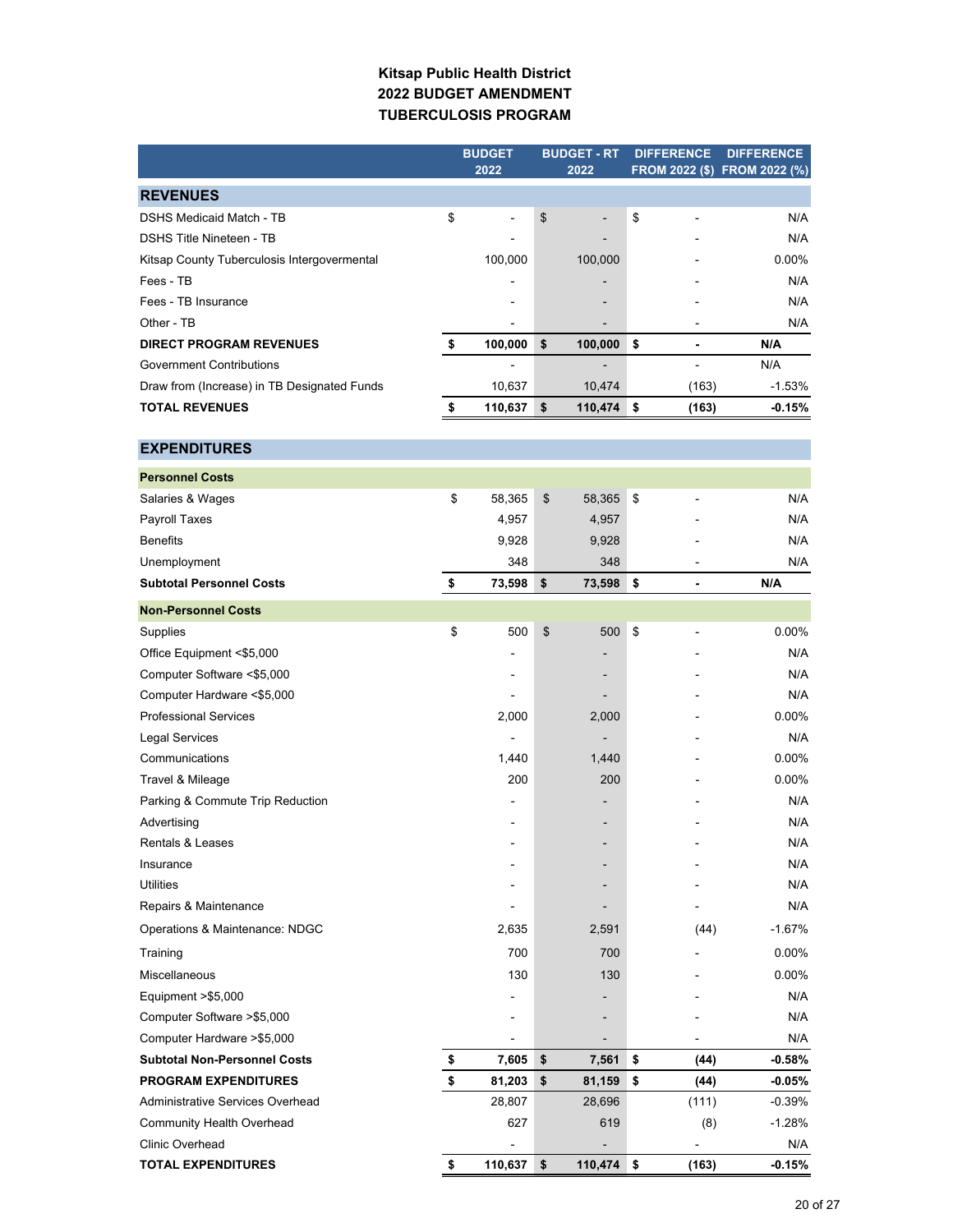#### **Kitsap Public Health District 2022 BUDGET AMENDMENT HIV/AIDS PROGRAM**

|                                                | <b>BUDGET</b> | <b>BUDGET - RT</b> | <b>DIFFERENCE</b> | <b>DIFFERENCE</b>            |
|------------------------------------------------|---------------|--------------------|-------------------|------------------------------|
|                                                | 2022          | 2022               |                   | FROM 2022 (\$) FROM 2022 (%) |
| <b>REVENUES</b>                                |               |                    |                   |                              |
| DOH Con Con HOPWA                              | \$<br>52,000  | \$<br>52,000       | \$                | $0.00\%$                     |
| CC DOH Ryan White Direct Services              |               |                    |                   | N/A                          |
| DOH Con Con Client Services ADAP               | 464,583       | 464,583            |                   | $0.00\%$                     |
| DOH Con Con RW HIV Peer Navigation             | 83,228        | 83,228             |                   | $0.00\%$                     |
| DOH Con Con Client Services Administration     |               |                    |                   | N/A                          |
| DSHS Title Nineteen AIDS Case Management       | 60,000        | 60,000             |                   | $0.00\%$                     |
| AIDS Counseling & Testing                      |               |                    |                   | N/A                          |
| New Unassigned Revenue                         |               |                    |                   | N/A                          |
| <b>DIRECT PROGRAM REVENUES</b>                 | \$<br>659,811 | \$<br>659,811      | \$                | N/A                          |
| <b>Government Contributions</b>                | 262,797       | 270,635            | 7,838             | 2.98%                        |
| Draw from (Increase) HIV/AIDS Designated Funds |               |                    |                   | N/A                          |
| <b>TOTAL REVENUES</b>                          | \$<br>922,608 | \$<br>930,446      | \$<br>7,838       | 0.85%                        |
|                                                |               |                    |                   |                              |
| <b>EXPENDITURES</b>                            |               |                    |                   |                              |
| Bonnamed Banda                                 |               |                    |                   |                              |

| <b>Personnel Costs</b>              |               |               |             |          |
|-------------------------------------|---------------|---------------|-------------|----------|
| Salaries & Wages                    | \$<br>421,635 | \$<br>427,012 | \$<br>5,377 | 1.28%    |
| Payroll Taxes                       | 35,340        | 35,760        | 420         | 1.19%    |
| <b>Benefits</b>                     | 115,884       | 116,435       | 551         | 0.48%    |
| Unemployment                        | 2,527         | 2,559         | 32          | 1.27%    |
| <b>Subtotal Personnel Costs</b>     | \$<br>575,386 | \$<br>581,766 | \$<br>6,380 | 1.11%    |
| <b>Non-Personnel Costs</b>          |               |               |             |          |
| Supplies                            | \$<br>16,972  | \$<br>16,972  | \$          | 0.00%    |
| Office Equipment <\$5,000           |               |               |             | N/A      |
| Computer Software <\$5,000          |               |               |             | N/A      |
| Computer Hardware <\$5,000          | 1,600         | 1,600         |             | 0.00%    |
| Professional Services*              |               |               |             | N/A      |
| Legal Services                      |               |               |             | N/A      |
| Communications                      | 4,300         | 4,300         |             | 0.00%    |
| Travel & Mileage                    | 6,500         | 6,500         |             | 0.00%    |
| Parking & Commute Trip Reduction    | 1,080         | 1,080         |             | 0.00%    |
| Advertising                         |               |               |             | N/A      |
| <b>Rentals &amp; Leases</b>         | 56,550        | 56,550        |             | 0.00%    |
| Insurance                           |               |               |             | N/A      |
| <b>Utilities</b>                    |               |               |             | N/A      |
| Repairs & Maintenance               | 6,160         | 6,160         |             | 0.00%    |
| Operations & Maintenance: NDGC      | 20,598        | 20,484        | (114)       | $-0.55%$ |
| Training                            | 2,500         | 2,500         |             | 0.00%    |
| Miscellaneous                       | 500           | 500           |             | 0.00%    |
| Equipment >\$5,000                  |               |               |             | N/A      |
| Computer Software >\$5,000          |               |               |             | N/A      |
| Computer Hardware > \$5,000         |               |               |             | N/A      |
| <b>Subtotal Non-Personnel Costs</b> | \$<br>116,760 | \$<br>116,646 | \$<br>(114) | $-0.10%$ |
| <b>PROGRAM EXPENDITURES</b>         | \$<br>692,146 | \$<br>698,412 | \$<br>6,266 | 0.91%    |
| Administrative Services Overhead    | 225,459       | 227,039       | 1,580       | 0.70%    |
| <b>Community Health Overhead</b>    | 5,003         | 4,995         | (8)         | $-0.16%$ |
| <b>Clinic Overhead</b>              |               |               |             | N/A      |
| <b>TOTAL EXPENDITURES</b>           | \$<br>922,608 | \$<br>930,446 | \$<br>7,838 | 0.85%    |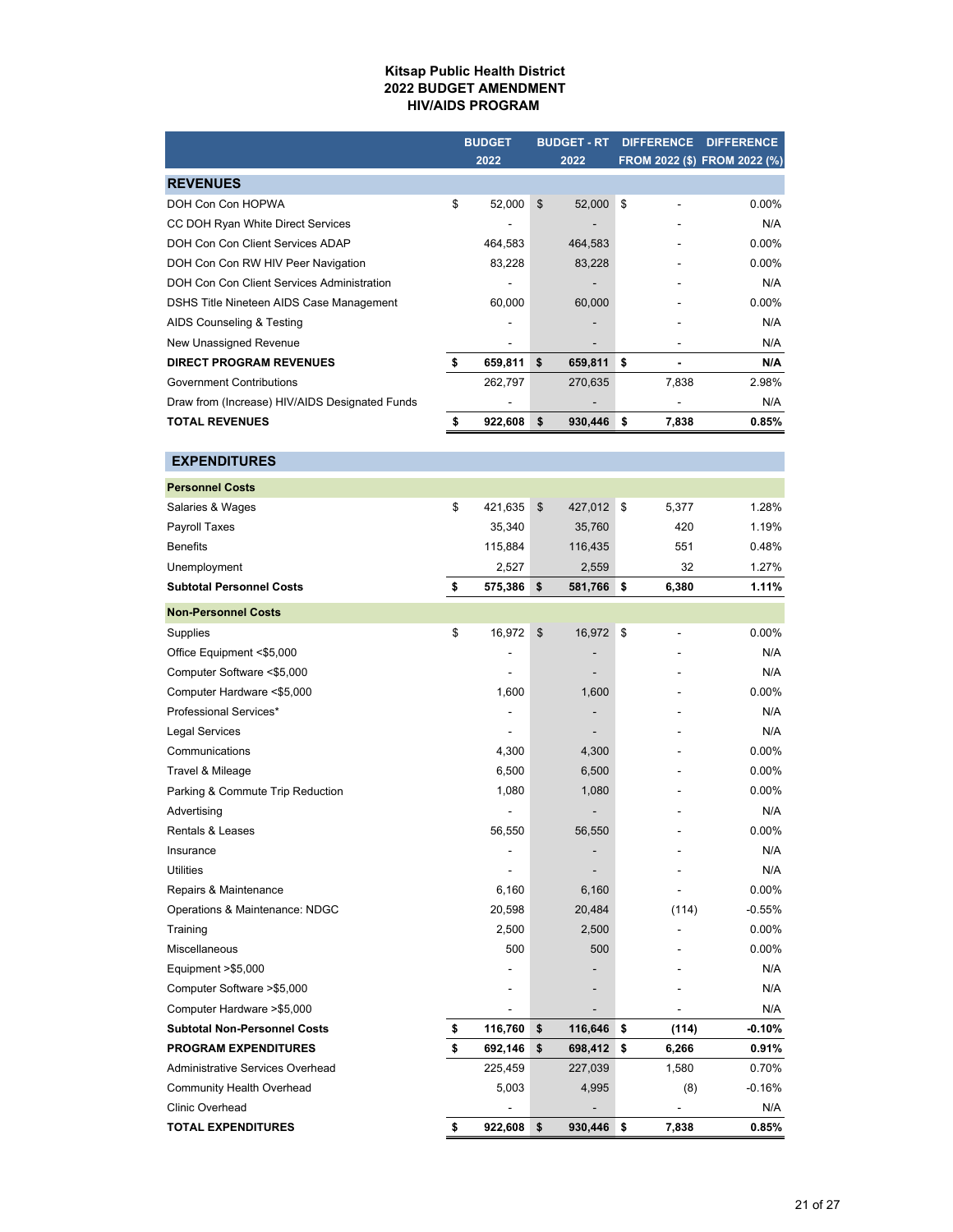### **Kitsap Public Health District 2022 BUDGET AMENDMENT ENVIRONMENTAL HEALTH DIVISION - SUMMARY**

|                                      | <b>BUDGET</b><br>2022 |                | <b>BUDGET - RT</b><br>2022 |    | <b>DIFFERENCE</b> | <b>DIFFERENCE</b><br>FROM 2022 (\$) FROM 2022 (%) |
|--------------------------------------|-----------------------|----------------|----------------------------|----|-------------------|---------------------------------------------------|
| <b>REVENUES</b>                      |                       |                |                            |    |                   |                                                   |
| <b>DIRECT PROGRAM REVENUES</b>       | \$<br>7,372,200       | \$             | 7,372,200                  | \$ |                   | N/A                                               |
| <b>Government Contributions</b>      | 134,208               |                | 237,147                    |    | 102,939           | 76.70%                                            |
| Draw from (Increase) Reserves        | (472, 250)            |                | (648, 687)                 |    | (176, 437)        | 37.36%                                            |
| <b>TOTAL REVENUES</b>                | \$<br>7,034,158       | \$             | 6,960,660                  | \$ | (73, 498)         | $-1.04%$                                          |
| <b>EXPENDITURES</b>                  |                       |                |                            |    |                   |                                                   |
| <b>Personnel Costs</b>               |                       |                |                            |    |                   |                                                   |
| Salaries & Wages                     | \$<br>3,410,988       | $\mathfrak{S}$ | 3,357,792                  | \$ | (53, 196)         | $-1.56%$                                          |
| Payroll Taxes                        | 282,766               |                | 278,333                    |    | (4, 433)          | $-1.57%$                                          |
| <b>Benefits</b>                      | 985,152               |                | 958,989                    |    | (26, 163)         | $-2.66%$                                          |
| Unemployment                         | 20,412                |                | 20,092                     |    | (320)             | $-1.57%$                                          |
| <b>Subtotal Personnel Costs</b>      | \$<br>4,699,318       | \$             | 4,615,206                  | \$ | (84, 112)         | $-1.79%$                                          |
| <b>Non-Personnel Costs</b>           |                       |                |                            |    |                   |                                                   |
| Supplies                             | \$<br>46,152          | \$             | 46,152                     | \$ |                   | 0.00%                                             |
| Office Equipment <\$5,000            |                       |                |                            |    |                   | N/A                                               |
| Computer Software <\$5,000           | 4,500                 |                | 4,500                      |    |                   | 0.00%                                             |
| Computer Hardware <\$5,000           | 12,600                |                | 12,600                     |    |                   | 0.00%                                             |
| <b>Professional Services</b>         | 109,552               |                | 109,552                    |    |                   | 0.00%                                             |
| <b>Legal Services</b>                | 14,858                |                | 14,858                     |    |                   | 0.00%                                             |
| Communications                       | 34,324                |                | 34,324                     |    |                   | 0.00%                                             |
| Travel & Mileage                     | 51,874                |                | 51,874                     |    |                   | 0.00%                                             |
| Parking & Commute Trip Reduction     | 9,792                 |                | 9,792                      |    |                   | 0.00%                                             |
| Advertising                          | 1,545                 |                | 1,545                      |    |                   | 0.00%                                             |
| <b>Rentals &amp; Leases</b>          | 4,960                 |                | 4,960                      |    |                   | 0.00%                                             |
| Insurance                            |                       |                |                            |    |                   | N/A                                               |
| <b>Utilities</b>                     |                       |                |                            |    |                   | N/A                                               |
| Repairs & Maintenance                | 21,981                |                | 21,981                     |    |                   | 0.00%                                             |
| Operations & Maintenance: NDGC       | 152,898               |                | 152,016                    |    | (882)             | $-0.58%$                                          |
| Training                             | 20,460                |                | 20,460                     |    |                   | $0.00\%$                                          |
| Miscellaneous                        | 176,417               |                | 176,417                    |    |                   | 0.00%                                             |
| Equipment >\$5,000                   |                       |                |                            |    |                   | N/A                                               |
| Computer Software >\$5,000           |                       |                |                            |    |                   | N/A                                               |
| Computer Hardware > \$5,000          |                       |                |                            |    |                   | N/A                                               |
| <b>Subtotal Non-Personnel Costs</b>  | \$<br>661,913         | \$             | 661,031                    | \$ | (882)             | $-0.13%$                                          |
| <b>PROGRAM EXPENDITURES</b>          | \$<br>5,361,231       | \$             | 5,276,237                  | \$ | (84, 994)         | $-1.59%$                                          |
| Administrative Services Overhead     | 1,235,667             |                | 1,377,562                  |    | 141,895           | 11.48%                                            |
| <b>Environmental Health Overhead</b> | 437,260               |                | 306,861                    |    | (130, 399)        | $-29.82%$                                         |
| <b>TOTAL EXPENDITURES</b>            | \$<br>7,034,158       | \$             | 6,960,660                  | \$ | (73, 498)         | $-1.04%$                                          |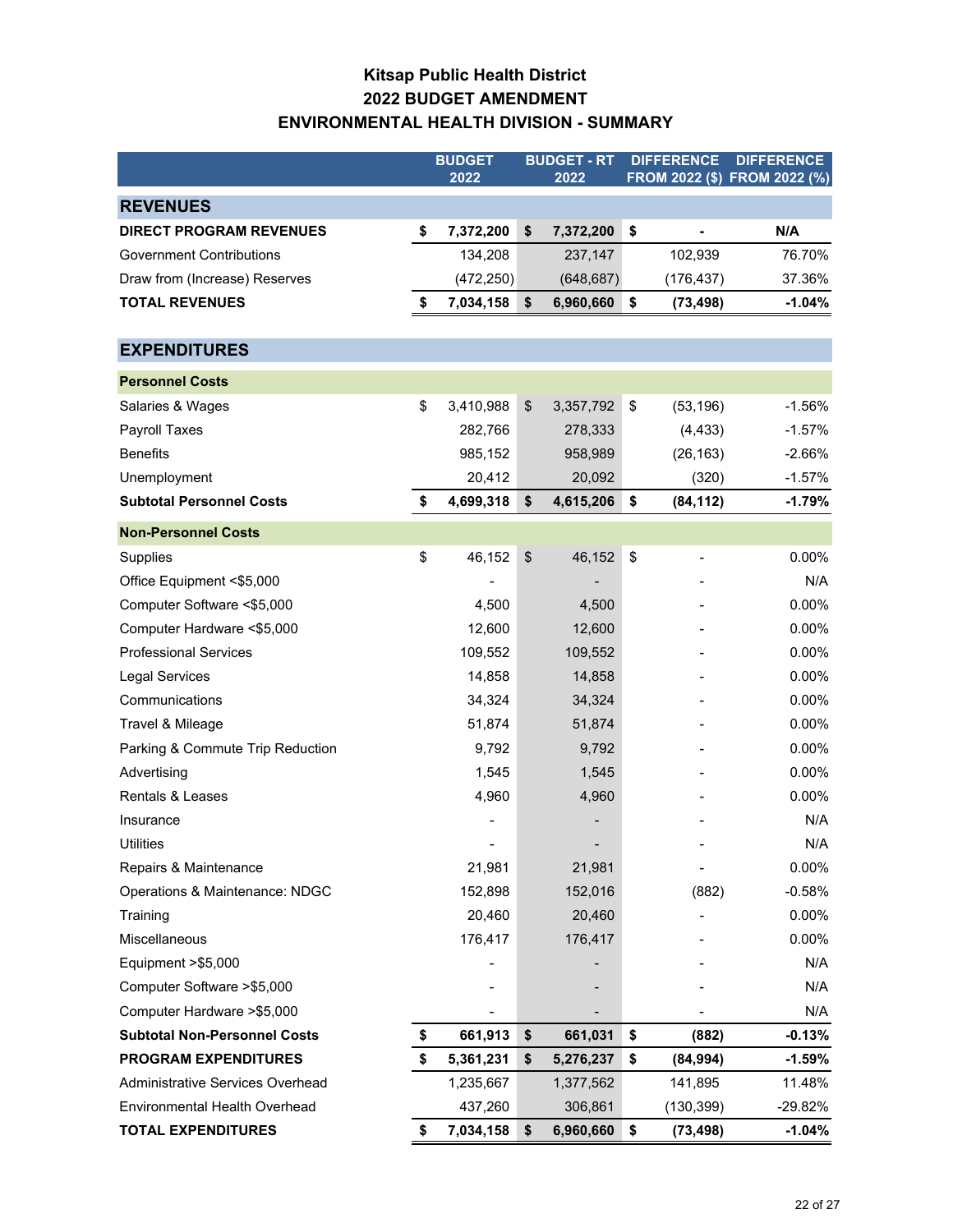# **Kitsap Public Health District 2022 BUDGET AMENDMENT ENVIRONMENTAL HEALTH DIVISION ADMINISTRATION**

|                                      | <b>BUDGET</b><br>2022 | <b>BUDGET - RT</b><br>2022  |                          | <b>DIFFERENCE</b><br>FROM 2022 (\$) FROM 2022 (%) |                          | <b>DIFFERENCE</b> |
|--------------------------------------|-----------------------|-----------------------------|--------------------------|---------------------------------------------------|--------------------------|-------------------|
| <b>REVENUES</b>                      |                       |                             |                          |                                                   |                          |                   |
| N/A - None                           | \$<br>$\overline{a}$  | \$                          | $\overline{\phantom{m}}$ | \$                                                | $\overline{\phantom{a}}$ | N/A               |
| <b>TOTAL REVENUES</b>                | \$<br>-               | \$                          |                          | \$                                                |                          | N/A               |
|                                      |                       |                             |                          |                                                   |                          |                   |
| <b>EXPENDITURES</b>                  |                       |                             |                          |                                                   |                          |                   |
| <b>Personnel Costs</b>               |                       |                             |                          |                                                   |                          |                   |
| Salaries & Wages                     | \$<br>311,478         | \$                          | 220,167                  | \$                                                | (91, 311)                | $-29.32%$         |
| Payroll Taxes                        | 25,027                |                             | 17,547                   |                                                   | (7, 480)                 | -29.89%           |
| <b>Benefits</b>                      | 89,891                |                             | 58,830                   |                                                   | (31,061)                 | $-34.55%$         |
| Unemployment                         | 1,864                 |                             | 1,316                    |                                                   | (548)                    | $-29.40%$         |
| <b>Subtotal Personnel Costs</b>      | \$<br>428,260         | \$                          | 297,860                  | \$                                                | (130, 400)               | $-30.45%$         |
| <b>Non-Personnel Costs</b>           |                       |                             |                          |                                                   |                          |                   |
| Supplies                             | \$<br>600             | $\boldsymbol{\hat{\theta}}$ | 600                      | \$                                                | -                        | 0.00%             |
| Office Equipment <\$5,000            |                       |                             |                          |                                                   |                          | N/A               |
| Computer Software <\$5,000           |                       |                             |                          |                                                   |                          | N/A               |
| Computer Hardware <\$5,000           | 1,000                 |                             | 1,000                    |                                                   |                          | 0.00%             |
| <b>Professional Services</b>         |                       |                             |                          |                                                   |                          | N/A               |
| <b>Legal Services</b>                | 1,800                 |                             | 1,800                    |                                                   |                          | 0.00%             |
| Communications                       | 2,520                 |                             | 2,520                    |                                                   |                          | 0.00%             |
| Travel & Mileage                     | 600                   |                             | 600                      |                                                   |                          | 0.00%             |
| Parking & Commute Trip Reduction     |                       |                             |                          |                                                   |                          | N/A               |
| Advertising                          |                       |                             |                          |                                                   |                          | N/A               |
| Rentals & Leases                     |                       |                             |                          |                                                   |                          | N/A               |
| Insurance                            |                       |                             |                          |                                                   |                          | N/A               |
| <b>Utilities</b>                     | ۰                     |                             |                          |                                                   |                          | N/A               |
| Repairs & Maintenance                | 360                   |                             | 360                      |                                                   |                          | 0.00%             |
| Operations & Maintenance: NDGC       |                       |                             |                          |                                                   |                          | N/A               |
| Training                             | 960                   |                             | 960                      |                                                   |                          | 0.00%             |
| Miscellaneous                        | 1,160                 |                             | 1,160                    |                                                   |                          | 0.00%             |
| Equipment >\$5,000                   |                       |                             |                          |                                                   |                          | N/A               |
| Computer Software >\$5,000           |                       |                             |                          |                                                   |                          | N/A               |
| Computer Hardware > \$5,000          |                       |                             |                          |                                                   |                          | N/A               |
| <b>Subtotal Non-Personnel Costs</b>  | \$<br>9,000           | \$                          | 9,000                    | \$                                                |                          | N/A               |
| <b>PROGRAM EXPENDITURES</b>          | \$<br>437,260         | \$                          | 306,860                  | \$                                                | (130, 400)               | $-29.82%$         |
| <b>Environmental Health Overhead</b> | (437, 260)            |                             | (306, 860)               |                                                   | 130,400                  | $-29.82%$         |
| <b>TOTAL EXPENDITURES</b>            | \$<br>$\blacksquare$  | \$                          | ۰                        | \$                                                | -                        | N/A               |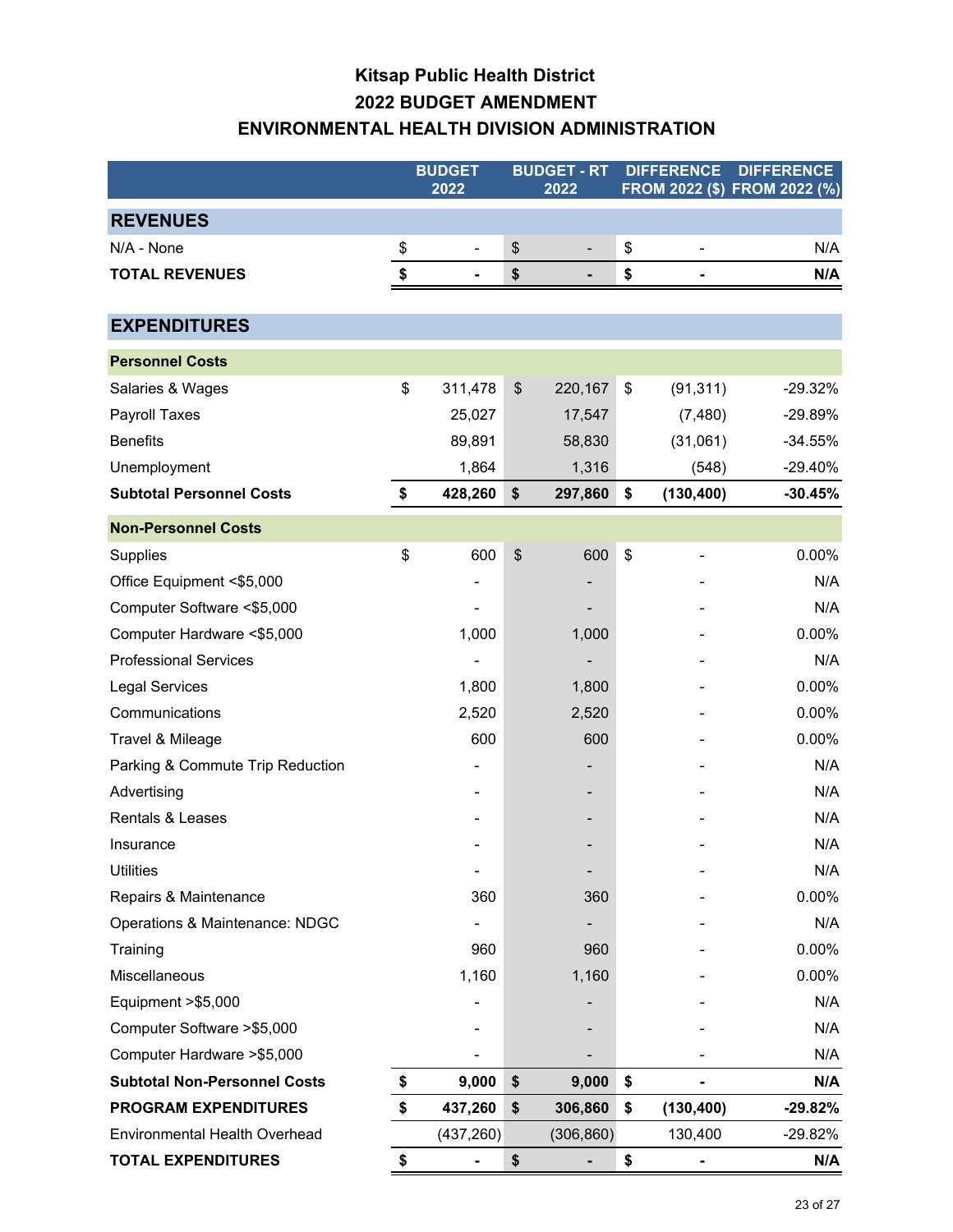#### **Kitsap Public Health District 2022 BUDGET AMENDMENT SOLID & HAZARDOUS WASTE PROGRAM**

|                                            |    | <b>BUDGET</b><br>2022 | <b>BUDGET - RT</b><br>2022 |            | <b>DIFFERENCE</b> |           | <b>DIFFERENCE</b><br>FROM 2022 (\$) FROM 2022 (%) |
|--------------------------------------------|----|-----------------------|----------------------------|------------|-------------------|-----------|---------------------------------------------------|
| <b>REVENUES</b>                            |    |                       |                            |            |                   |           |                                                   |
| DOE LSWFA Grant                            | \$ | 186,000               | \$                         | 186,000    | \$                |           | $0.00\%$                                          |
| DOE Local Source Control Grant (LSC)       |    | 112,000               |                            | 112,000    |                   |           | $0.00\%$                                          |
| DOH Lead Environments for Children         |    |                       |                            |            |                   |           | N/A                                               |
| <b>Foundational Public Health Services</b> |    | 100,000               |                            | 100,000    |                   |           | $0.00\%$                                          |
| Secure Medicine Return Fee                 |    |                       |                            |            |                   |           | N/A                                               |
| Kitsap County Solid Waste Tipping Fees     |    | 828,000               |                            | 828,000    |                   |           | $0.00\%$                                          |
| Permits                                    |    | 50,000                |                            | 50,000     |                   |           | $0.00\%$                                          |
| <b>Plan Reviews</b>                        |    |                       |                            |            |                   |           | N/A                                               |
| <b>School Plan Reviews</b>                 |    | 4,000                 |                            | 4,000      |                   |           | 0.00%                                             |
| New Unassigned Revenue                     |    |                       |                            |            |                   |           | N/A                                               |
| <b>Surplus Sales</b>                       |    |                       |                            |            |                   |           | N/A                                               |
| Other                                      |    |                       |                            |            |                   |           | N/A                                               |
| <b>DIRECT PROGRAM REVENUES</b>             | Ŝ. | 1,280,000             | \$                         | 1,280,000  | \$                |           | N/A                                               |
| <b>Government Contributions</b>            |    |                       |                            |            |                   |           | N/A                                               |
| Draw from (Increase) SHW Designated Funds  |    | (323, 534)            |                            | (340, 483) |                   | (16, 949) | 5.24%                                             |
| <b>TOTAL REVENUES</b>                      | \$ | 956,466               | \$                         | 939,517    | \$                | (16, 949) | $-1.77%$                                          |

| <b>EXPENDITURES</b>                     |                          |               |                 |           |
|-----------------------------------------|--------------------------|---------------|-----------------|-----------|
| <b>Personnel Costs</b>                  |                          |               |                 |           |
| Salaries & Wages                        | \$<br>429,087            | \$<br>430,630 | \$<br>1,543     | 0.36%     |
| Payroll Taxes                           | 35,756                   | 35,876        | 120             | 0.34%     |
| <b>Benefits</b>                         | 121,762                  | 121,920       | 158             | 0.13%     |
| Unemployment                            | 2,567                    | 2,577         | 10              | 0.39%     |
| <b>Subtotal Personnel Costs</b>         | \$<br>589,172            | \$<br>591,003 | \$<br>1,831     | 0.31%     |
| <b>Non-Personnel Costs</b>              |                          |               |                 |           |
| Supplies                                | \$<br>14,500             | \$<br>14,500  | \$<br>-         | 0.00%     |
| Office Equipment <\$5,000               |                          |               |                 | N/A       |
| Computer Software <\$5,000              | $\overline{\phantom{a}}$ |               |                 | N/A       |
| Computer Hardware <\$5,000              | 3,000                    | 3,000         |                 | 0.00%     |
| <b>Professional Services</b>            | 9,000                    | 9,000         |                 | 0.00%     |
| <b>Legal Services</b>                   | 4,000                    | 4,000         |                 | 0.00%     |
| Communications                          | 3,960                    | 3,960         |                 | 0.00%     |
| Travel & Mileage                        | 5,500                    | 5,500         |                 | 0.00%     |
| Parking & Commute Trip Reduction        | 1,680                    | 1,680         |                 | 0.00%     |
| Advertising                             | 1,500                    | 1,500         |                 | 0.00%     |
| <b>Rentals &amp; Leases</b>             |                          |               |                 | N/A       |
| Insurance                               |                          |               |                 | N/A       |
| <b>Utilities</b>                        |                          |               |                 | N/A       |
| Repairs & Maintenance                   | 4,000                    | 4,000         |                 | 0.00%     |
| Operations & Maintenance: NDGC          | 21,091                   | 20,809        | (282)           | $-1.34%$  |
| Training                                | 6,000                    | 6,000         |                 | 0.00%     |
| Miscellaneous                           | 2,000                    | 2,000         |                 | 0.00%     |
| Equipment $> $5,000$                    |                          |               |                 | N/A       |
| Computer Software >\$5,000              |                          |               |                 | N/A       |
| Computer Hardware > \$5,000             | $\overline{\phantom{a}}$ |               |                 | N/A       |
| <b>Subtotal Non-Personnel Costs</b>     | \$<br>76,231             | \$<br>75,949  | \$<br>(282)     | $-0.37%$  |
| <b>PROGRAM EXPENDITURES</b>             | \$<br>665,403            | \$<br>666,952 | \$<br>1,549     | 0.23%     |
| <b>Administrative Services Overhead</b> | 230,747                  | 230,560       | (187)           | $-0.08%$  |
| <b>Environmental Health Overhead</b>    | 60,316                   | 42,005        | (18, 311)       | $-30.36%$ |
| <b>TOTAL EXPENDITURES</b>               | \$<br>956,466            | \$<br>939,517 | \$<br>(16, 949) | $-1.77%$  |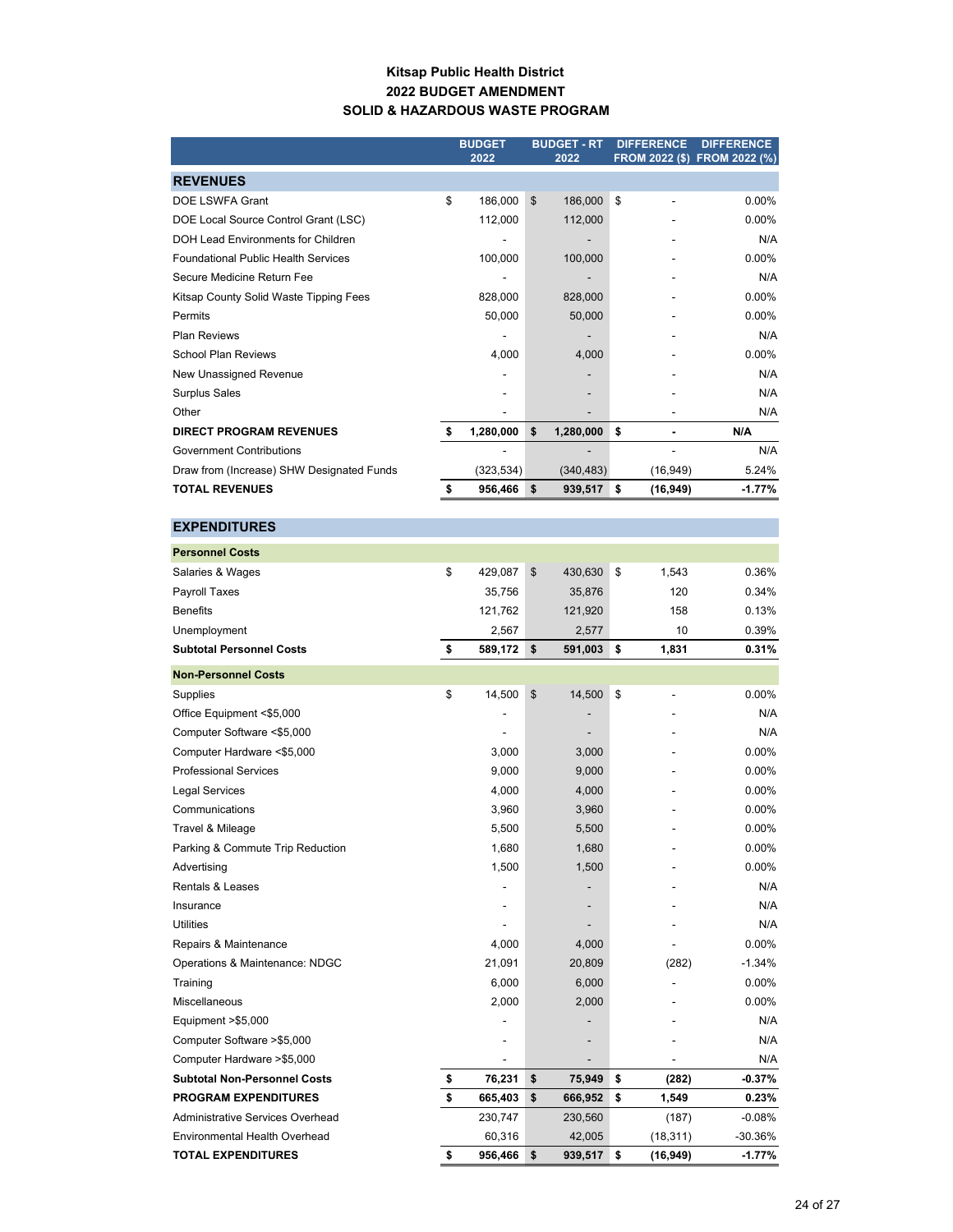#### **KITSAP PUBLIC HEALTH DISTRICT 2022 BUDGET AMENDMENT DRINKING WATER & ONSITE SEPTIC SYSTEMS**

|                                             | <b>BUDGET</b>   |    | <b>BUDGET - RT</b> | <b>DIFFERENCE</b> |            | <b>DIFFERENCE</b>            |  |
|---------------------------------------------|-----------------|----|--------------------|-------------------|------------|------------------------------|--|
|                                             | 2022            |    | 2022               |                   |            | FROM 2022 (\$) FROM 2022 (%) |  |
| <b>REVENUES</b>                             |                 |    |                    |                   |            |                              |  |
| <b>DOE Well Construction</b>                | \$<br>22,375    | \$ | 22,375             | \$                |            | 0.00%                        |  |
| CC Group B Water Systems                    | 20.000          |    | 20,000             |                   |            | 0.00%                        |  |
| <b>Installer Certifications</b>             | 30,480          |    | 30,480             |                   |            | 0.00%                        |  |
| <b>Sewage Permits</b>                       | 419,963         |    | 419,963            |                   |            | 0.00%                        |  |
| <b>PUD Well Construction</b>                | 10,000          |    | 10,000             |                   |            | 0.00%                        |  |
| DOH CC DW Group A - SS                      | 22.475          |    | 22,475             |                   |            | 0.00%                        |  |
| DOH CC DW Group A - TA                      | 1,600           |    | 1,600              |                   |            | 0.00%                        |  |
| <b>Group B Operating Permits</b>            | 49.055          |    | 49.055             |                   |            | 0.00%                        |  |
| <b>Building Clearances</b>                  | 128,905         |    | 128,905            |                   |            | 0.00%                        |  |
| <b>Property Conveyance Reports</b>          | 918,495         |    | 918,495            |                   |            | $0.00\%$                     |  |
| Operations & Maintenance Annual Report Fees | 639,180         |    | 639,180            |                   |            | 0.00%                        |  |
| <b>Building Site Application Waivers</b>    |                 |    |                    |                   |            | N/A                          |  |
| <b>Building Site Applications</b>           | 793,275         |    | 793,275            |                   |            | 0.00%                        |  |
| <b>Local Referral Listing</b>               |                 |    |                    |                   |            | N/A                          |  |
| Land Use                                    | 22,205          |    | 22,205             |                   |            | 0.00%                        |  |
| Other - OSS                                 | 745             |    | 745                |                   |            | 0.00%                        |  |
| WT Plan Reviews/New Water Systems           | 24.920          |    | 24,920             |                   |            | 0.00%                        |  |
| Well Site Inspections                       | 3,190           |    | 3,190              |                   |            | 0.00%                        |  |
| <b>WT Sanitary Surveys</b>                  | 26,825          |    | 26,825             |                   |            | 0.00%                        |  |
| DW Well Decommissionings                    | 18,260          |    | 18,260             |                   | ٠          | 0.00%                        |  |
| <b>DIRECT PROGRAM REVENUES</b>              | \$<br>3,151,948 | \$ | 3,151,948          | \$                |            | N/A                          |  |
| <b>Government Contributions</b>             |                 |    |                    |                   |            | N/A                          |  |
| Draw from (Increase) OSS Designated Funds   | (148, 716)      |    | (308, 204)         |                   | (159, 488) | 107.24%                      |  |
| <b>TOTAL REVENUES</b>                       | \$<br>3,003,232 | \$ | 2,843,744 \$       |                   | (159, 488) | $-5.31%$                     |  |

| <b>EXPENDITURES</b>                  |                 |                 |                  |           |
|--------------------------------------|-----------------|-----------------|------------------|-----------|
| <b>Personnel Costs</b>               |                 |                 |                  |           |
| Salaries & Wages                     | \$<br>1,354,008 | \$<br>1,316,974 | \$<br>(37, 034)  | $-2.74%$  |
| Payroll Taxes                        | 112.914         | 109,732         | (3, 182)         | $-2.82%$  |
| <b>Benefits</b>                      | 388,220         | 363,713         | (24, 507)        | $-6.31%$  |
| Unemployment                         | 8,098           | 7,875           | (223)            | $-2.75%$  |
| <b>Subtotal Personnel Costs</b>      | \$<br>1,863,240 | \$<br>1,798,294 | \$<br>(64, 946)  | $-3.49%$  |
| <b>Non-Personnel Costs</b>           |                 |                 |                  |           |
| Supplies                             | \$<br>9,852     | \$<br>9,852     | \$<br>÷,         | 0.00%     |
| <b>Office Equipment</b>              |                 |                 |                  | N/A       |
| <b>Computer Software</b>             | 4,500           | 4,500           |                  | 0.00%     |
| <b>Computer Hardware</b>             | 7,600           | 7,600           |                  | 0.00%     |
| <b>Professional Services</b>         | 38,952          | 38,952          |                  | 0.00%     |
| Legal Services                       | 2,258           | 2,258           |                  | 0.00%     |
| Communications                       | 13,680          | 13,680          |                  | 0.00%     |
| Travel & Mileage                     | 22,845          | 22,845          |                  | 0.00%     |
| Parking & Commute Trip Reduction     | 3,600           | 3,600           |                  | 0.00%     |
| Advertising                          | 45              | 45              |                  | 0.00%     |
| <b>Rentals &amp; Leases</b>          |                 |                 |                  | N/A       |
| Insurance                            |                 |                 |                  | N/A       |
| <b>Utilities</b>                     |                 |                 |                  | N/A       |
| Repairs & Maintenance                | 11,621          | 11,621          |                  | 0.00%     |
| Operations & Maintenance: NDGC       | 66,702          | 63,319          | (3, 383)         | $-5.07%$  |
| Training                             | 4,000           | 4,000           |                  | 0.00%     |
| Miscellaneous                        | 33,742          | 33,742          |                  | 0.00%     |
| Equipment                            |                 |                 |                  | N/A       |
| <b>Computer Software</b>             |                 |                 |                  | N/A       |
| Computer Hardware                    |                 |                 |                  | N/A       |
| <b>Subtotal Non-Personnel Costs</b>  | \$<br>219,397   | \$<br>216,014   | \$<br>(3, 383)   | $-1.54%$  |
| <b>PROGRAM EXPENDITURES</b>          | \$<br>2,082,637 | \$<br>2,014,308 | \$<br>(68, 329)  | $-3.28%$  |
| Administrative Services Overhead     | 729,840         | 701,620         | (28, 220)        | $-3.87%$  |
| <b>Environmental Health Overhead</b> | 190,755         | 127,816         | (62, 939)        | $-32.99%$ |
| <b>TOTAL EXPENDITURES</b>            | \$<br>3,003,232 | \$<br>2,843,744 | \$<br>(159, 488) | $-5.31%$  |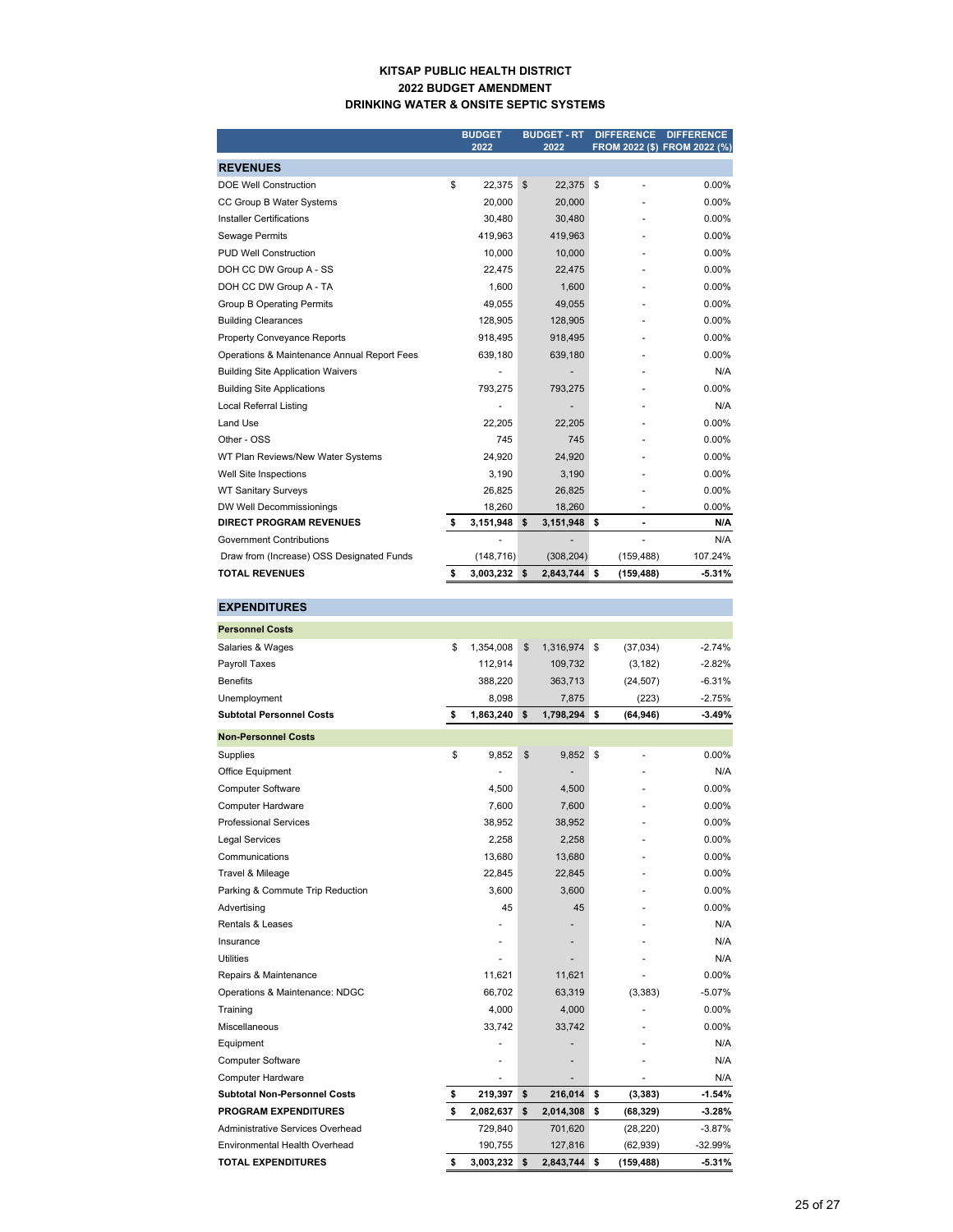#### **Kitsap Public Health District 2022 BUDGET AMENDMENT FOOD & LIVING ENVIRONMENT PROGRAM**

|                                          |    | <b>BUDGET</b><br>2022 |    | <b>BUDGET - RT</b><br>2022 | <b>DIFFERENCE</b> |           | <b>DIFFERENCE</b><br>FROM 2022 (\$) FROM 2022 (%) |
|------------------------------------------|----|-----------------------|----|----------------------------|-------------------|-----------|---------------------------------------------------|
| <b>REVENUES</b>                          |    |                       |    |                            |                   |           |                                                   |
| USDA Summer Food Program OSPI            | \$ | 3,750                 | \$ | 3,750                      | \$                |           | $0.00\%$                                          |
| HHS FDA Food Safety Program Training     |    |                       |    |                            |                   |           | N/A                                               |
| <b>Foundation Public Health Services</b> |    | 287,528               |    | 287,528                    |                   |           | 0.00%                                             |
| Establishments                           |    | 675,000               |    | 675,000                    |                   |           | 0.00%                                             |
| <b>Food Handler Permits</b>              |    | 7,804                 |    | 7,804                      |                   |           | 0.00%                                             |
| Food Handler Permits - TPCHD             |    | 73,620                |    | 73,620                     |                   |           | 0.00%                                             |
| <b>Temporary Permits</b>                 |    | 52,795                |    | 52,795                     |                   |           | $0.00\%$                                          |
| Camps                                    |    | 3,115                 |    | 3,115                      |                   |           | 0.00%                                             |
| Pools/Spas                               |    | 84,645                |    | 84,645                     |                   |           | $0.00\%$                                          |
| <b>LE Reinspections</b>                  |    | 465                   |    | 465                        |                   |           | $0.00\%$                                          |
| Other - Food & Living Environment        |    |                       |    |                            |                   |           | N/A                                               |
| <b>Food Establishment Reinspections</b>  |    | 38,280                |    | 38,280                     |                   |           | 0.00%                                             |
| Plan Reviews - Food & LE                 |    | 48,000                |    | 48,000                     |                   |           | $0.00\%$                                          |
| <b>DIRECT PROGRAM REVENUES</b>           | \$ | 1,275,002             | \$ | 1,275,002                  | \$                |           | N/A                                               |
| <b>Government Contributions</b>          |    | 301,559               |    | 281,193                    |                   | (20, 366) | $-6.75%$                                          |
| <b>TOTAL REVENUES</b>                    | S  | 1,576,561             | \$ | 1,556,195                  | \$                | (20, 366) | $-1.29%$                                          |

| <b>EXPENDITURES</b>                 |                 |                 |                |          |
|-------------------------------------|-----------------|-----------------|----------------|----------|
| <b>Personnel Costs</b>              |                 |                 |                |          |
| Salaries & Wages                    | \$<br>716,279   | \$<br>723,712   | \$<br>7,433    | 1.04%    |
| Payroll Taxes                       | 59,584          | 60,164          | 580            | 0.97%    |
| <b>Benefits</b>                     | 224,282         | 225,044         | 762            | 0.34%    |
| Unemployment                        | 4,292           | 4,336           | 44             | 1.03%    |
| <b>Subtotal Personnel Costs</b>     | \$<br>1,004,437 | \$<br>1,013,256 | \$<br>8,819    | 0.88%    |
| <b>Non-Personnel Costs</b>          |                 |                 |                |          |
| Supplies                            | \$<br>6,000     | \$<br>6,000     | \$<br>٠        | 0.00%    |
| Office Equipment <\$5,000           |                 |                 |                | N/A      |
| Computer Software <\$5,000          |                 |                 |                | N/A      |
| Computer Hardware <\$5,000          |                 |                 |                | N/A      |
| <b>Professional Services</b>        | 1,200           | 1,200           |                | 0.00%    |
| <b>Legal Services</b>               | 2,000           | 2,000           |                | 0.00%    |
| Communications                      | 7,620           | 7,620           |                | 0.00%    |
| Travel & Mileage                    | 14,929          | 14,929          |                | 0.00%    |
| Parking & Commute Trip Reduction    | 2,160           | 2,160           |                | 0.00%    |
| Advertising                         |                 |                 |                | N/A      |
| Rentals & Leases                    |                 |                 |                | N/A      |
| Insurance                           |                 |                 |                | N/A      |
| <b>Utilities</b>                    |                 |                 |                | N/A      |
| Repairs & Maintenance               |                 |                 |                | N/A      |
| Operations & Maintenance: NDGC      | 35,957          | 35,677          | (280)          | $-0.78%$ |
| Training                            | 3,500           | 3,500           |                | 0.00%    |
| <b>Miscellaneous</b>                | 2,500           | 2,500           |                | 0.00%    |
| Equipment > \$5,000                 |                 |                 |                | N/A      |
| Computer Software >\$5,000          |                 |                 |                | N/A      |
| Computer Hardware > \$5,000         |                 |                 |                | N/A      |
| <b>Subtotal Non-Personnel Costs</b> | \$<br>75,866    | \$<br>75,586    | \$<br>(280)    | $-0.37%$ |
| <b>PROGRAM EXPENDITURES</b>         | \$<br>1,080,303 | \$<br>1,088,842 | \$<br>8,539    | 0.79%    |
| Administrative Services Overhead    | 393,428         | 395,335         | 1,907          | 0.48%    |
| Environmental Health Overhead       | 102,830         | 72,018          | (30, 812)      | -29.96%  |
| <b>TOTAL EXPENDITURES</b>           | \$<br>1,576,561 | \$<br>1,556,195 | \$<br>(20,366) | $-1.29%$ |